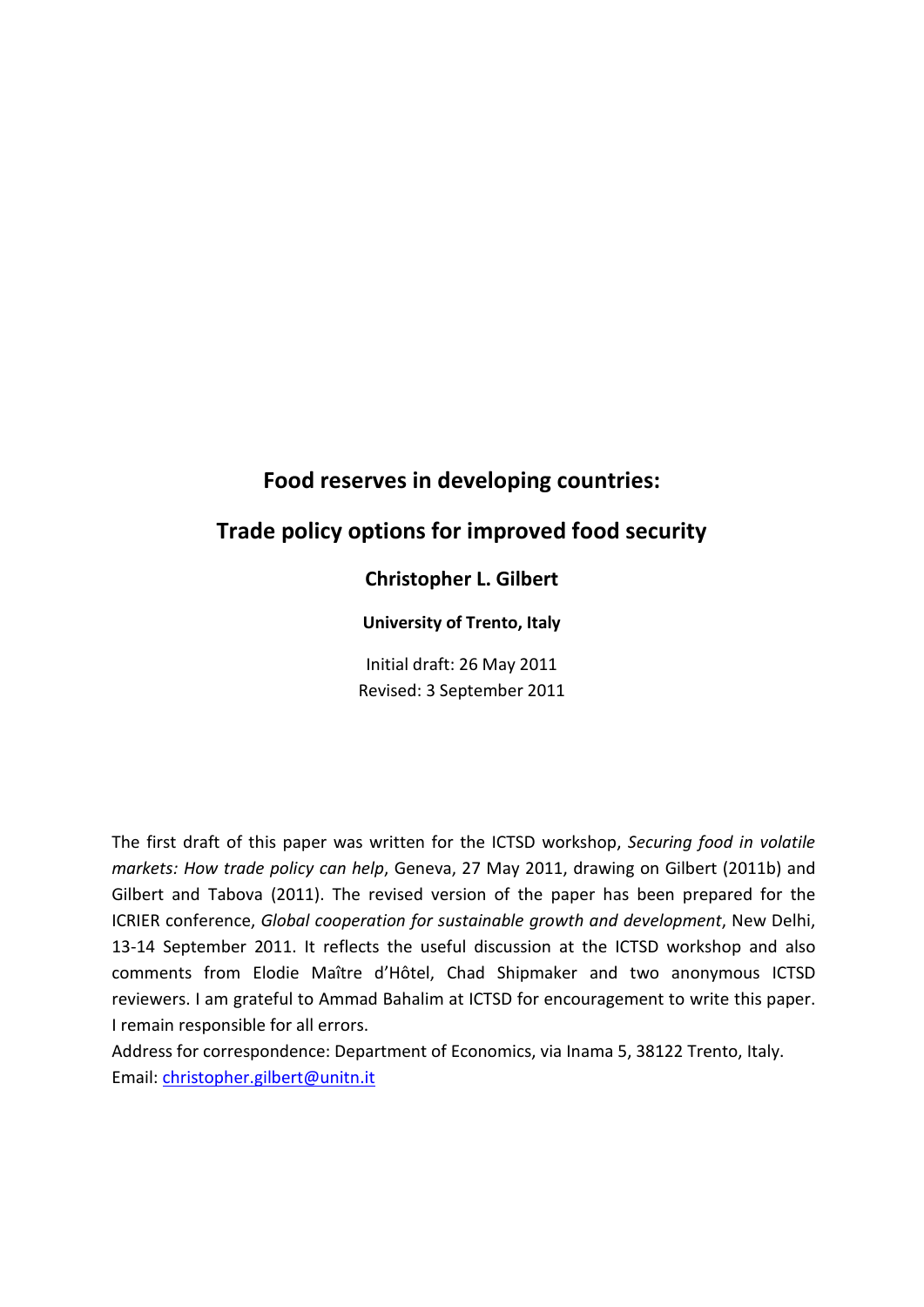# **Food reserves in developing countries: Trade policy options for improved food security**

# **Christopher L. Gilbert**

# **Executive summary**

<span id="page-1-0"></span>Agricultural prices, along with the prices of primary commodities in general, have been both high and volatile over 2006-11. Whereas the rise in food prices is fairly general, the increase in volatility is confined to grains and some vegetable oils. However, these are exactly the food products which are of concern when discussing food security.

These developments impact particularly acutely on poor and other vulnerable non-farm households who devote a high proportion of their incomes to the purchase of food. At the same time, the terms of trade of many Low Income Countries (L.I.C.s) are little changed or have tended to improve as many of these countries have benefited from comparable rises in their own export crops or mineral resources. This suggests that, for many L.I.C.s, the problem is more one of what government should do about food security rather than how the international community should fund food security.

Over part decades, governments and international organizations have employed a range of policies to address high or volatile food prices. It is useful to distinguish, at least conceptually, between international policies, employed by the international community to lower prices or to reduce volatility, and national policies, employed by national governments to lower the impact of world prices on either their entire populations or on vulnerable groups within the country.

The food security debate is often posed as a choice between trade and stocks, but this is misleading since the two strategies can be complementary. Countries need to achieve a balanced food security policy. In general terms, food importing countries will need to rely on a mixture of variable import tariffs and export taxes, together with a food security stock. The precise nature of the balance will depend on the country's normal food balance, its grain staple, transport costs and the correlation between its supply and demand shocks and those in the rest of the world. Asian rice-producing and consuming countries, many of which have managed to achieve a good balance between trade and stocks, have typically done this using relatively light government interventions and procurements allowing an efficient private sector to prosper.

By contrast with Asia, the formal grains sectors in many African L.I.C.s are dominated by government, the World Food Programme (W.F.P.) and other agencies. There is a widespread view that food markets function poorly and that crisis management therefore falls entirely on the shoulders of governments and the agencies. The Asian experience indicates that these concerns are excessive, and the private sector can play a substantial role both in crisis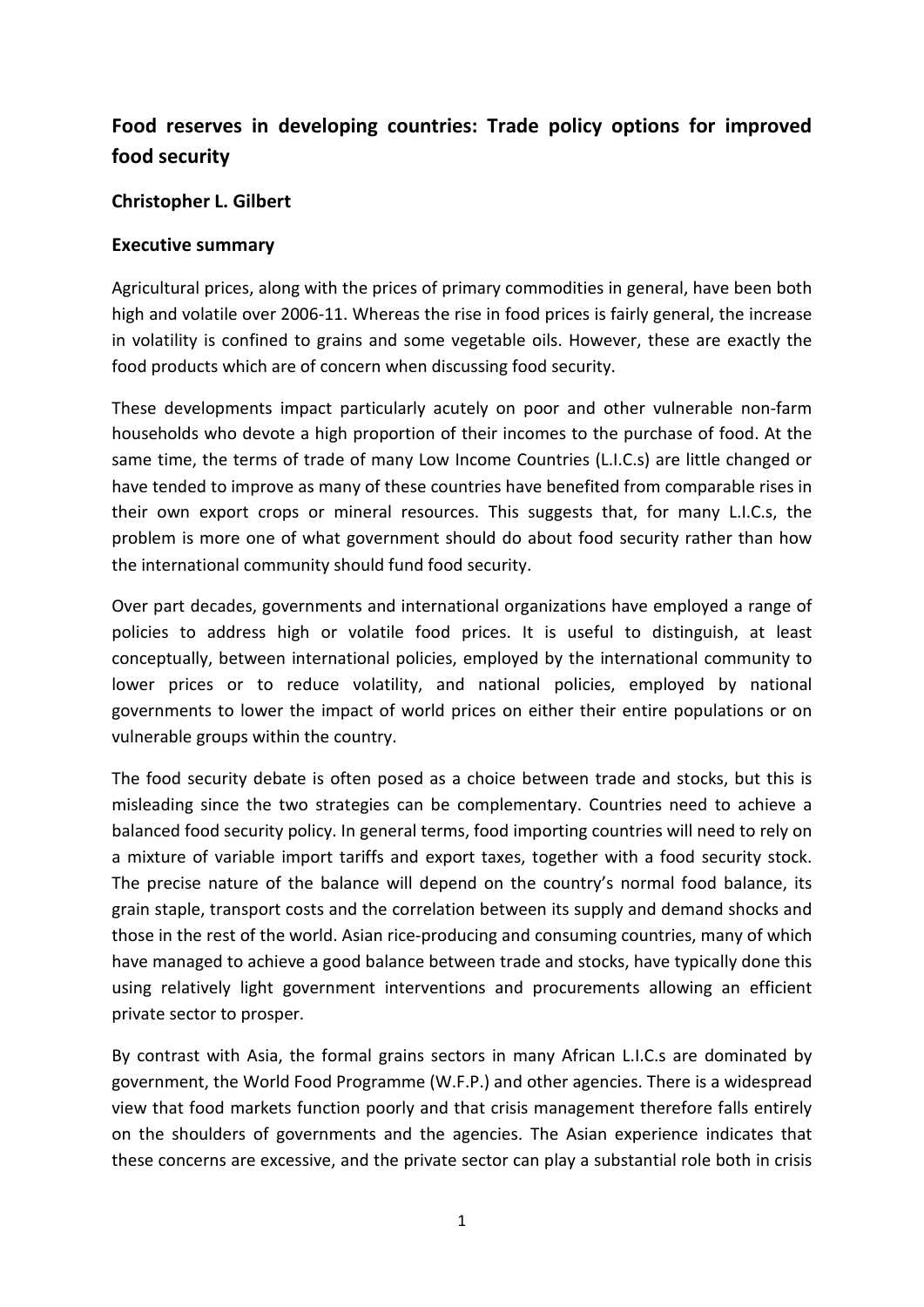avoidance and crisis response. It is important that the governments and the agencies work toward increasing this capacity. One should look for improved communication and consultation between government and the private sector. Because contractual performance can be problematic in crisis situations, there is a potential intermediation role for W.F.P. or other agencies which complements their current role in direct provision of food.

It is useful to distinguish humanitarian stocks from food security stocks on the basis that the former are targeted specifically at vulnerable groups whereas the latter are directed towards overall availability and the general level of prices in local markets. Provided the target group is narrowly defined and the assistance is efficiently managed to minimize leakages, humanitarian stocks will be relatively robust in relation to the crowding out concerns which apply to wider national food security stocks. They will also involve a much more limited financial commitment. The danger is that targeting is imprecise, that the target group is wide and that there is significant leakage into local markets. If this turns out to be the case, well-intentioned programmes, even when genuinely motivated by humanitarian concerns, may undermine market mechanisms. The main impact of poorly designed and executed programmes are likely to be on the distribution of food across households rather than on the overall level of availability. It is therefore essential than any humanitarian stock programme is well designed and efficiently executed.

The international agencies have recently launched a joint P.R.E.P.A.R.E. proposal for regionally based emergency humanitarian stocks. The proposal is a useful starting point for discussion but it is unbalanced in its current form – it focuses entirely on crisis response without considering how crisis incidence may be reduced and it pays scant attention to the potential role of the private sector. The proposal should be welcomed but also remitted for further consideration.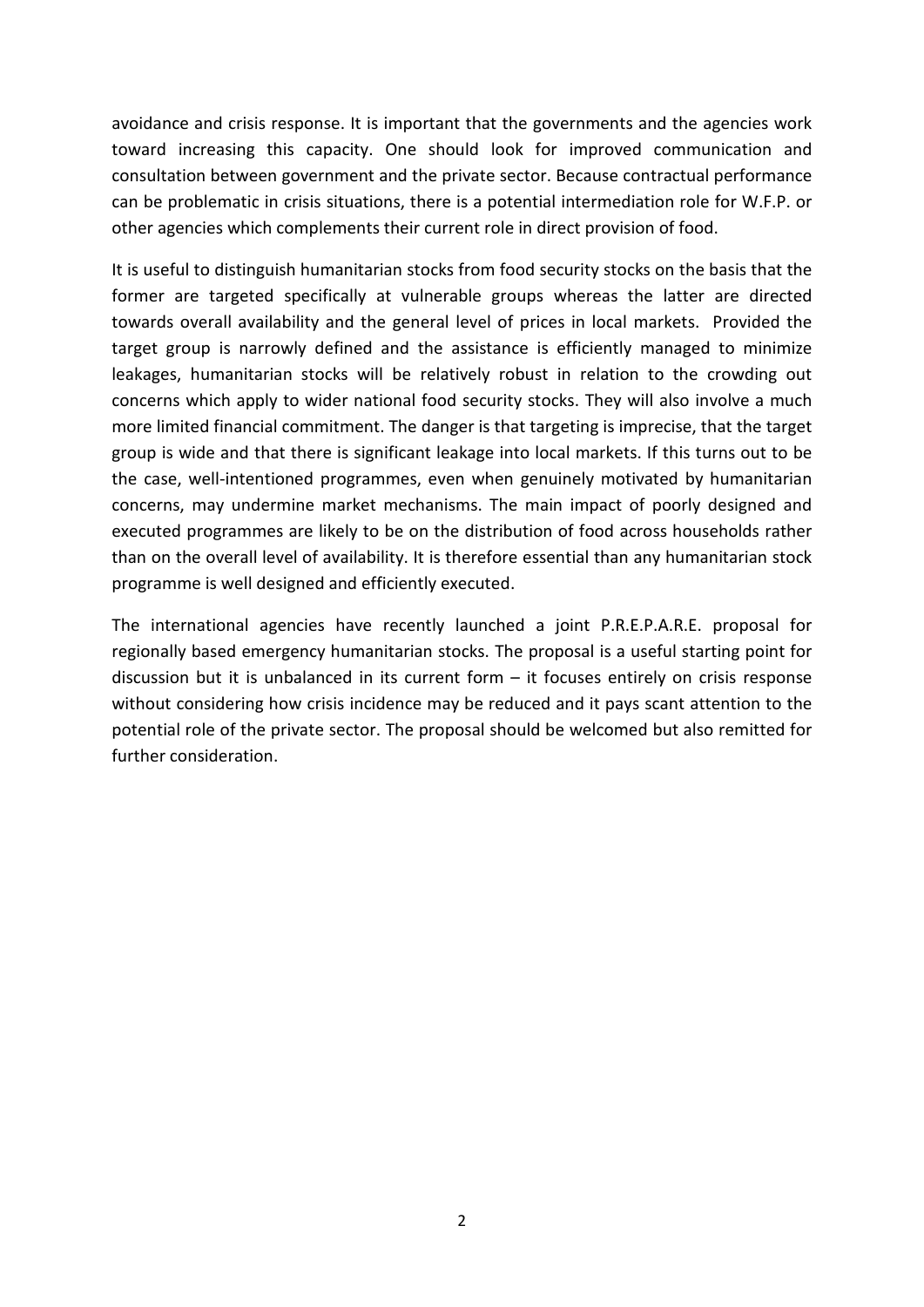| 1. |      |  |  |  |  |  |  |
|----|------|--|--|--|--|--|--|
| 2. |      |  |  |  |  |  |  |
|    | 2.1. |  |  |  |  |  |  |
|    | 2.2. |  |  |  |  |  |  |
|    | 2.3. |  |  |  |  |  |  |
|    | 2.4. |  |  |  |  |  |  |
| 3. |      |  |  |  |  |  |  |
|    | 3.1. |  |  |  |  |  |  |
|    | 3.2. |  |  |  |  |  |  |
|    | 3.3. |  |  |  |  |  |  |
|    | 3.4. |  |  |  |  |  |  |
|    | 3.5. |  |  |  |  |  |  |
| 4. |      |  |  |  |  |  |  |
|    | 4.1. |  |  |  |  |  |  |
|    | 4.2. |  |  |  |  |  |  |
|    | 4.3. |  |  |  |  |  |  |
|    | 4.4. |  |  |  |  |  |  |
|    | 4.5. |  |  |  |  |  |  |
|    | 4.6. |  |  |  |  |  |  |
|    | 4.7. |  |  |  |  |  |  |
| 5. |      |  |  |  |  |  |  |
|    |      |  |  |  |  |  |  |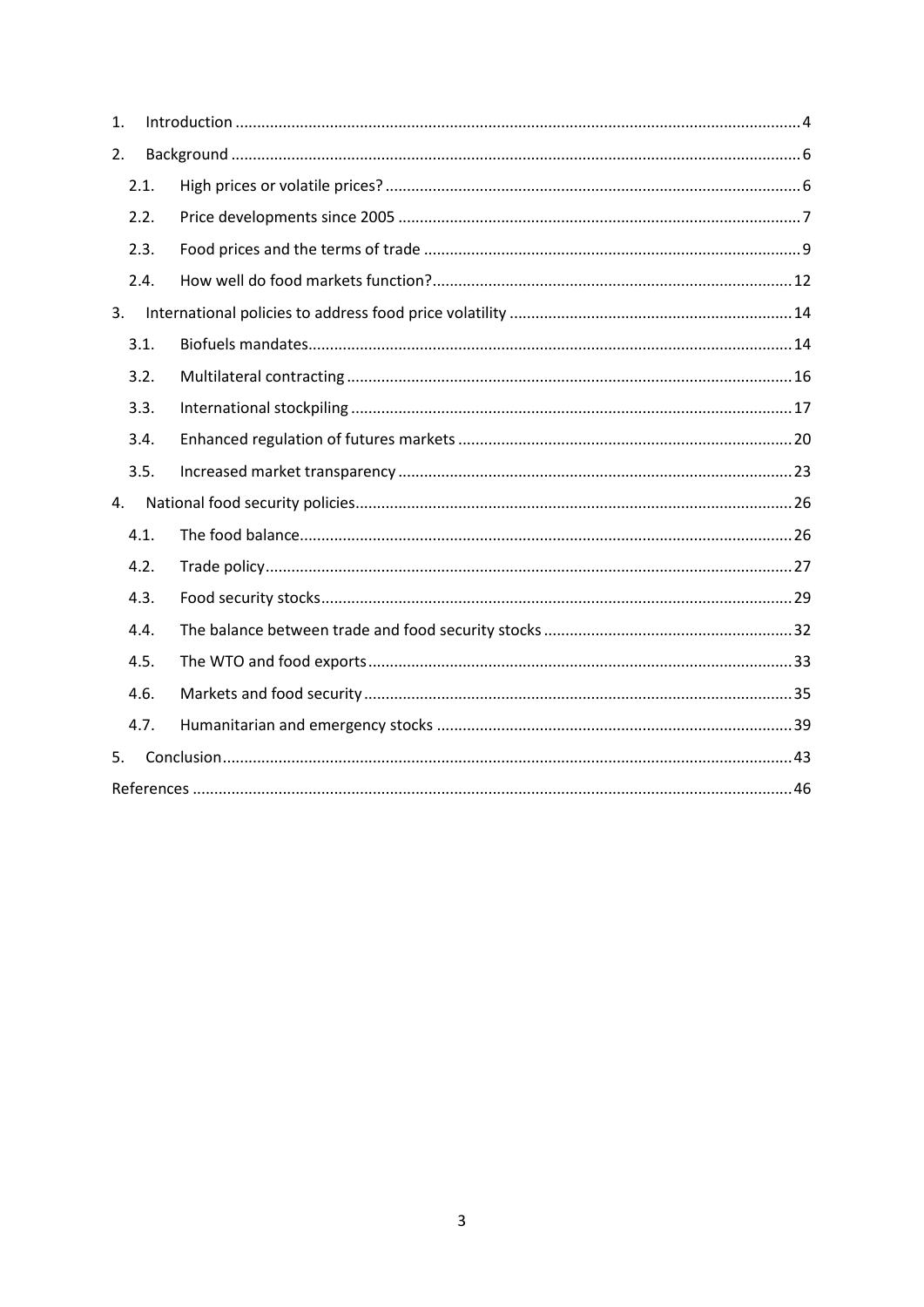# <span id="page-4-0"></span>**1. Introduction**

[Agricultural prices, along with the prices of primary commodities in general, have been both](#page-1-0)  [high and volatile over 2006-11.](#page-1-0) These developments impact particularly acutely on poor and other vulnerable non-farm households who devote a high proportion of their incomes to the purchase of food. In this paper I look at both international and national policies which address the resulting food security concerns.

The background to the paper is provided in section 2. I look at food price developments since 2005 focusing on grains prices (section 2.2). I note that for many Low Income Countries (henceforth L.I.C.s)<sup>[1](#page-4-1)</sup>, the terms of trade have not deteriorated since many countries have benefited from comparable rises in their own export crops or resources (section 2.3). I also consider possible explanations for the claimed imperfect functioning of L.I.C. food markets (section 2.4). This all sets the scene for the food security discussion.

Governments and international organizations have employed a range of policies to address high or volatile food prices. It is useful to draw a two way distinction:

- a) International policies: these are policies employed by the international community to lower prices or to reduce volatility. These include trade agreements, such as the International Wheat Agreements (I.W.A.s), a possible international stockpiling arrangement or controls or limitations on activities on futures markets. I also briefly discuss the possible elimination of biofuels mandates and subsidies.
- b) National policies: policies employed by national governments to lower prices or to reduce volatility. National policies include food security stocks, export bans, variable export taxes or import tariffs, measures taken at the national level against speculation and direct price controls.

Section 3 of the paper deals with international policies. The objective of these policies is generally to reduce either the level or the variability of prices on world markets. The topics considered are comprise the elimination of biofuel mandates (section 3.1), multilateral contracting, along the lines of the I.W.A.s (section 3.2), international stockpiling (section 3.3) and enhanced regulation of grains futures markets (section 4). In general terms, I remain

<span id="page-4-1"></span><sup>&</sup>lt;sup>1</sup> See<http://data.worldbank.org/about/country-classifications>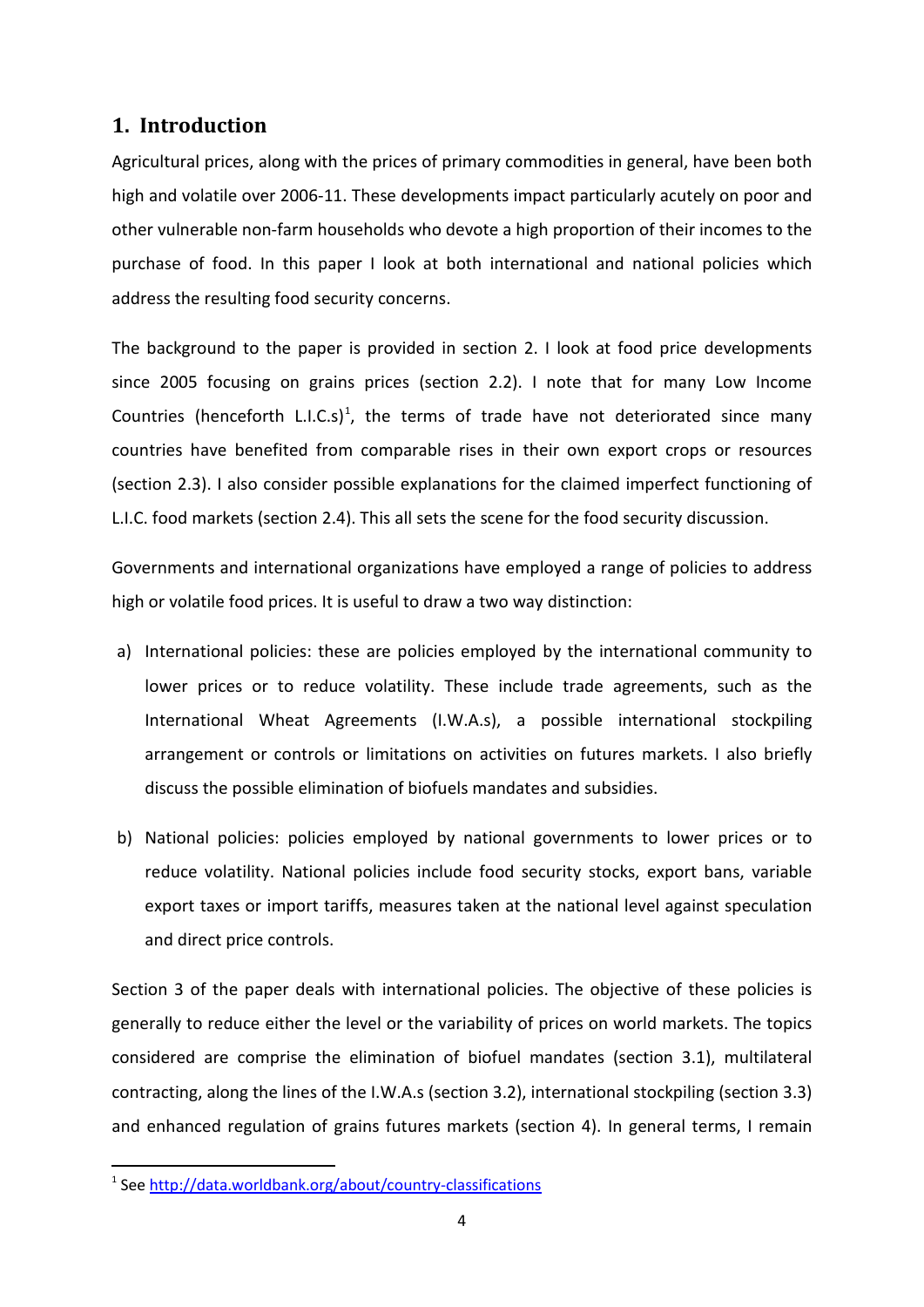sceptical that the policies considered, in each case for different reasons, will be effective in obtaining the desired volatility or price level reductions. Section 3.5 looks (more favourably) at recent proposals to increase the transparency both of the physical grains markets and commodity futures markets.

In section 4 I turn to nationally based food security policies, some of which I see as more likely to be effective. The main instruments available are commercial policy (variable export taxes or import tariff and export restrictions, section 4.2) and food security stocks (section 4.3). The suitability of the various instruments will depend on the country's normal food balance (section 4.1) together with transport access. The two decades prior to 2008 saw a shift away from national food stocks towards trade-based policies but this tendency has moved into reverse over the past four years as food importing counties have found markets closing against them just when they need them most. I argue that trade-based policies and national stocks should generally be seen as complementary policies and not as alternatives (section 4.4). The widespread resort of grains-exporting countries to restrictions and even bans has led to calls for actions of this sort to be more clearly regulated by the World Trade Organization (W.T.O.) I argue that action is therefore desirable with the objective of limiting use of controls (section 4.5). All of these policies should be seen within a general objective of improving the functioning of L.I.C. food markets to reduce the likelihood of food crises (section 4.6).

Suppose a crisis does occur. Section 4.6 considers the possible role of humanitarian stocks, targeted at a narrowly defined group of vulnerable households in well-defined crisis situations. While food security stocks will tend to crowd out private storage and will hence be a costly form of intervention, a well designed and efficiently implemented humanitarian stock programme will have a much more limited market impact and will be financially less onerous. However, if poorly designed or inefficiently implemented, such programmes will generate arbitrary redistributions while contributing little to food availability. In the light of these considerations, the P.R.E.P.A.R.E. proposal, set out as Appendix E of F.A.O. *et al.* (2011) is a half full, but therefore also a half empty, glass – sensible in terms of crisis response while doing nothing to improve market functioning and hence lower the probability of crisis incidence (section 4.7).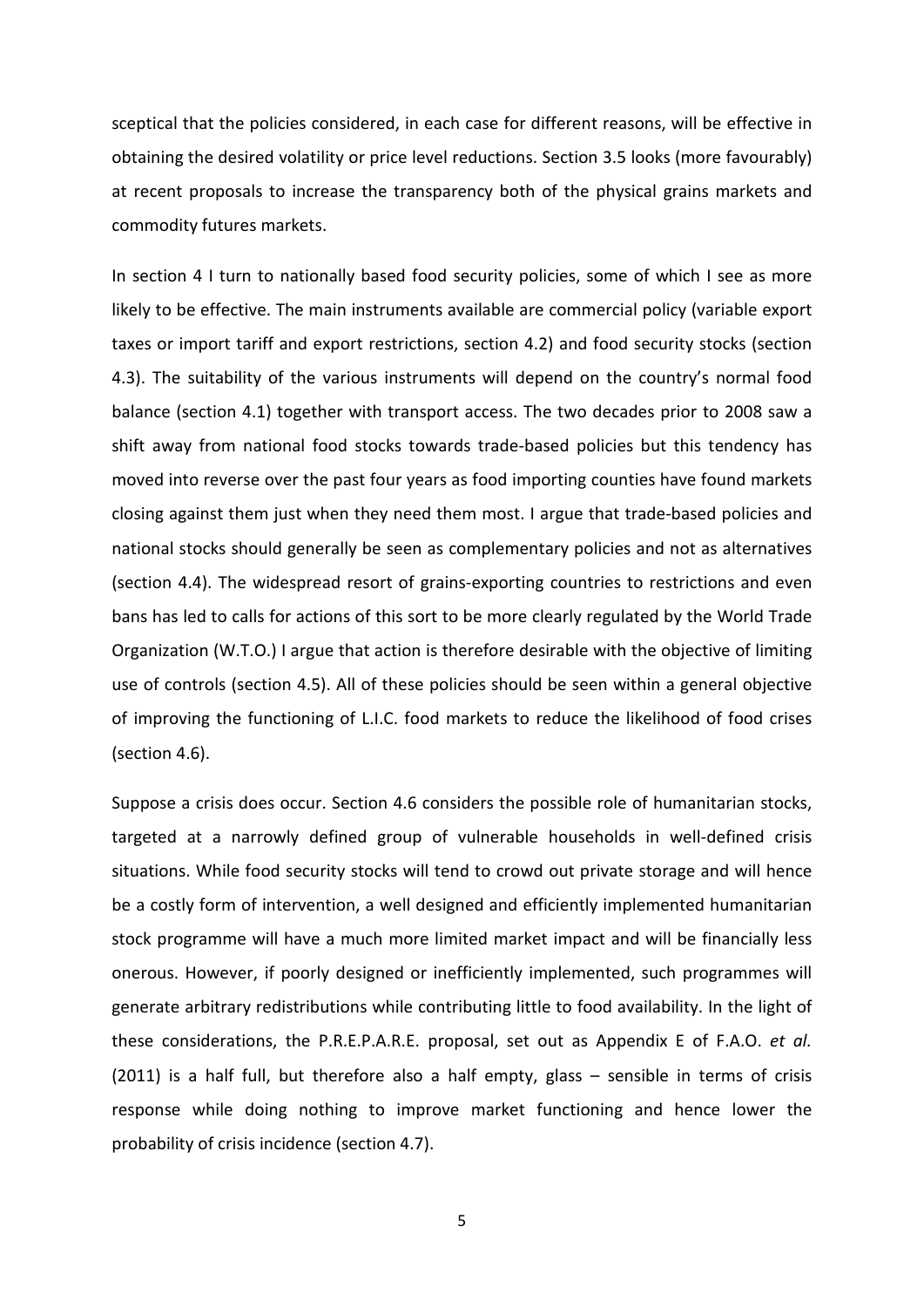## <span id="page-6-1"></span><span id="page-6-0"></span>**2. Background**

#### **2.1.High prices or volatile prices?**

An initial issue is whether we should be concerned by the level or the volatility of prices. These concepts are often confounded in popular discussion. Volatility refers to the variability of a price. As a matter of logic, it is possible for prices to be high but show little variability or to be low but variable. In practice, price levels and volatilities tend to be positively associated, in part because a low carryover from the past will reduce current availability (current production plus lagged carryover), exerting upward price pressure, and will reduce the possibility of using inventory to meet positive demand or negative supply shocks, thereby increasing volatility (Gilbert and Morgan, 2010). Typically, therefore, when prices are high they are also volatile.

High food prices erode the living standards of non-farm households. Volatile food prices result in these households becoming vulnerable to such erosion. This erosion can be substantial for poorer households for whom food expenditure is the major budget item  $- a$ household with daily income at the poverty level of \$1.25 per capita, spending 50% of its income on food and facing a 50% increase in food prices, will require a post-increase income of \$1.56 per capita to purchase its original basket of goods. In most developing countries a large proportion of households will be only modestly above the poverty line and hence rises in prices of staple foods can substantially increase poverty. Volatile food prices are therefore of concern because they create the risk that more households will be brought below the poverty level.

Volatility also imposes costs throughout the food supply chain. In principle, volatility might be offset by hedging on futures markets. However, such markets may either not exist or may not be appropriate for many L.I.C. food crops. Even where markets do exist, L.I.C. farmers, farmer associations and cooperatives are likely to find it prohibitively costly to access these markets (Dana and Gilbert, 2008). Farmers therefore have difficulty in knowing whether high prices at the time of planting will be maintained at harvest and have difficulty in judging when it is best to sell their produce. Supply chain intermediaries, who bear greater risk, will also facer access problems. Nationally-based intermediaries will find themselves disadvantaged relative to their multilateral competitors (Gilbert, 2009). Because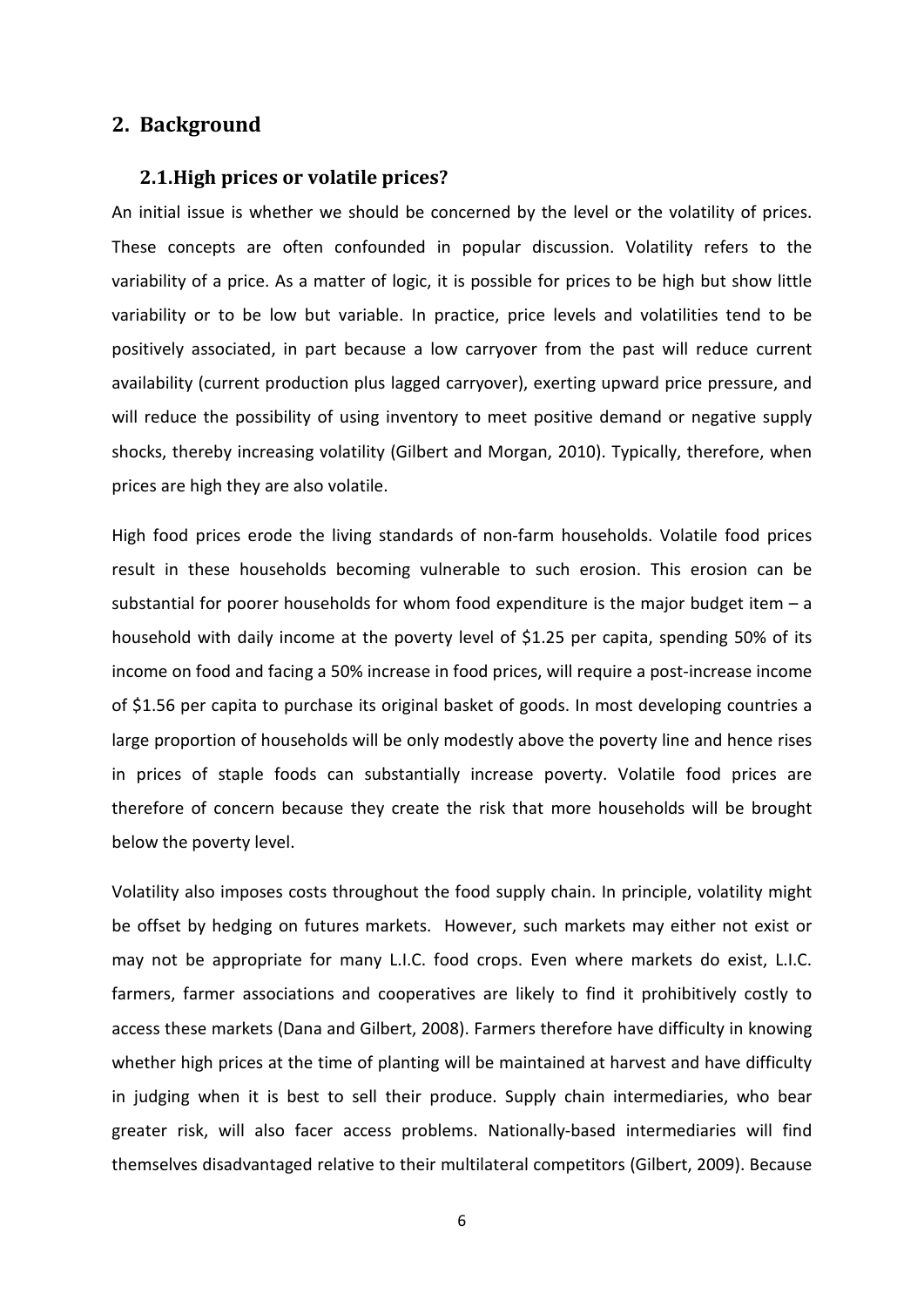intermediation costs are higher, farmers receive a lower proportion of f.o.b. prices and consumers pay a higher margin over f.o.b.

Households will be affected differently according to their circumstances. Farm households will benefit from rises in world food prices and poor farm households may do so sufficiently to lift them out of poverty. Since changes in food prices tend to be correlated with changes in the prices of non-food commodities, such as tropical export crops and metals, the same may be true of households engaged in these commodities – coffee or cocoa farmers and artisanal miners. While the overall effects of rising food prices may be complicated, the incidence will be adverse on urban households and landless rural households. $^2$  $^2$ 

This discussion indicates that high and volatile food prices will impact most acutely on poor and other vulnerable non-farm households. While such households will be found in all economies, they will be particularly numerous in the poorest economies. For this reason, I focus on the impact of food price volatility on L.I.C.s.

## <span id="page-7-0"></span>**2.2.Price developments since 2005**

World prices of grains and vegetable oils, which had generally been flat over the first half of the initial decade of the century, rose sharply from 2006-07. Figure 1 shows these rises for maize, palm oil, rice, soybeans and wheat over the period crop year 1990/91 – 2010/11. The prices are deflated by the US Producer Price Index (all items) and normalized at 1999/2000 =  $100<sup>3</sup>$  $100<sup>3</sup>$  $100<sup>3</sup>$  The price rises were substantial with palm oil, rice and wheat doubling in price in 2007/08 relative to the 1999/2000 base and maize and soybeans increasing by more than three quarters. Except in the case of rice, prices in 2010/11 have equalled or exceeded their 2007/08 peaks.

It is also apparent from Figure 1, that both currently and at their 2007/08 peak, real prices are at approximately the same level is in the late nineteen nineties.<sup>[4](#page-7-3)</sup> A much longer

<span id="page-7-1"></span> $2$  A reviewer has suggested that farm households also fail to benefit from higher prices since they are obliged to sell immediately after the harvest. It is correct that many households do sell a proportion of their crop in this way to meet urgent cash requirements. However, high prices will be reflected in early as well as in late season prices and will reduce the quantities that farmers need to sell early. <sup>3</sup> Source: IMF, *International Financial Statistics*. 2010/11 figures are October-June.

<span id="page-7-3"></span><span id="page-7-2"></span><sup>&</sup>lt;sup>4</sup> Palm oil prices have exceeded their 1990s levels in 2011. In deflating food prices by the U.S. P.P.I., I am effectively comparing these prices with the general level of wholesale prices. Deflation by consumer prices might give qualitatively different results but these will be country specific and there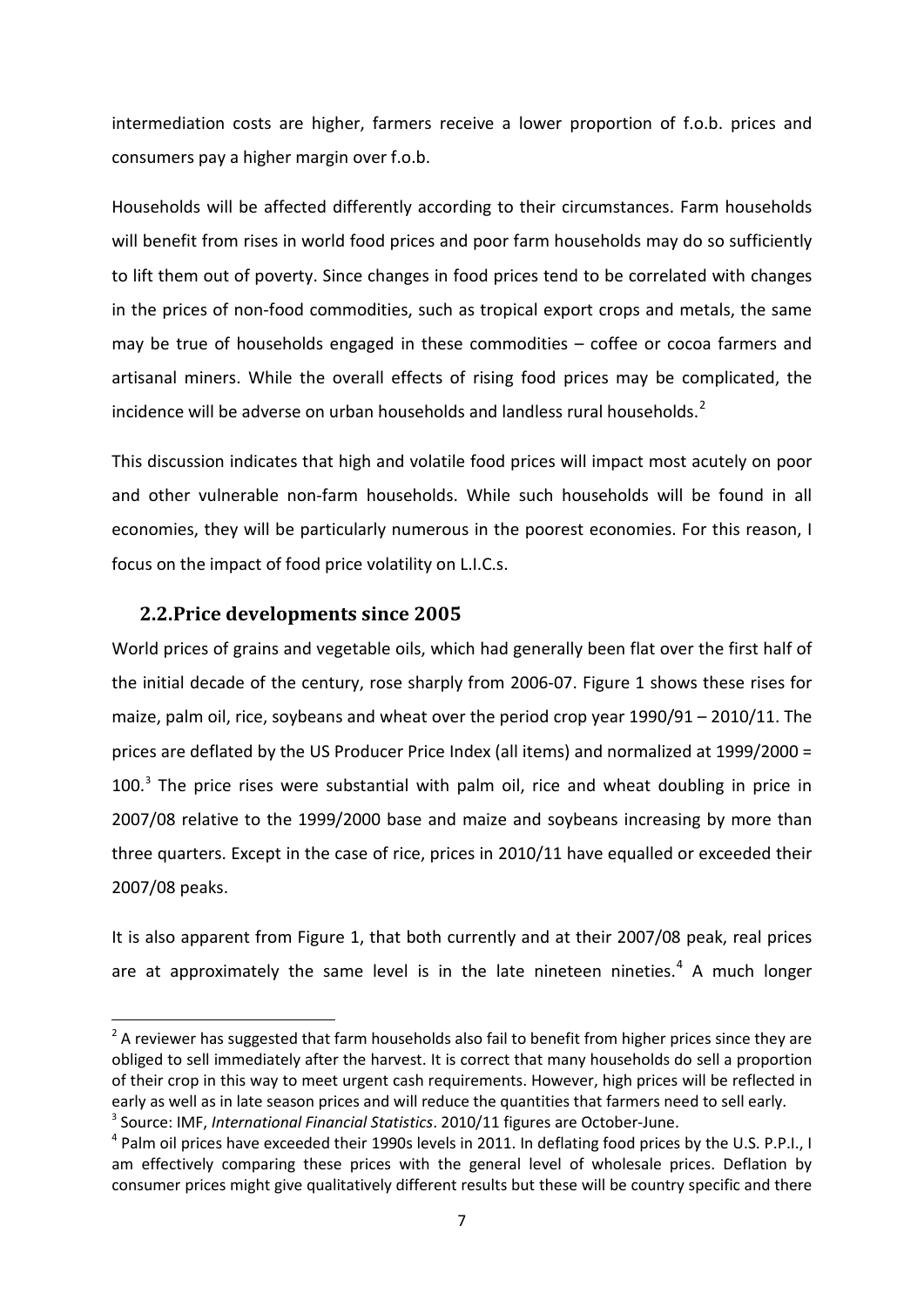perspective shows all five prices to be lower in real terms in 2007/08 than in the mid and late nineteen seventies.



**Figure 1: Real prices, 1990/91 - 2010/11**

**.** 

Furthermore, although prices were variable over 2006/07-2009/10, this has also been true of previous high volatility episodes. It is well known that periods of high volatility tend to bunch together. Table 1 compares volatilities over the most recent high volatility period (the four crop years 2006/07 to 2009/10) with that in the previous six crop years, over which time prices were very stable, and also with the high volatility period around the nineteen seventies commodity price boom (the four years 1971/72 to 1974/7[5](#page-8-0)).<sup>5</sup> Volatility was around twice as high for the three grains over 2006/07 to 2009/10 compared with 1999/2000 to 2005/06 but comparable with, or only modestly higher, than in the earlier high volatility period. In the case of palm oil and soybeans, the increase in volatility in 2006/07 to 2009/10 was less dramatic and these resulting levels were lower than those

<span id="page-8-0"></span>is no reason to take the U.S. Consumer Price Index (C.P.I.) as representative even of other developed economies. Developing country C.P.I.s are not always available over long periods of time and, in any case, it makes little sense to deflate food prices by a C.P.I. which has a high food content.  $<sup>5</sup>$  Volatilities are calculated as the standard deviations of monthly nominal returns (changes in the</sup> logarithms of monthly average prices) within each crop year averaged over crop years.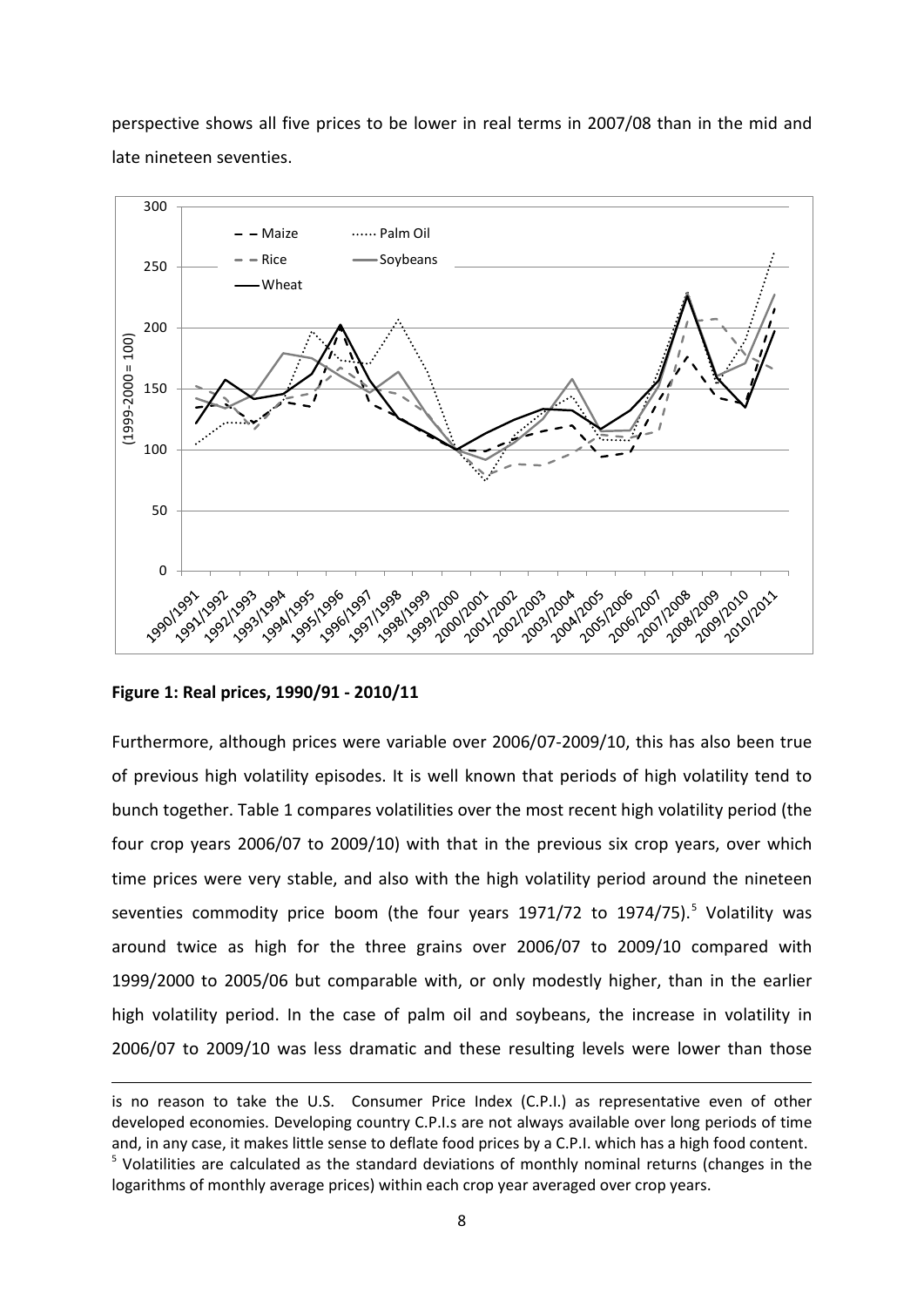experienced in 1971/72 to 1974/75. These results accord with those reported by Balcombe (2009), Gilbert and Morgan (2010) and Huchet-Bourdon (2011).

| Table 1                                                                                     |       |          |             |          |       |  |  |  |  |
|---------------------------------------------------------------------------------------------|-------|----------|-------------|----------|-------|--|--|--|--|
| <b>Volatilities (selected years)</b>                                                        |       |          |             |          |       |  |  |  |  |
|                                                                                             | Maize | Palm Oil | <b>Rice</b> | Soybeans | Wheat |  |  |  |  |
| 1971/74 - 1974/75                                                                           | 22.4% | 38.9%    | 22.7%       | 34.0%    | 33.7% |  |  |  |  |
| 1999/2000 - 2005/06                                                                         | 15.8% | 23.3%    | 11.5%       | 19.9%    | 16.2% |  |  |  |  |
| $2006/07 - 2009/10$                                                                         | 28.5% | 31.8%    | 28.0%       | 24.7%    | 32.4% |  |  |  |  |
| Intra-crop year volatilities of nominal returns at an annual rate averaged over crop years. |       |          |             |          |       |  |  |  |  |

As noted, volatility is positively associated with price levels. Taking the forty year period 1970/71 to 2009/10, the correlations range from 0.17 for rice to 0.[6](#page-9-1)3 for soybeans.<sup>6</sup> Perhaps less obviously, high volatility is associated with high cross-commodity correlations: averaging volatilities across the five commodities, this shows a correlation of 0.42 with the intra-crop year cross-correlations of the five commodities.<sup>[7](#page-9-2)</sup> Price co-movement therefore tends to increase in periods of high volatility. We therefore tend to see periods in which food prices in general are high and volatile. This was true of the period from the end of 2006 as it was in the first half of the nineteen seventies.

These numbers demonstrate that, although the prices of food commodities were both high and volatile over the period from the end of 2006, neither the levels nor the variability of these prices was historically unprecedented. The shock of high and volatile prices is to be seen in the context of the low and stable prices over the so-called Great Moderation and the likely impact of these developments on attainment of the Millennium Development Goals.

# <span id="page-9-0"></span>**2.3.Food prices and the terms of trade**

Economists often measure the overall impact of changes in world prices on a particular country by the terms of trade, defined as the ratio of the country's export to its import

<span id="page-9-1"></span> $6$  Maize 0.22, palm oil 0.24, wheat 0.42.

<span id="page-9-2"></span> $<sup>7</sup>$  The ten cross-commodity correlations are averaged for each crop-year. The correlation of this</sup> average correlation with the average deflated price is also positive at 0.25. High cross-commodity return correlations are indicative of common demand shocks – see Gilbert (2010).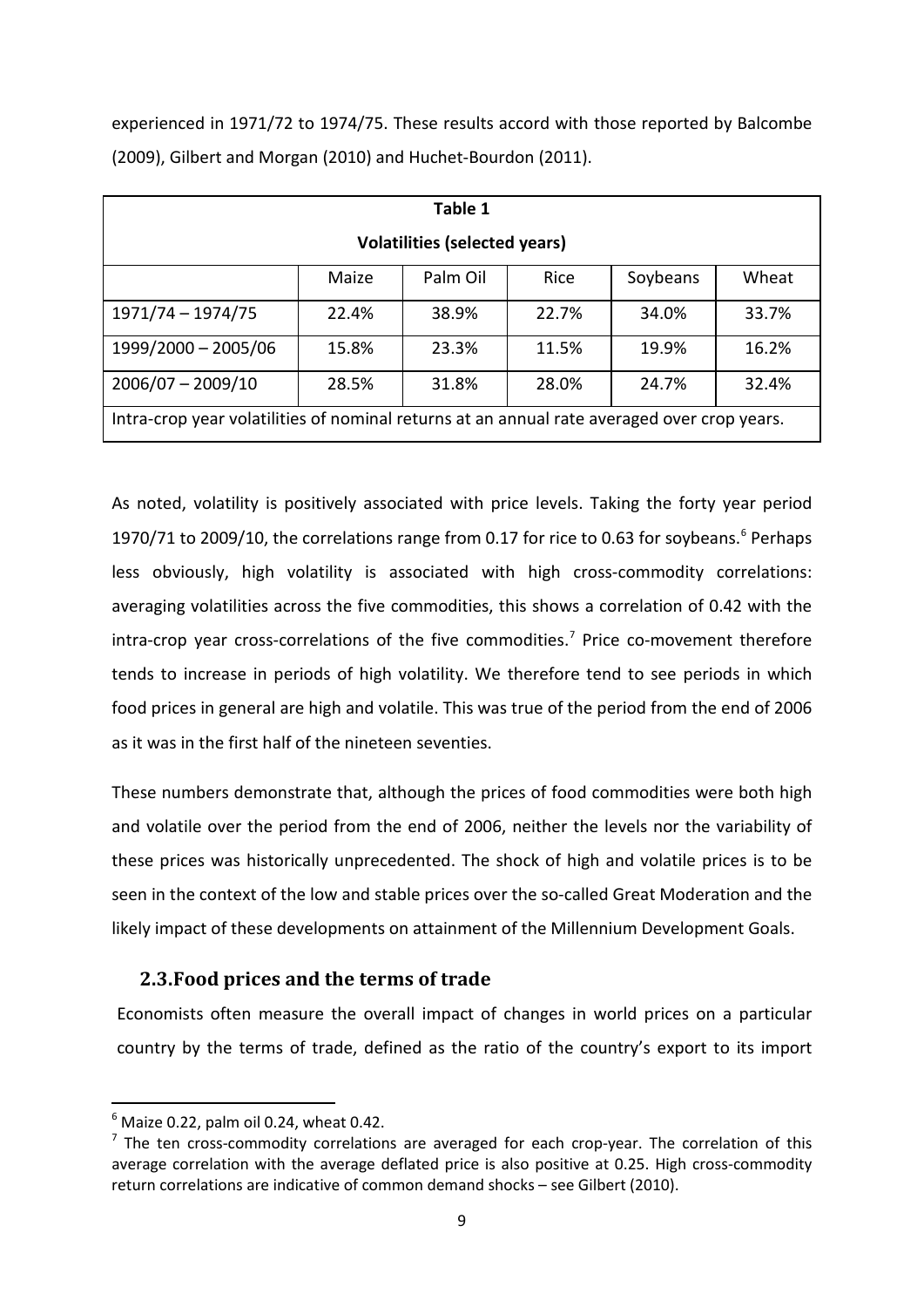prices. If food prices had risen in isolation, they would have implied a deterioration in the terms of trade of food importing countries.

There are practical problems in measuring the terms of trade for developing countries. Products only have uniquely defined prices in economics text books. In practice, even narrowly defined products will be bought and sold at different prices depending on precise grades or product specifications, the quantity and location of the transaction and delivery conditions and the bargaining power of the parties involved. This makes it problematic to obtain a practical measure corresponding to the theoretical concept.

There are two approaches. First, trade statistics, such as those for agricultural goods in FAOSTAT, provide estimates of both the dollar value and the quantities of imports and exports of narrowly defined products. These data allow one to infer unit values (the ratio of dollar values to quantities) which may be interpreted as the prices which, when multiplied by the reported quantities, generate the reported dollar values. There are well-known problems with these methods. First, they fail to take into account quality-improvements in manufactured goods with the result that unit values tend to exaggerate the extent of price increases. For L.I.C.s, who import most manufactures, this will lead to a general tendency to over-estimate the decline in the terms of trade overt time (Lipsey, 1994). Second, reported values may reflect the effects of hedging, transfer pricing and other practices (some legal and some illegal) which distort unit values away from the original prices they are supposed to represent.

The second possibility is to use world prices. These are well-defined for most primary products, including food products, but do not necessarily relate closely to the prices particular countries pay when importing or receive when exporting. Furthermore, clearly defined world prices are only available for primary products, but even in these cases, they may not accurately reflect the prices at which countries trade. In part, this can be because of grade and quality differences, in part because transport costs may drive a wedge between a country's fob prices and world prices and in part because the supposed world price does not move closely with the prices which countries pay for food imports – see Gilbert (2011a) in relation to the world rice price.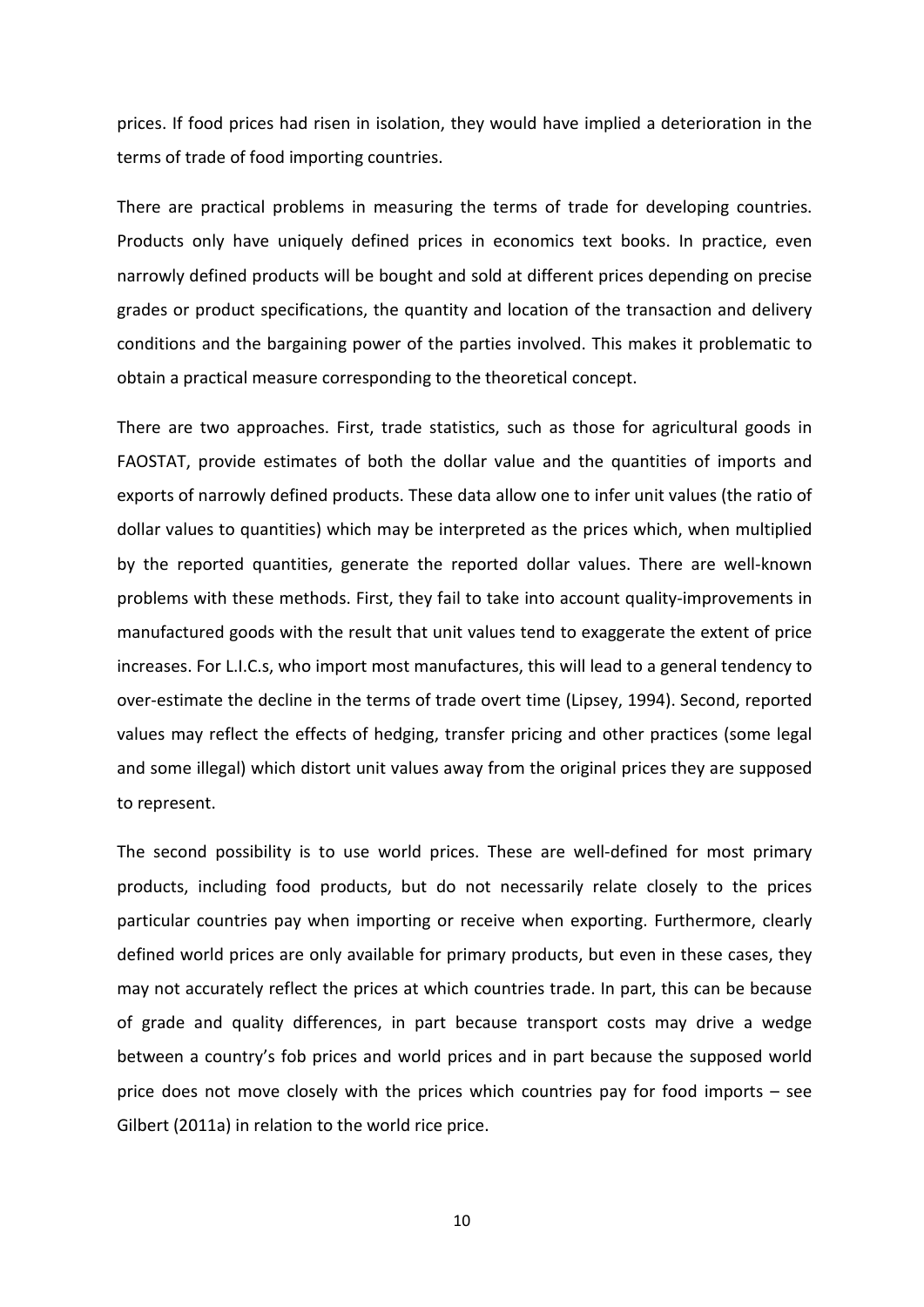| Table 2:                                                                                     |       |                                                                                                |                       |         |          |  |  |  |  |  |  |
|----------------------------------------------------------------------------------------------|-------|------------------------------------------------------------------------------------------------|-----------------------|---------|----------|--|--|--|--|--|--|
| Changes in price indices and primary terms of trade, selected Low Income Countries,          |       |                                                                                                |                       |         |          |  |  |  |  |  |  |
| $2005 - 2008$ and $2010$                                                                     |       |                                                                                                |                       |         |          |  |  |  |  |  |  |
|                                                                                              |       |                                                                                                | <b>Terms of trade</b> |         |          |  |  |  |  |  |  |
|                                                                                              |       | All imports Food imports All exports                                                           |                       | raw     | adjusted |  |  |  |  |  |  |
| Percentage change 2005 - 2008                                                                |       |                                                                                                |                       |         |          |  |  |  |  |  |  |
| Benin                                                                                        | 50.5% | 38.4%                                                                                          | 36.7%                 | $-9.2%$ | $-14.2%$ |  |  |  |  |  |  |
| Kenya                                                                                        | 38.2% | 53.6%                                                                                          | 38.6%                 | $-8.3%$ | $-10.1%$ |  |  |  |  |  |  |
| Malawi                                                                                       | 44.9% | 51.8%                                                                                          | 34.6%                 | $-7.1%$ | $-13.1%$ |  |  |  |  |  |  |
| Nepal                                                                                        | 45.4% | 53.7%                                                                                          | 33.6%                 | $-8.1%$ | $-13.2%$ |  |  |  |  |  |  |
| Percentage change 2005 - 2010H1                                                              |       |                                                                                                |                       |         |          |  |  |  |  |  |  |
| Benin                                                                                        | 32.0% | 24.8%                                                                                          | 46.0%                 | 10.6%   | 1.9%     |  |  |  |  |  |  |
| Kenya                                                                                        | 23.8% | 39.7%                                                                                          | 39.3%                 | 12.5%   | 7.6%     |  |  |  |  |  |  |
| Malawi                                                                                       | 30.8% | 29.8%                                                                                          | 52.4%                 | 16.6%   | 2.7%     |  |  |  |  |  |  |
| Nepal                                                                                        | 30.2% | 37.0%                                                                                          | 43.5%                 | 10.2%   | 0.9%     |  |  |  |  |  |  |
|                                                                                              |       | The first four columns of the upper panel of the table report the changes in the price indices |                       |         |          |  |  |  |  |  |  |
| from 2005 (year average) to 2008 (year average). The lower panel reports the changes to 2010 |       |                                                                                                |                       |         |          |  |  |  |  |  |  |
| (January-June average). Column 4 reports the same changes for a primary terms of trade index |       |                                                                                                |                       |         |          |  |  |  |  |  |  |
| defined as the ratio of the primary export (column 3) to primary input (column 1) indices.   |       |                                                                                                |                       |         |          |  |  |  |  |  |  |
| Column 5 adjusts these estimates to take into account lack of balance between import and     |       |                                                                                                |                       |         |          |  |  |  |  |  |  |
| export values based on average trade values over 2006-08. Source: Gilbert (2010, Table 1,    |       |                                                                                                |                       |         |          |  |  |  |  |  |  |
| exert).                                                                                      |       |                                                                                                |                       |         |          |  |  |  |  |  |  |

In Gilbert (2010b), I used this second procedure to consider the primary terms of trade, being the ratio of primary export to primary import prices calculated as base-period valueweighted averages of world prices for 67 major primary commodities, for four L.I.C.s -Benin, Kenya, Malawi and Nepal. These figures are reproduced in Table 2. The final, adjusted, column adjusts the crude measure to take into account the fact the value of primary imports exceeds the value of primary exports and supposes no change in the balancing flows. Over the four year period 2005-08, the four countries saw increases in import prices ranging from 38% (Kenya) to 51% (Benin) but export prices also increased by between 34% and 39%.<sup>[8](#page-11-0)</sup> The resulting terms of trade deterioration was therefore a more

<span id="page-11-0"></span> $8$  Weights are import and export value shares averaged over 2004-06 – see Gilbert (2010c) for methodology and data sources.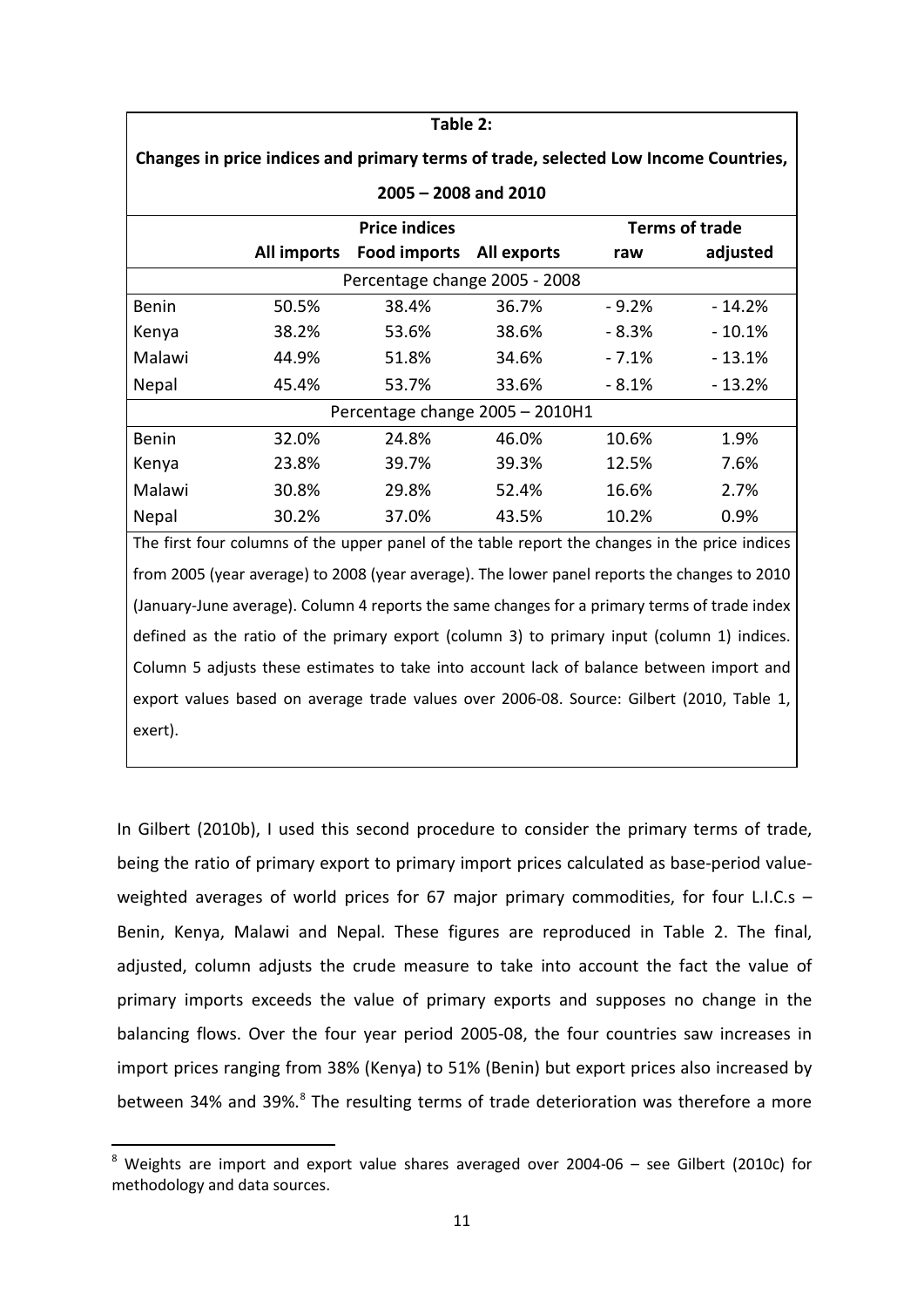modest 10% (Kenya) to 14% (Benin). Furthermore, this deterioration had been reversed by mid-2010 as import prices fall back but export prices continued to rise.

The implication is that high food prices over the period from 2006 have not, in general, translated into an adverse movement in the terms of trade for L.I.C.s. This is because the rise in agricultural prices has happened at the same time, and for some of the same reasons, as the rise in energy and metals prices. L.I.C.s have low manufacturing exports and rely on primary exports, together with remittances and overseas assistance, to cover their imports. Many L.I.C.s have therefore benefited as much or more, at the aggregate level, from rising export prices as they have suffered from rising import prices.<sup>[9](#page-12-1)</sup>

The fact that the terms of trade have moved relatively little over the most recent years does not imply that high and volatile food prices have had no effect since the incidence or rising export prices will generally have been different from that of rising import prices. Furthermore, the trajectories of the prices consumers in different L.I.C.s were required to pay may have differed significantly from those of world prices (Gilbert, 2011a). What the result does imply is that aggregate measures of well-being can conceal the impact of high food prices on vulnerable groups. It follows that policy should be more concerned with the form and direction of assistance than with the level of resources provided. It also indicates that governments will not inevitably lack the funds to deal with food security and in this respect the FAO-OECD-coordinated policy report may be over-pessimistic (FAO *et al*, 2011, paragraph 127).

### <span id="page-12-0"></span>**2.4.How well do food markets function?**

The answer to this question is fundamental to any policy discussion. If food markets generally function well there will be little need for major interventions and policy should focus on the exceptions, whether in terms of households for whom, the periods of time when, or the countries or regions where market functioning is poor. If food markets

<span id="page-12-1"></span> $9$  The terms of trade are a very imperfect welfare measure. They do not take into account movements in the prices of non-traded goods (including staple foods) or of goods which are not traded at current border prices. In both these cases, the resulting redistribution of welfare is internal to the country – but that is not to imply that it is unimportant. Neither do they take into account the incidence of price changes across households which may be quite different for imported and exported goods.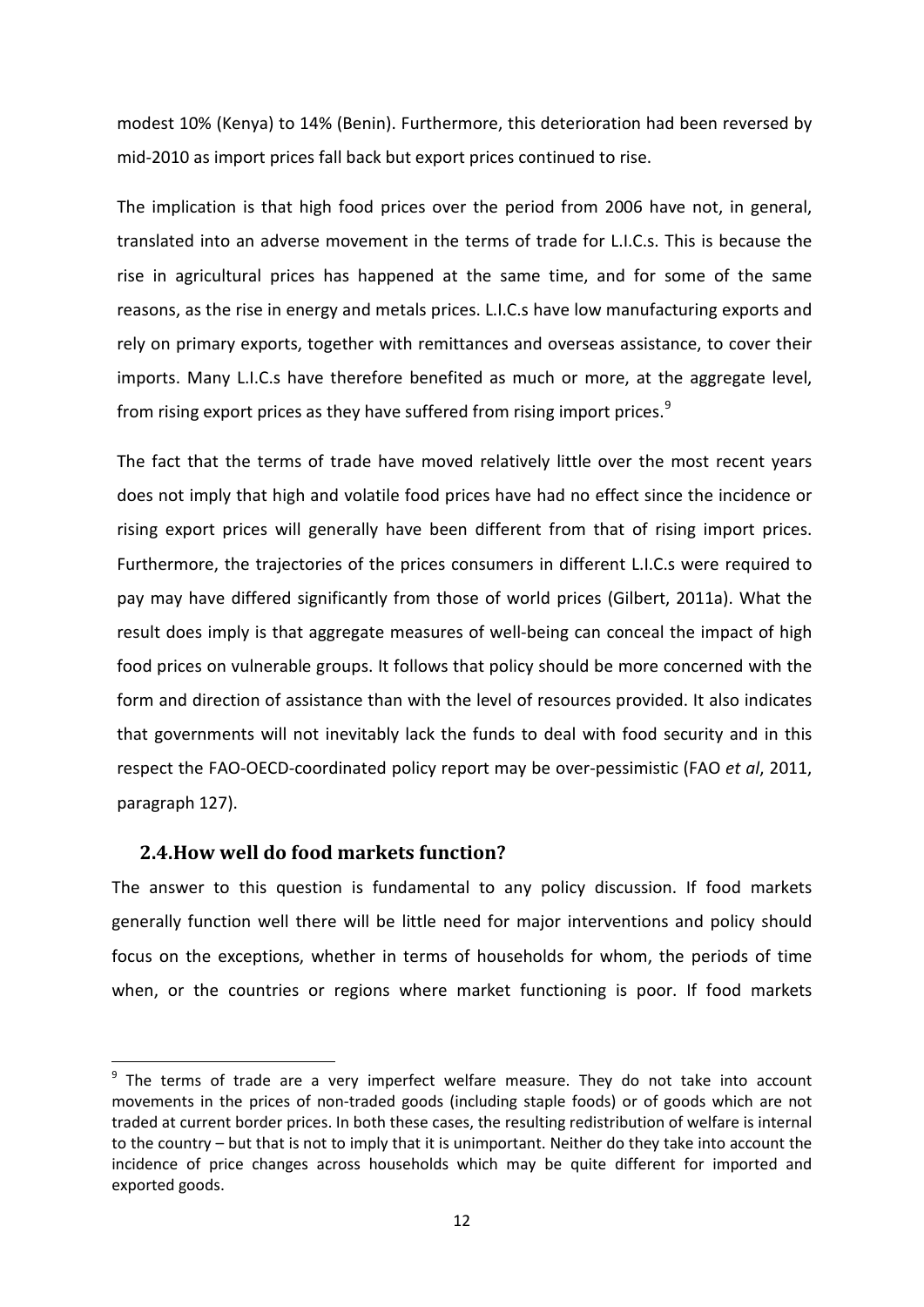generally fail to function well, either at a world level, or L.I.C.s, or at particular periods of time, such as in a crisis, then more substantial interventions are justified.

The question decomposes into three sets of sub-questions:

- i) How well do international grains markets function?
- ii) How efficiently are prices transmitted to LICs and other developing countries? Do price shocks get amplified or attenuated in transmission? Are they able to successfully insulate themselves from shocks in the world market?
- iii) How well do domestic markets for grains and other subsistence foods function in L.I.C.s and other developing countries? How practicable is it for either government or the private sector to gain access to additional grains in a crisis?

These are large questions and it should be no surprise that the answers differ across foods and across countries.

I examined the first question in Gilbert (2011a) and also, in the same chapter, looked at pass-through over the period 2005-09 to the six developing countries considered above in Table 2. I concluded that the world maize (corn) market appeared to function very efficiently generating clear price signals which were transmitted to developing country markets except where these countries chose to insulate themselves from the world markets and had the means to do this. (This was not withstanding the price and other differences between yellow and white maize). Rice was at the other extreme – world market prices tended to reflect developments in rice producing and consuming countries and not to lead and inform the markets in these countries. I found wheat to be an intermediate case. Strong varietal and regional differences make it difficult to define an informative world wheat price making it difficult in turn to know what, if anything, is being transmitted.

It is the functioning, of mis-functioning, of domestic food markets which has the greatest policy relevance. Evidently, outside of war and famine situations, markets do function in the sense that farmers are able to sell food, consumers are able to buy food, and intermediaries are able to do both. Furthermore, in a large number of developing countries, prices show a high degree of national integration in the sense that, despite regional differentials, prices do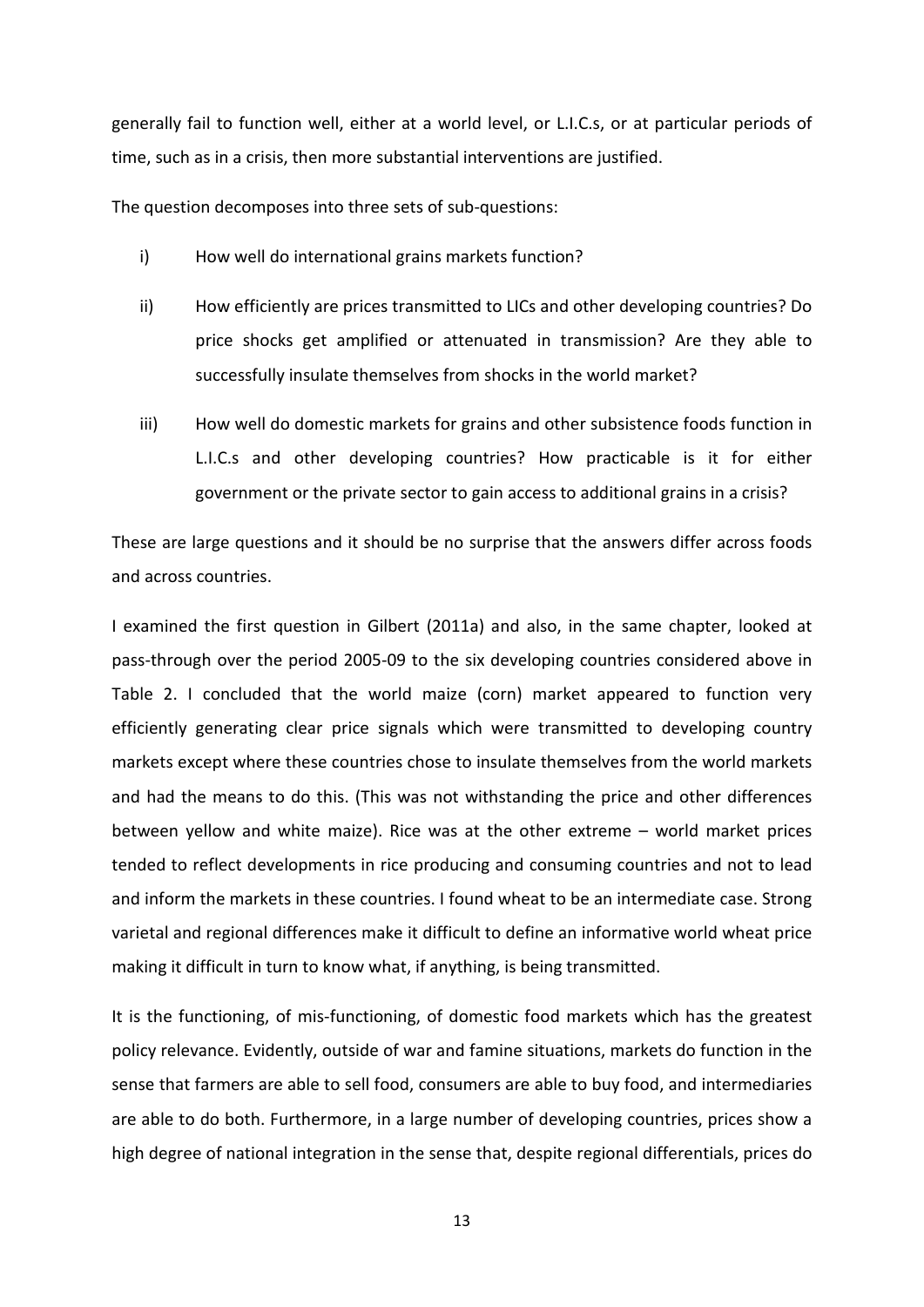tend to move together across the country (Gilbert, 2010c). Concerns therefore relate to the *ex ante* adequacy of storage and the consequences of any *ex post* inadequacy in a food shortage situation. I discuss storage issues in section 4.3 and market responses to crisis situations in section 4.6.

# <span id="page-14-0"></span>**3. International policies to address food price volatility**

Governments and international organizations have employed a range of policies to address high or volatile food prices. The following way classification may be helpful:

- a) International policies: these are policies employed by the international community to lower prices or to reduce volatility. These include trade agreements, such as the I.W.A.s, a possible international stockpiling arrangement or controls or limitations on activities on futures markets. I also discuss the possible elimination of biofuels mandates.
- b) National policies: policies employed by national governments to lower prices, to reduce volatility or to protect vulnerable households. National policies include food security stocks, export bans, variable export taxes or import tariffs, measures taken at the national level against speculation and direct price controls.

This section of the paper deals with international policies leaving national policies to section 4.

#### <span id="page-14-1"></span>**3.1.Biofuels mandates**

A number of commentators have argued that the demand for food commodities as biofuel feedstocks, in particular corn, sugar and vegetable oils, has both added to overall and imported energy price volatility from into grains markets by increasing the correlation between agricultural prices and the oil price – see Schmidhuber (2006). Mitchell (2008) suggested that biofuels demand was responsible for the largest part of the rise in food prices but resisted the temptation to quantify this share. A number of governments, including the U.S. government, mandate production of a proportion of petrol (gasoline) from renewable resources and also subsidize this conversion. The perception that biofuels demand is driving up food prices has resulted in the widely voiced contention that governments should lift biofuel mandates and remove the associated subsidies. The E.U. has already substantially reduced its biofuel mandates,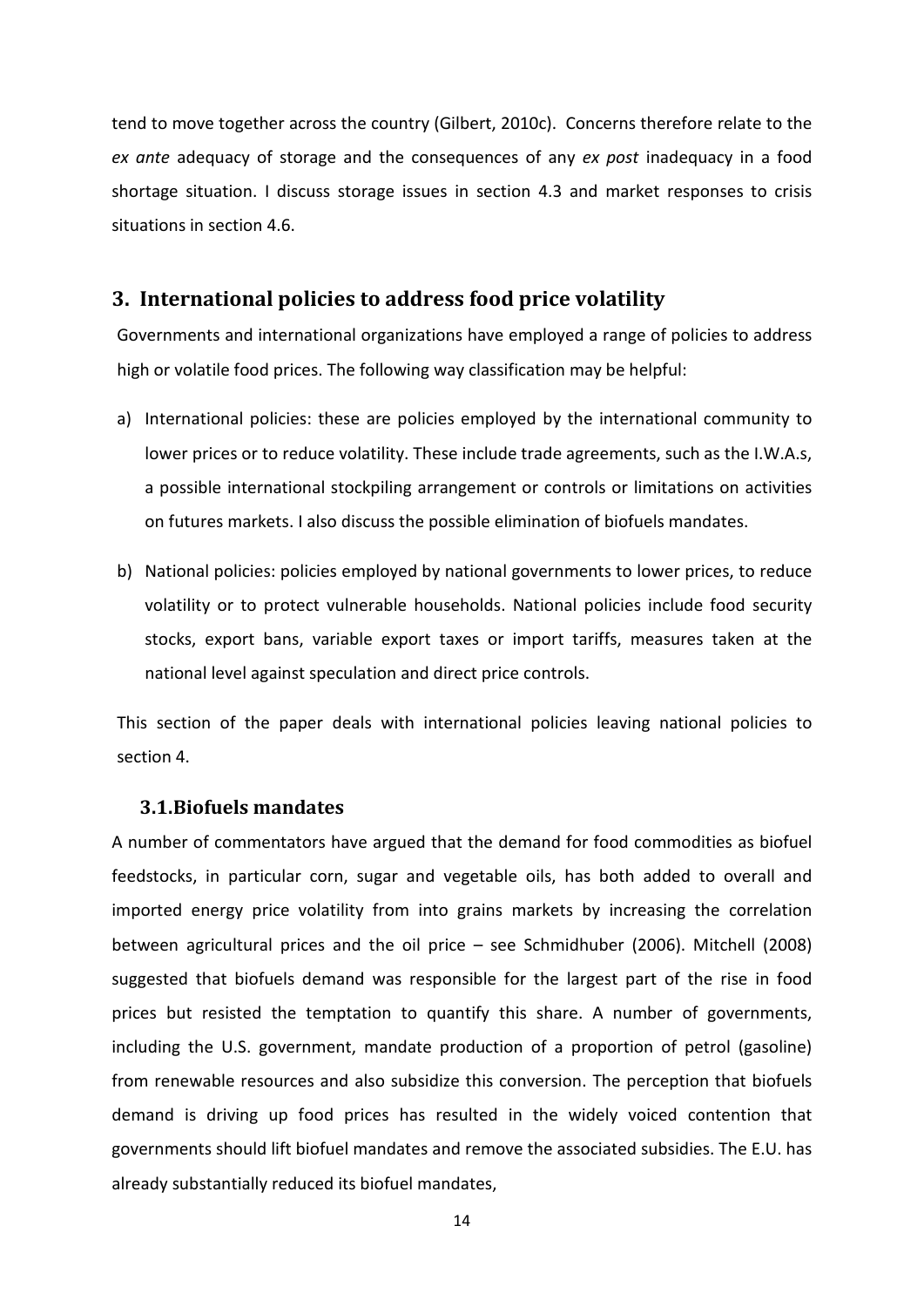Biofuels are a new phenomenon and insufficient data points on biofuels production are available to enable to allow direct computation of the price impact of this addition to demand. Instead, we need to look for indirect evidence. In a World Bank working paper, Mitchell (2008) concluded that, although the 2006-08 increase in food prices was caused by "a confluence of factors", the most important of these was the large increase in U.S. and E.U. biofuels production. However, his argument was largely residual – biofuels were seen as responsible for the large component of the 2006-08 grains price rise that could not be explained by other factors. Other commentators, more successful in quantifying the impact of these other factors, left a smaller residual for biofuels – see Abbott *et al* (2008) and Gilbert (2010a). A more recent World Bank working paper has concluded that "the effect of biofuels on food prices [in 2007-08] has not been as large as originally thought" (Baffes and Haniotois, 2010). In a detailed study for the U.K. government, Pfuderer *et al*. (2010) concluded "available evidence suggests that biofuels had a relatively small contribution to the 2008 spike in agricultural commodity prices where its impact was largely limited to the maize market with some knock-on effects on soybean prices". There has been no systematic study of the effect of biofuels demand on food price volatility, as distinct from on the level of food prices.

Babcock (2011) produces more complicated results, Simulations from a calibrated model show that ethanol production has had a substantial effect in raising U.S. corn (maize) prices. However, this effect resulted through the impact of high crude oil prices, which made it attractive to convert corn into ethanol, and not from mandates and subsidies. The implication is that, at least to the present, it has been market forces and not government policies which are responsible for the biofuels pressure on food prices. However, Babcock also notes that in the event of a poor corn harvest, biofuel mandates could put strong upward pressure on prices, effectively by making a large part of demand completely price inelastic. See also Babcock and Fabiosa (2011). According to this view, biofuels mandates and subsidies have not been quantitatively important up to the present, in line with the views of Gilbert (2010a) and Pfuderer *et al* (2010), but may become important in the future, in line with fears of the biofuels critics.

The biofuels debate interacts with trade issues (see Al-Riffai *et al*., 2010) since Brazilian sugar-based ethanol has the potential to be substantially cheaper, on a full cost basis, than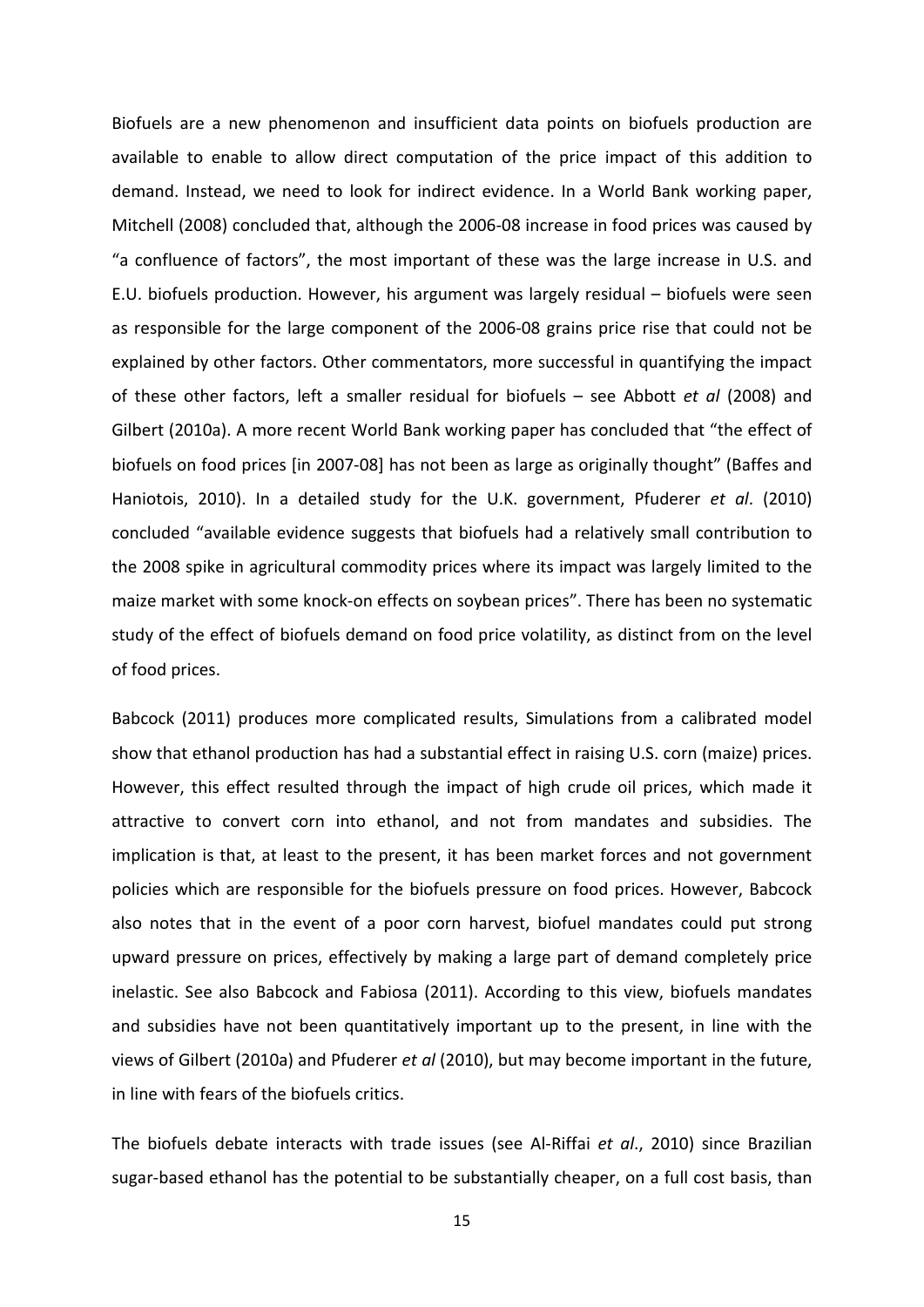U.S. the maize-based product, but currently faces a large U.S. tariff barrier. Many have argued for liberalization of ethanol commerce. Currently, however, the U.S. is an ethanol exporter so elimination of the import tariff would have no effect on food prices (Babcock, 2011).

#### <span id="page-16-0"></span>**3.2.Multilateral contracting**

The four post-war I.W.A.s, starting with that of 1949, were based on multilateral contracting. I.W.A. exporting members guaranteed assured supplies of wheat subject to a maximum price while importing countries guaranteed purchases subject to a minimum price. These provisions were maintained in the 1953, 1956, 1959 and 1962 I.W.A.s. Contractual floor and ceiling prices were absent from I.W.A.s after 1971 (International Wheat Council, 1993; Gilbert, 2011b).

The I.W.A. multilateral contracts were contracts between governments. This was natural at a time in which international trade in wheat was dominated by intergovernmental transactions and in which the prices paid to farmers in wheat exporting countries were set or heavily influenced by national farm support policies. Except in rice, grains commerce is now largely in the hands of private companies which contract on the basis of market prices. Governments would therefore currently need to enforce commitments of this sort through a regime of taxes and subsidies. However, W.T.O. regulations require countries to reduce export subsidies thereby making it difficult for governments to guarantee agreed maximum prices. Even if it were judged desirable, the original I.W.A. concept of multilateral contracting would therefore no longer be feasible.

Multilateral contracts are a form of forward contracting. The I.W.A.s extended for three years, so the I.W.A. multilateral contracts may be regarded as a set of one, two and three year forward contracts, for quantities which were not specified but implicitly related to past transactions, capped at predetermined floor and ceiling prices. These prices are negotiated to be fair to both exporting and importing countries at the start of the agreement so, at that time, they have zero value to either side, i.e. neither exporters nor importers are financially better off as the result of the contracts (Hull, 2006). However, as market conditions change during the course of the agreement, the contracts have positive equity for one side and negative for the other – if prices rise, importers gain from the price ceiling at the expense of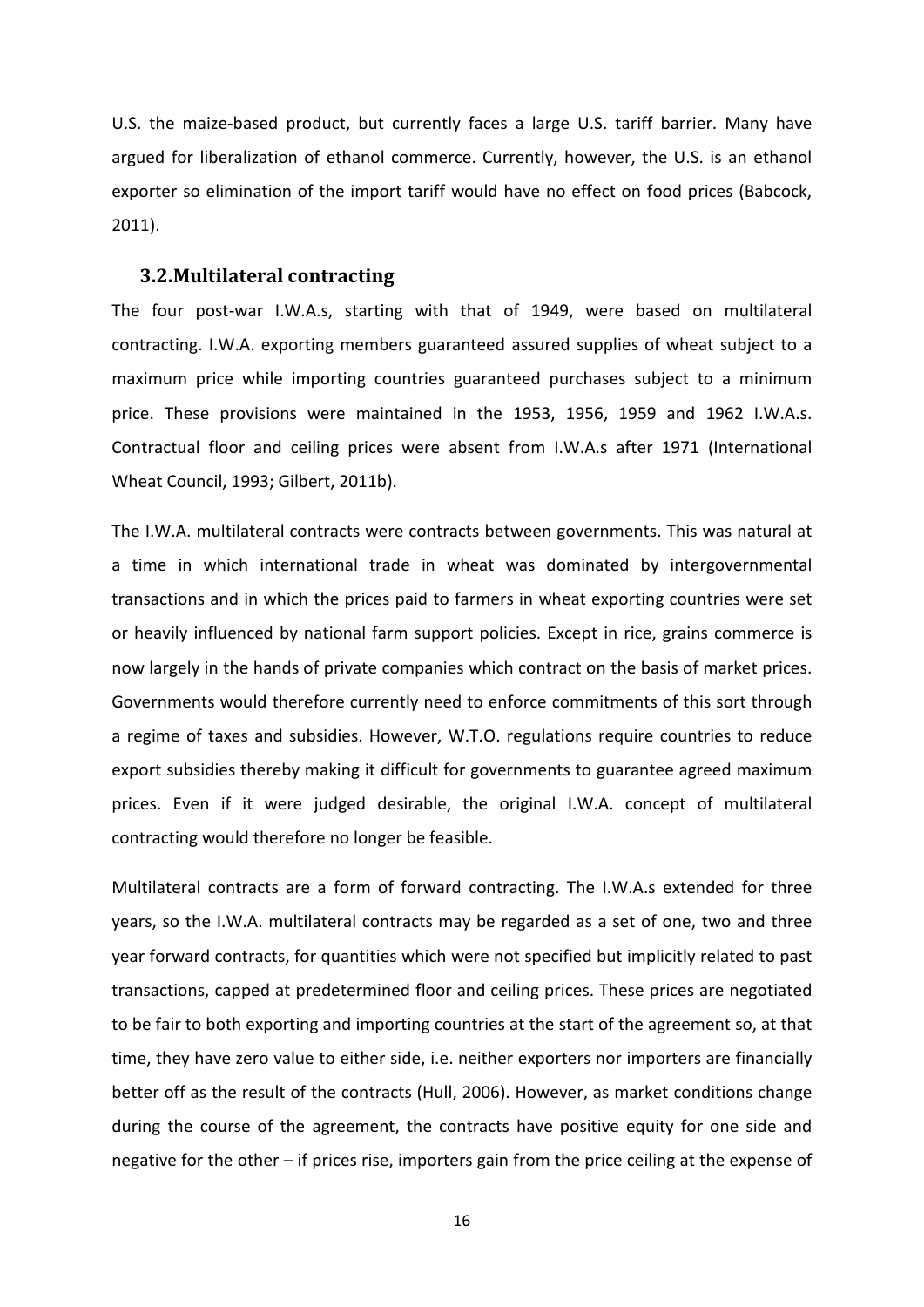exporters while if they fall, exporters gain from the floor at the expense of importers. Once the losses from adherence to the negotiated ceiling prices become substantial, there is pressure from farmers to renegotiate or renege, as in the Commonwealth Sugar Agreement (also based on multilateral contracting) in 1973. If the losses from sticking to the negotiated floor prices become substantial, consumers and importing governments seek renegotiation, as in the 1967 I.W.A. a year after its negotiation.

Multilateral contracting can work well so long as price volatility remains low but lacks enforcement mechanisms and hence credibility when volatility becomes high. It is illadapted to a world in which commerce takes place between private companies. It is in no way prejudicial to the historical I.W.A. experience to state that this approach is not wellsuited to current circumstances.

#### <span id="page-17-0"></span>**3.3.International stockpiling**

Policies which result in higher levels of storage than would otherwise have been the case may be expected to lower prices and reduce volatility. This raises the question of the adequacy of storage in the absence of public intervention. This question may be posed either at a global or a national level. In this section, I discuss the adequacy of global stocks from an economic theory perspective and then move to the practical difficulties in an international stockholding scheme.

Economists discuss the adequacy of global grain stocks in terms of whether private stockholding decisions will result in "optimal" outcomes. Gardner (1979) argued that private stockholding will be sub-optimal because price volatility results in negative externalities. It is difficult to make this view rigorous – the dangers arising from food riots might be one possible route.

Price risk is generally not insurable, since it is common across the entire range of producers, consumers and intermediaries, but it may be possible to offset these risks, either directly or indirectly, through hedging on organized exchanges where these exist. Supply chain intermediaries in developed economies, including those involved in physical storage, will routinely access these markets. Producers may benefit indirectly if these benefits are intermediated to them by, for example, purchase contracts which provide price-fixing options. Governments might in principle operate in the same manner for consumers. A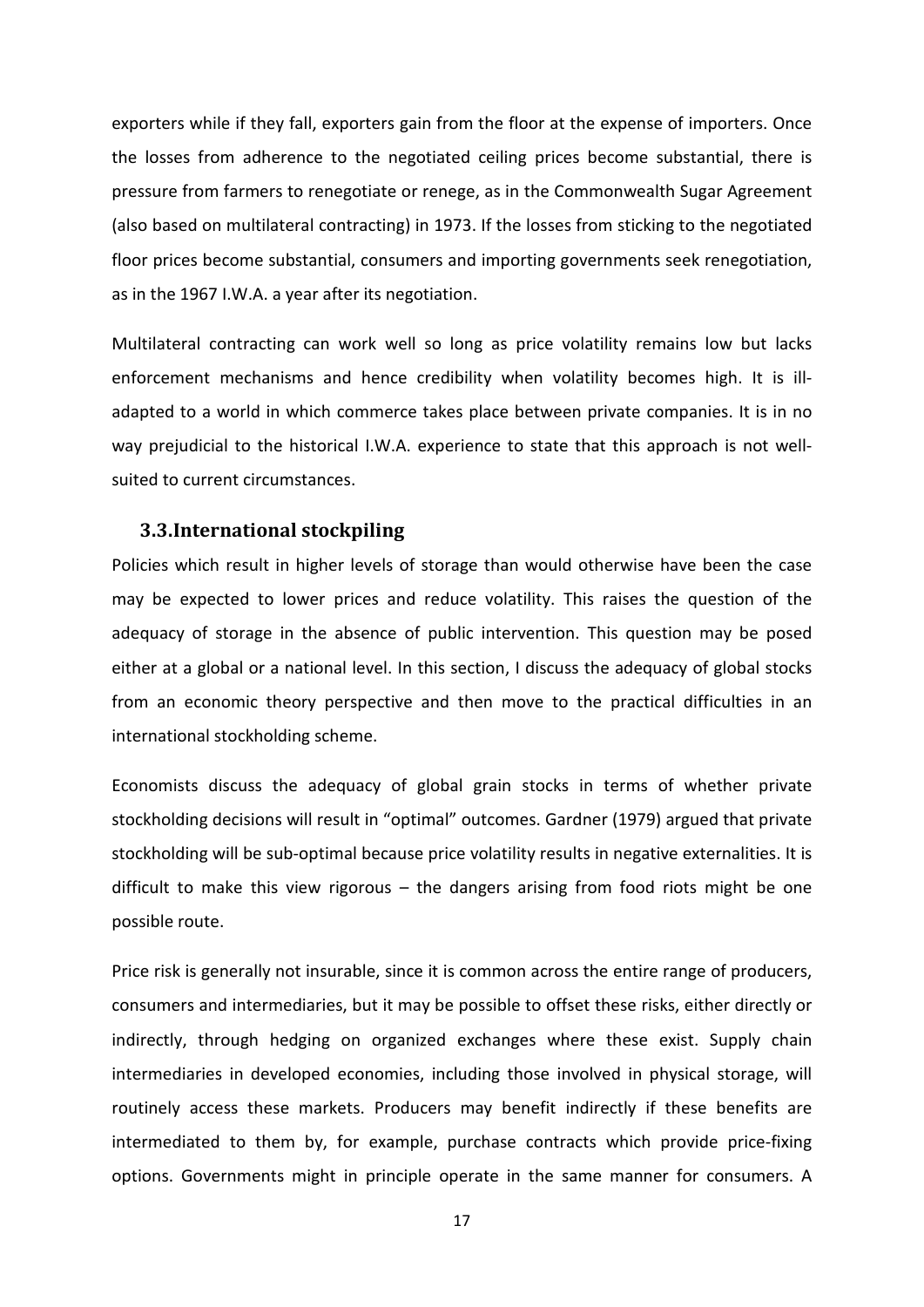second reason for supposing that private stockholding will be inadequate is therefore that those impacted by volatility are unable to offset the resulting uncertainty either by hedging on futures or options markets.

The extent to which global stocks are adequate can therefore not be separated from the question of the adequacy of risk-sharing arrangements. These arrangements will be least effective for those products where the markets themselves work least well. In the grains complex, this is most evidently the case with rice. For other grains, there is a choice between taking the state of risk sharing arrangements as given and focussing policy on augmenting storage, or, alternatively, of taking storage levels as adequate and focussing policy on improving the access to and the effectiveness of risk management.

If global grains storage is regarded as inadequate, governments might either attempt to augment private stocks by public food security storage programmes or provide incentives to the private sector to carry additional stocks. The public storage approach has the major disadvantage that it will discourage, and possibly eliminate, private storage. Miranda and Helmberger (1988) have shown how public stockholding, for instance by a buffer stock agency, changes the incentives for the private sector to hold stocks. At the same time, if the stabilization band (the gap between the ceiling and floor prices) is narrow, intervention will limit potential capital gains to private stockholding. If market conditions are sufficiently weak, the public sector may end up holding the entire market deficit. This was the situation under the sixth International Tin Agreement which collapsed in 1985 – see Anderson and Gilbert (1988). Clearly, a floor price, at which the public sector is obliged to purchase, can make buffer stock stabilisation extremely expensive.

A stabilisation ceiling price can also be vulnerable to speculative attack (Salant, 1983). If speculators perceive the stocks held by the stabilization agency as possibly insufficient to maintain the ceiling price in the future, they will compete to buy the entirety of the agency's remaining stock in order to take advantage of likely capital gains. Recognizing this, Wright and Williams (1991) suggested that, while a stabilization agency might choose to defend a defined floor price, price band schemes, with both ceiling and floor prices, offered few, if any additional advantages. In particular, the apparent symmetry of the price band is only superficial since once the stock is exhausted, there is no means of defending the ceiling. If a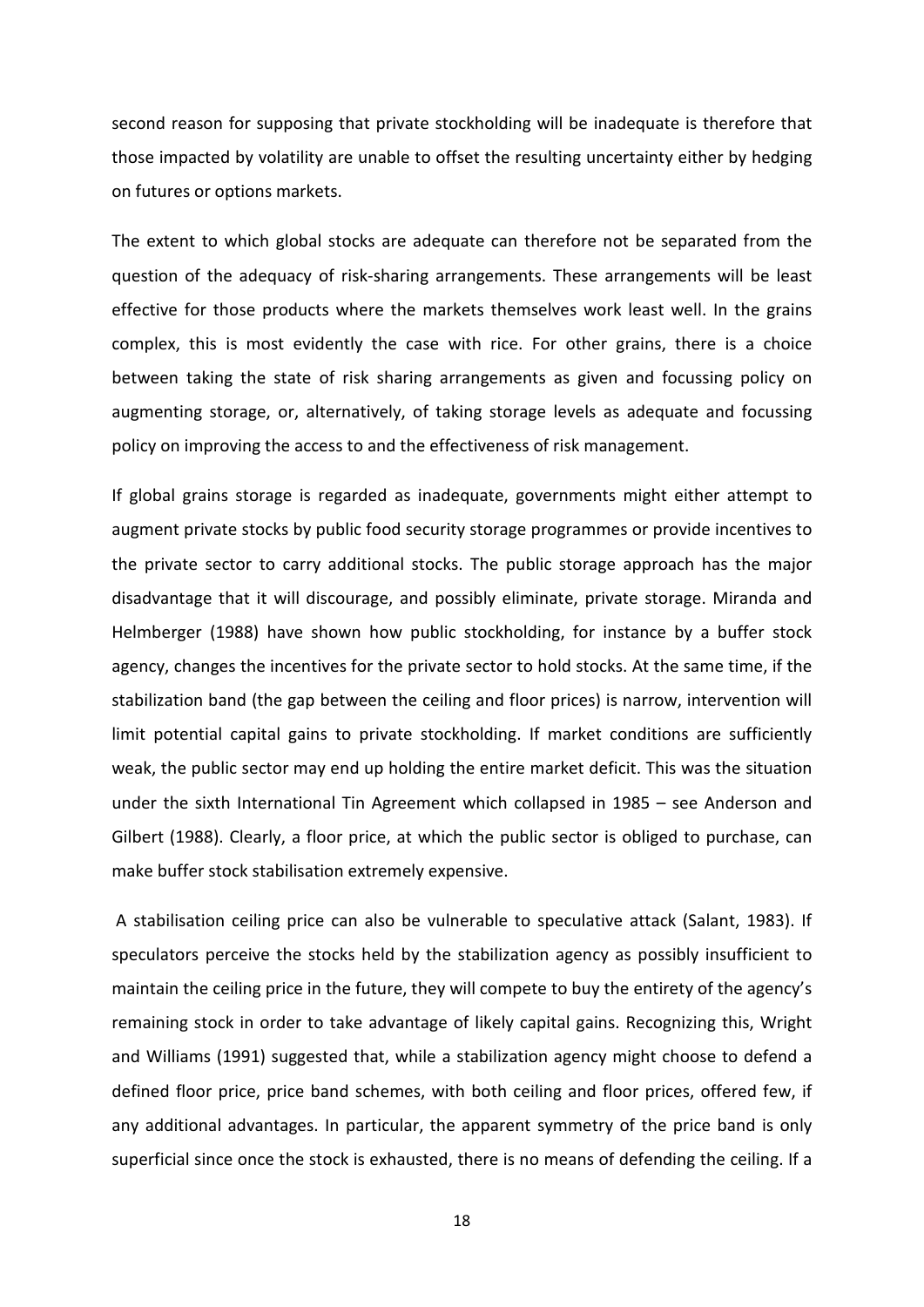public storage scheme is initiated it should act opportunistically, like central banks (Bagehot, 1873), and avoid firm commitments to support levels.

These considerations make it more attractive to work towards improving the incentives to private storage rather than investing in public storage schemes which are likely to exacerbate the inadequacy of private storage. Wright and Williams (1991) found that subsidization of private storage was superior to public storage schemes.

It is widely held that low grain stocks are a significant contributory factor in explaining recent high grains prices and elevated volatility – see Wright (2009). Poor harvests in 2010 certainly have reduced stocks to low levels and resulted in rises in prices in the second half of that year. However, the importance of stocks was less clear in 2007-08.

Gilbert (2011b) discusses the evolution of world grain stocks over the most recent decades. The general picture is one of trend declines in wheat and maize stock-consumption ratios taking place simultaneously with declines in real grains prices, although rice has seen rising stock-consumption ratios. Some part of the trend decline in these rations is attributable to change in developed country agricultural policies (Mitchell and Le Vallee, 2005). Overlaying this, there was a very substantial accumulation of grain reserves on the part of China, starting with rice in the late nineteen eighties and following through into wheat and maize in the nineteen nineties followed by disaccumulation in the first five years of the new century.

Taking a long period view, declining stock-consumption ratios in wheat and maize probably result from greater production and organisational efficiency in the food processing industry. The more general decline in stocks in all three grains over the most recent decade, by contract, is the result of Chinese destocking – see Dawe (2009) and Wiggins and Keats (2010). Part of the argument as to whether world wheat and maize stocks are now too low therefore revolves round the issue as to whether Chinese stocks were, in the past, available to the world economy to provide a cushion in the event of a negative shock. A negative answer to this question would suggest that the decline in Chinese stocks may not be important in understanding recent and current high grains prices.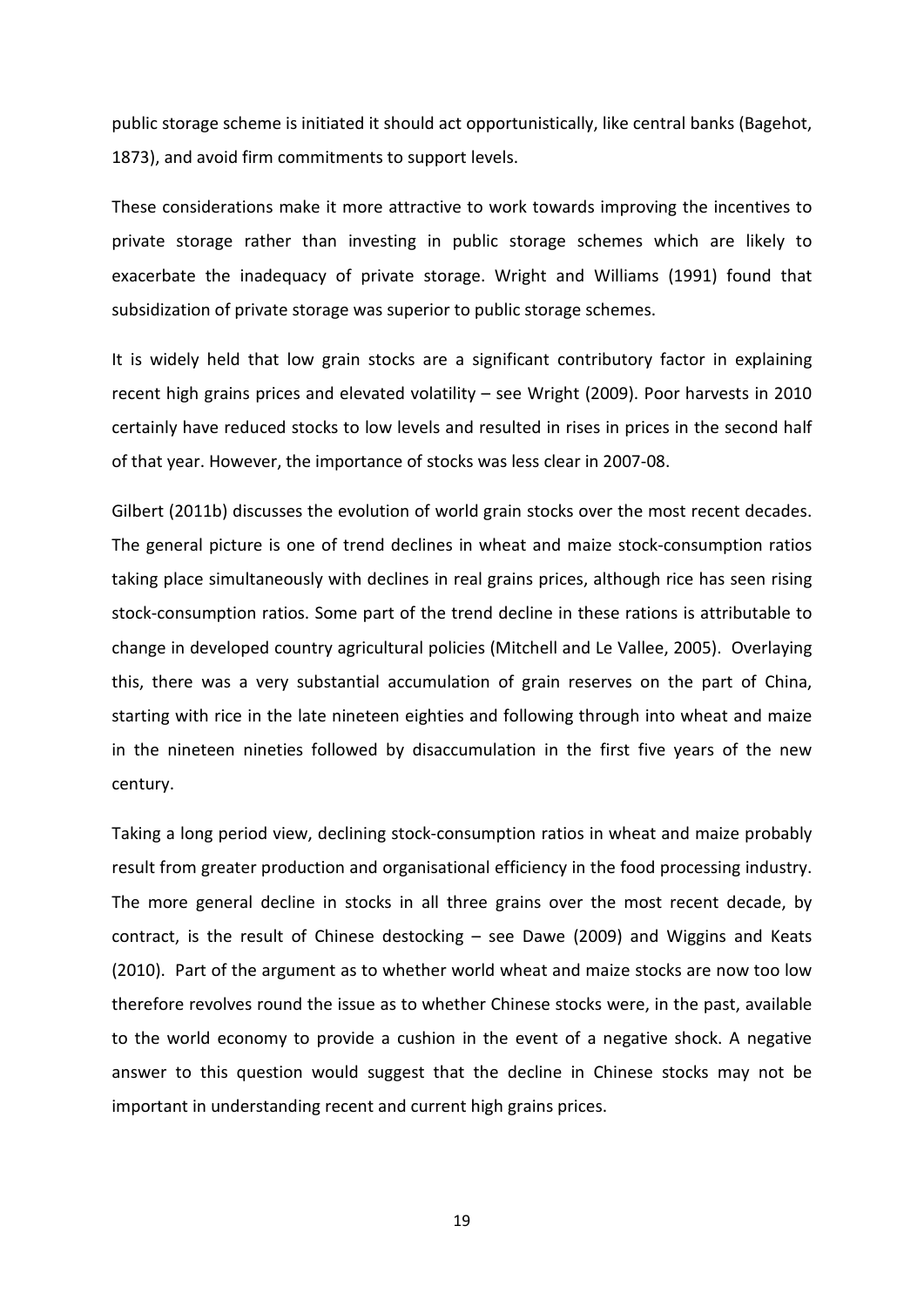My conjecture is that even though Chinese stocks may not have been available to the rest of the world, they shielded world markets from rapid growth in Chinese demand in the first five years of the new century and may explain why agricultural prices were followers in the most recent commodity price boom in contrast with their leading role in the 1973-74 boom (Cooper and Lawrence, 1975).

#### <span id="page-20-0"></span>**3.4.Enhanced regulation of futures markets**

A number of informed commentators (Desai, 2008; Masters, 2008; Soros, 2008), along with much popular discussion, blame speculation on organized futures markets for high food prices and increased volatility levels. Such critics tend to point to the enormous increase in futures market transactions relating to agricultural products over the past two decades, an increase which is much larger than that in the quantities of physical products bought and sold. They suggest that either limitations on futures market trading of food commodities or taxation of such transactions would reduce price levels and volatilities.

By analogy with insurance markets, speculators will expect to profit in aggregate and hedgers to pay for this risk transfer. A traditional view is that speculation will tend to be stabilizing (i.e. volatility reducing) because destabilizing speculation will be unprofitable and will therefore not persist (Friedman 1953). This probably remains the standard opinion of most economists. However, both financial economists and behaviouralists (see, for example, Laibson, 2009) offer a more nuanced view.

Modern finance theory distinguishes between informed and uninformed speculation (Bagehot, 1971; O'Hara, 1995). According to this view, informed speculation is the channel through which private information becomes impounded in publically-quoted prices. Uninformed speculation should either not have such effects, or in less liquid markets, should not have persistent effects. If uninformed trades do move a market price away from its fundamental value, informed traders, who know the fundamental value of the asset, will take advantage of the profitable trading opportunity with the result that the price will return to its fundamental value.

Bubbles are a particular concern, and it is hard to argue that commodity futures market will be immune from this phenomenon, in particular since the first documented bubble relates to an agricultural (but not food) commodity – tulips in the Netherlands in 1636-37 (Krelage,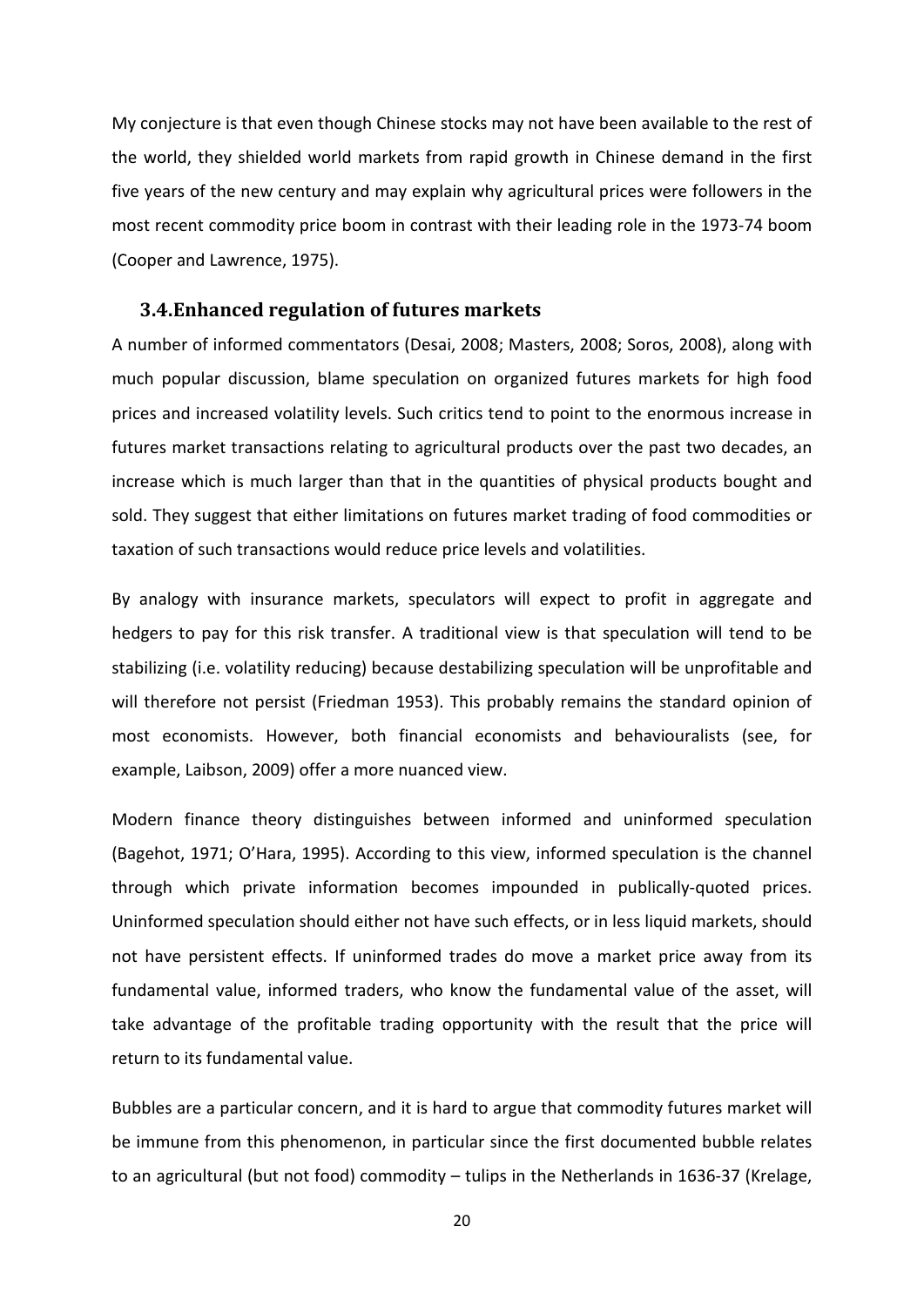1942; Dash, 1999). De Long *et al.* (1990) provide an account of how such bubbles may emerge. Seeing a rise in the price of a financial asset, uninformed traders may guess that informed traders have received information which increases their valuations. They therefore buy and push the price further upward increasing the positive momentum. The result may be that the price now exceeds the revised valuation of the informed traders. Alternatively, if the initial rise in price was just have a random effect arising out of "noise trading", the market price again exceeds its fundamental value as the result of trend-following speculation. However, it is not clear that the informed traders, who see the over-valuation, will attempt to reverse this move. De Long *et al* (1990) showed that, if informed traders have short time horizons (perhaps as the result of performance targets or reporting requirements) and if there are sufficiently many uninformed (trend-spotting) speculators, they may choose to bet on continuation of the trend even though they acknowledge it is contrary to fundamentals.

The view can also make concrete which the Diba and Grossman (1988) concept of a "rational bubble" in which explosive asset prices satisfy the first order (Euler) condition equating the expected rate of appreciation to the return on assets of similar riskiness through the rationally perceived possibility of the bubble bursting generating a large negative return. On commodity futures, see Irwin and Yoshimaru (1999), Irwin and Holt (2004) and Gilbert (2010b).

The 1999-2000 internet equities bubble appears to fit this description. Phillips *et al*. (2011) have developed a methodology which allows the identification of asset market bubbles, at least *ex post*. In Gilbert (2010b), I use the Phillips methodology to ask how much of the 2006-08 price boom was due to bubble behaviour, at least in the (narrow) sense or a rational bubble. The answer in that paper is "not much". There is evidence of bubbles in the copper market but, contrary to the results reported by Phillips *et al*. (2011), the tests for crude oil were inconclusive. The only agricultural products where bubbles were detected were soybeans and soybean oil, but these bubbles were small and not long-lasting. However, the testing methodology is new and relatively untried – other investigators claim more substantial evidence for agricultural price bubbles in 2007-08.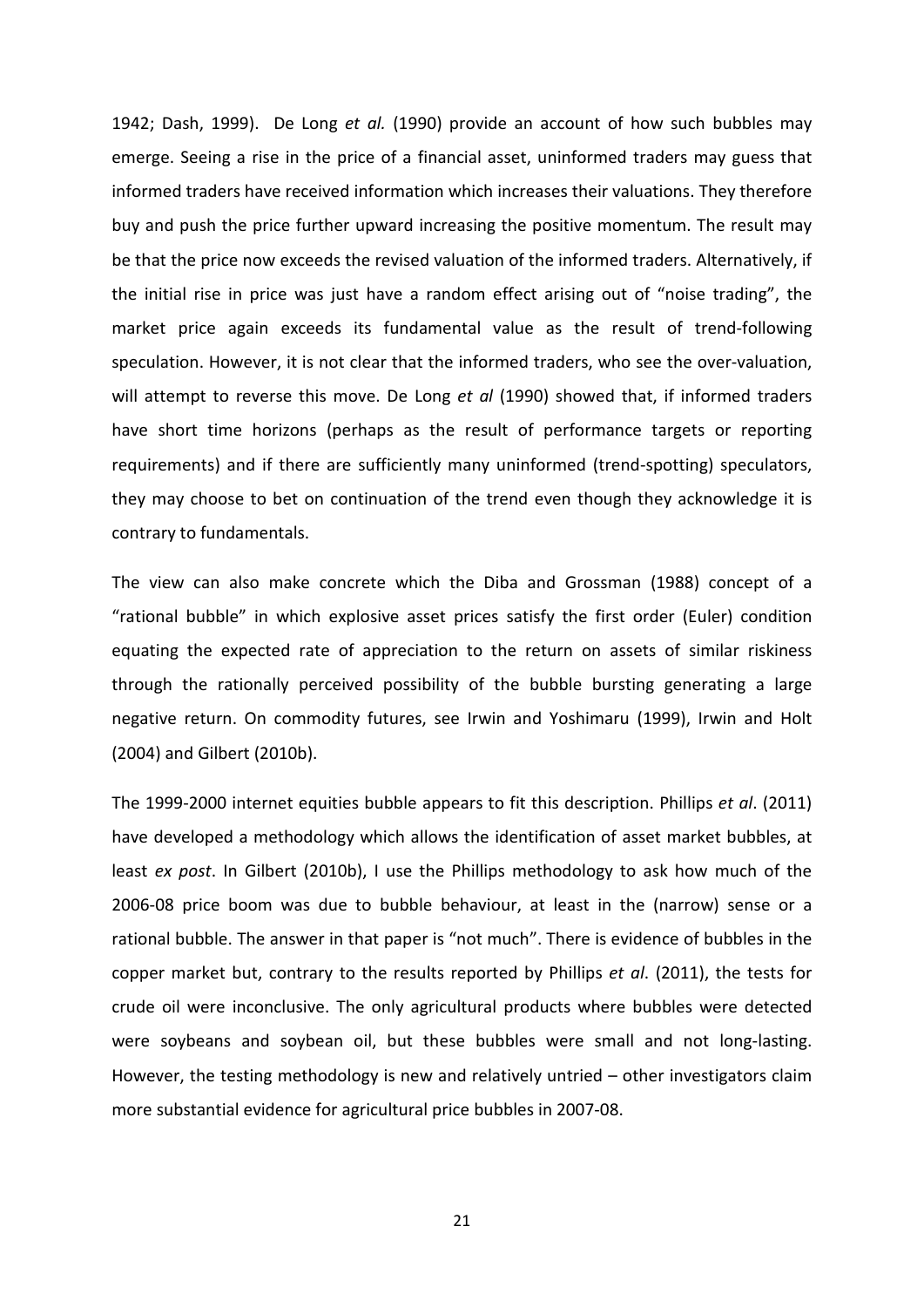More recently, a significant group of institutional investors have started to invest in commodity futures through index-based swap transactions as a portfolio diversification strategy and to assume exposure to the commodity 'asset class'. In agricultural futures markets, these positions are often large in relation to total activity – up to 40% of market open interest (Gilbert 2010b). Differently from traditional speculation, these positions are relatively long-term and are predominantly long, i.e. they involve purchase of futures contracts which are then held as long-term investments. The sharp rise in index-based investment in commodity futures over the past five years may therefore be seen as a positive shock to inventory demand. Gilbert (2010a) argues that this shock was a significant contributory factor to the 2007-08 food price spike. See also U.S. Senate Permanent Subcommittee on Investigations (2009) and Baffes and Haniotis (2010).

In summary, there is substantial evidence the futures market activity contributed in some way to the 2007-08 agricultural futures market spike, although there is less evidence, at least currently, that these factors have been important in 2010-11. These perceptions have led a number of politicians to argue for greater regulation of agricultural commodity futures markets. This regulation might take the form of

- a) Prohibition of certain type of transactors, in particular index providers and/or hedge funds. (Note that we never observe the motivations for trades so we cannot easily prohibit particular types of transaction).
- b) Taxation of futures markets transactions, along the lines of the Tobin tax.
- c) Increased market transparency (discussed in section 3.5 below).

The proposal to prohibit index providers and hedge funds from accessing agricultural futures markets is based on the premise that their activities fail to serve any useful function and add to volatility. It is probably true that index providers did indirectly raise food prices in 2008. They certainly also lost money when prices fell in the second half of that year in line with Friedman's (1953) claim that destabilizing speculation will result in financial loss. However, it was less obvious *ex ante* that these investments were ill-advised. Index-based investment in commodity futures may be seen as a form of macroeconomic speculation – unable easily to invest directly in China and some other emerging markets, investors take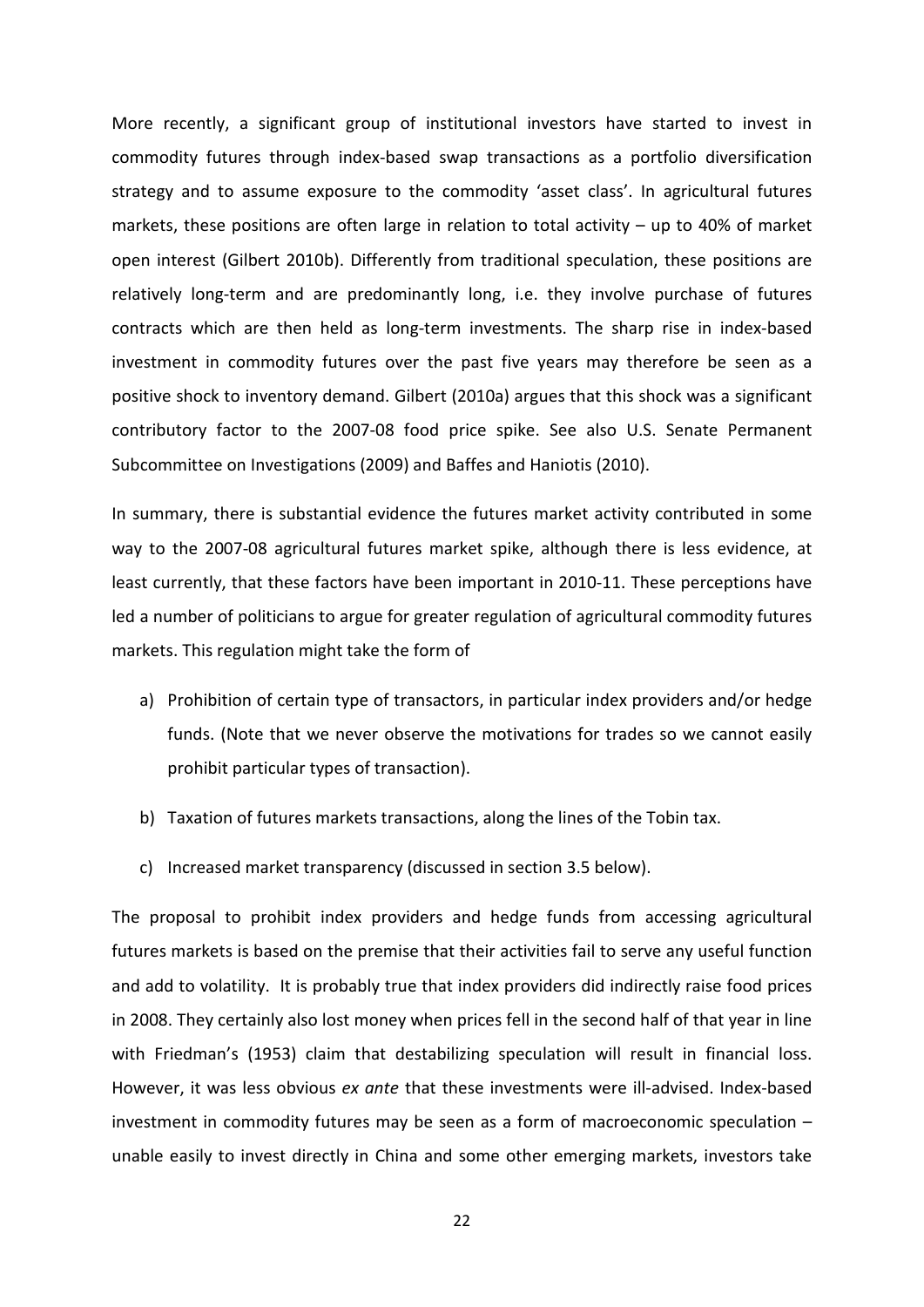positions in the commodities that China will need to purchase if it is to continue to grow rapidly. These investors failed to foresee the financial crisis. With this event behind us, commodities have again seemed an attractive investment in a low return world. On this view, it is an error to see index-based investment as non-fundamental. Rather, these investors are taking a longer term view of fundamentals than that taken by participants in the physical markets.

The claim that index investors and hedge funds fail to fulfil a useful social function is also mistaken, since they provide liquidity to commercial transactors who wish to hedge their positions. Liquidity provision will be volatility-reducing. The evidence suggests that it is the hedgers who tend to increase volatility by attempting to protect themselves against possible future price movements. However, it is never suggested that hedging should be prohibited.

The Tobin tax proposal runs into the same problems. First, it would have a negligible effect on index investment since index investors typically follow a buy-hold strategy, the result being that then tax would add negligibly to their costs. More generally, the tax would be a tax on liquidity provision and would be therefore likely to increase and not reduce volatility. Neither of these proposals therefore makes much sense. By contrast, the proposal for increased market transparency is generally seen as desirable, in particular in Europe which lags U.S. practice. The impact on volatility would primarily be through better informed speculation.

It has been suggested that there should be limits on large positions. Some exchanges do impose such limits on expiring contracts. This is a proposal which is worth studying but its effects would be to restrict opportunities for market manipulation, which is already illegal, and not to reduce volatility since in general few commercial transactions are based off the prices of these expiring contracts.

#### <span id="page-23-0"></span>**3.5.Increased market transparency**

There is general agreement that international responses to both the 2008 and 2010-11 price shocks have been hampered by a lack of comprehensive information on the physical supply and demand situation, in particular in relation to the level and availability of grain stocks. Both the F.A.O. and the U.S. Department of Agriculture (U.S.D.A.) provide an efficient and timely assessment of grain production at the world level but they are constrained to base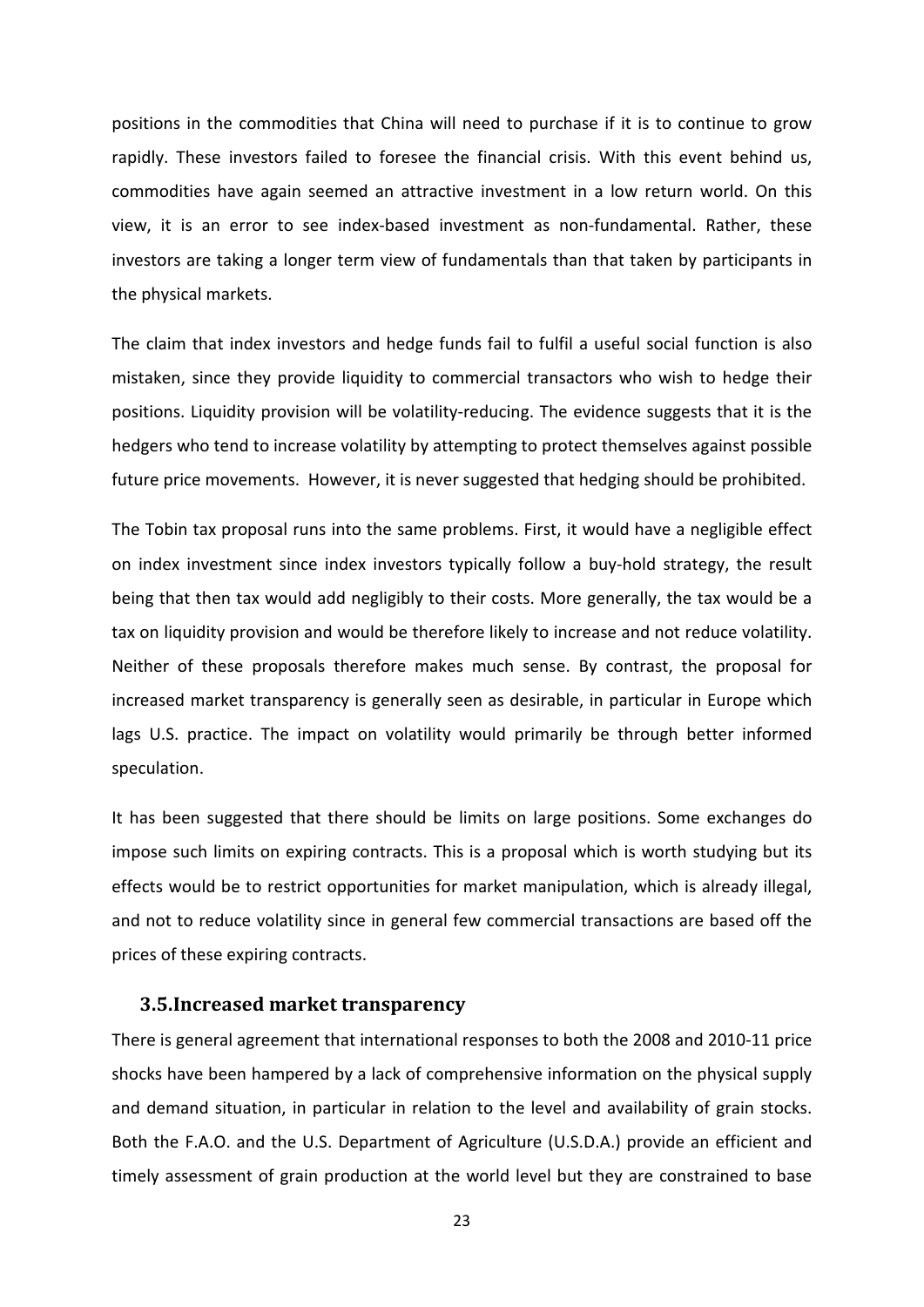their estimates on data collected by national agencies. At the country level, both the U.S.A.I.D.-financed Famine Early Warning System (F.E.W.S.) Network and the F.A.O. supported Global Information and Early Warning System (G.I.E.W.S.) work efficiently. However, some users complain that G.I.E.W.S., which is currently still in the process of development, remains insufficiently comprehensive in relation to country coverage and often lacks timely information. This suggests that funding levels may be inadequate.

The largest gap remains comprehensive information on inventories. To cite one example, I noted above in section 3.3 that although reported world grain stock levels have fallen sharply over the past decade, this fall is largely due to an apparent fall in Chinese stocks but that it is unclear whether this fall is real and whether the Chinese stocks reported in the 1990s would have been available to the world market if required. In Gilbert (2011b) I stated that it would be very helpful if agencies could work with the Chinese government to increase transparency on grains stock levels and to establish, with greater certainty and on a consistent basis, what stock levels were over the past decade.

This is the basis for the current G20 proposal for an Agricultural Market Information System (A.M.I.S.).<sup>[10](#page-24-0)</sup> Details of the how the A.M.I.S. may work are set out in F.A.O. *et al.* (2011). Its objectives would be both the compilation of comprehensive information and the coordination of policy responses. In general terms, any proposal which will result in more comprehensive, consistent and timely statistical information is to be welcomed. The success of the A.M.I.S. will, however, be measured less in terms of what it manages to achieve at the multilateral level than in terms of the extent to which it can persuade or pressure national governments, particularly those of the large emerging economies, to increase both the amount of information they collect and the extent to which they share this with the wider international community.

Transparency issues also arise in relation to futures markets. The U.S. Commodity Futures Trading Commission (C.F.T.C.) provides detailed information on so-called commercial and non-commercial trading positions, loosely identified as representing hedging and speculative activity respectively, through its weekly Commitments of Traders (C.O.T.)

<span id="page-24-0"></span> <sup>10</sup> *Financial Times*, 7 June 2011. The French Minister of Agriculture Bruno Le Maire is quoted as stating "Markets cannot operate blindly. We need reliable information on stocks and production".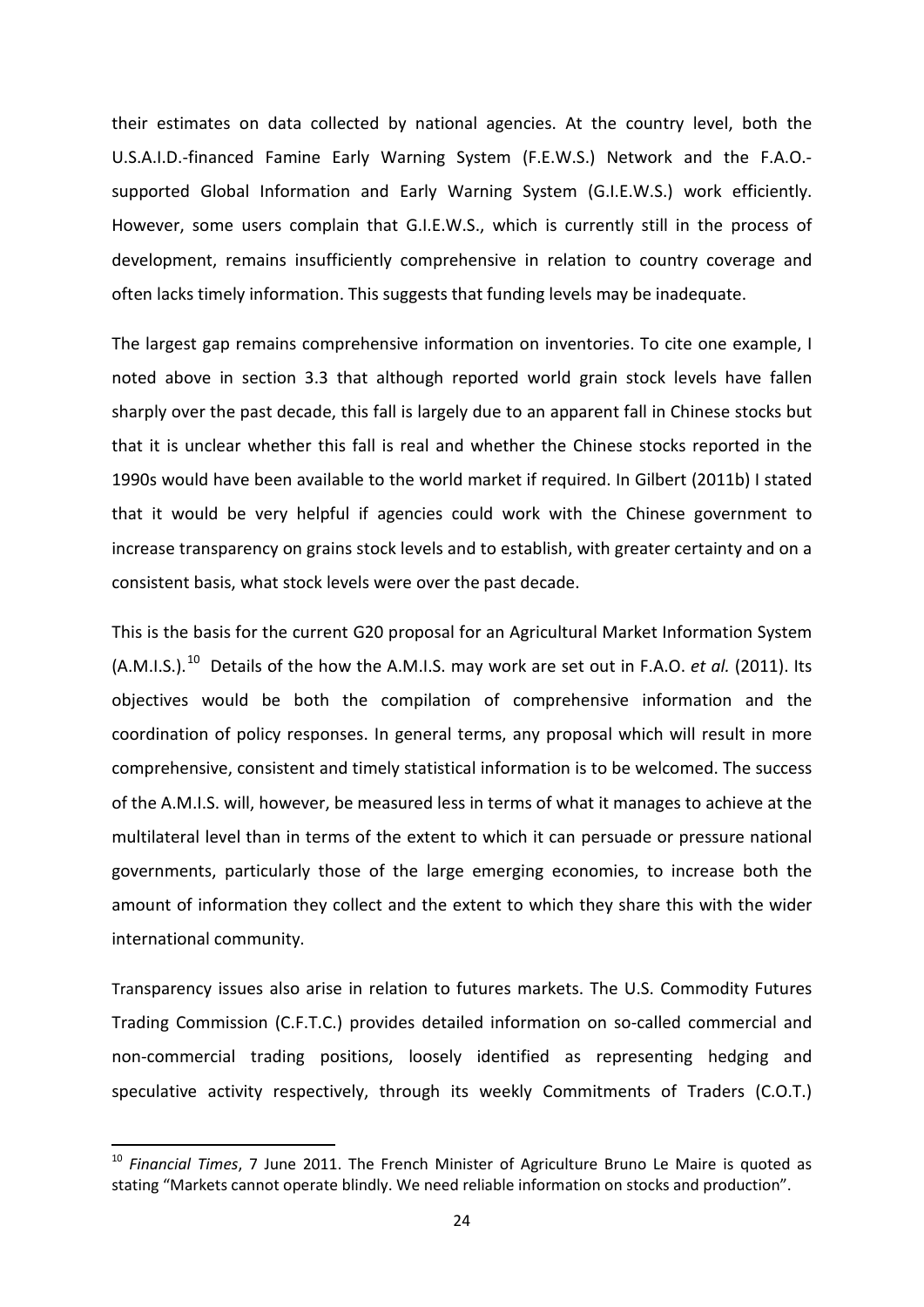reports. Since 2006, these reports have been augmented for agricultural commodities by a supplementary report detailing the holdings of various categories of financial market participants. The C.O.T. reports are widely followed by market analysts but are only available for U.S. markets. There is widespread, but not universal, support for the view that comparable reports should be issued for non-U.S. markets, in particular for the London and Paris futures markets.

Many commentators appear to take the view that increased financial market transparency is always a benefit. The academic finance literature fails to support this position. The level of transparency affects the distribution of profits amongst market actors as well as its level and this prohibits simple conclusions – see Pagano and Röell (1996). In extreme cases, market transparency can make trading by particular parties completely unprofitable with the result that liquidity declines perhaps leading to disappearance of the market. It should therefore not be surprising that some futures market participants oppose increased transparency.

There is room for debate on the adequacy of the current level of transparency enforced by the C.F.T.C. on U.S. futures markets. Nevertheless, it does seem difficult to make a case that extension of the same level of transparency to European markets would in any way impede their functioning. So long as reporting requirements remain lower in European markets there is a danger that traders who wish to hide their activities will choose the less transparent European markets over the more tightly regulated U.S. markets. There is only anecdotal evidence that such evasion currently takes place, but a level playing field would enable European markets to more easily rebut that suggestion.

Increased futures market transparency will not have any direct impact on food price volatility. However, by throwing light on the existence of large positions, it should make market manipulation more difficult, and indeed this is the primary objective of the C.O.T. reports. Along with increased transparency on stocks and production, it should also result in better informed speculation perhaps thereby decreasing the probability of speculative bubbles.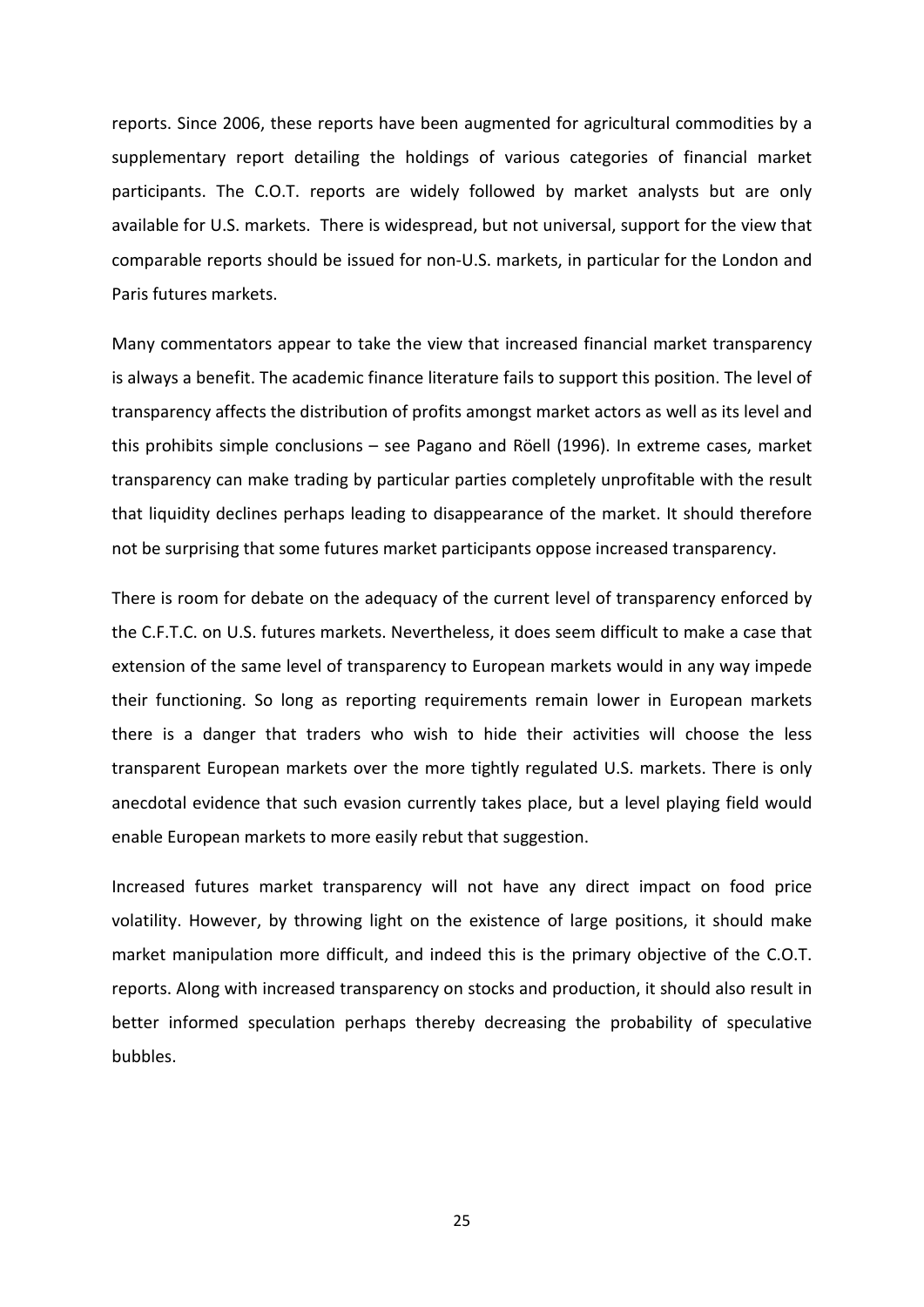# <span id="page-26-0"></span>**4. National food security policies**

Increased food prices and the associated volatility have brought food security concerns back into prominence. An elementary but important observation is that countries differ markedly in their food security situations. Although we can find some general principles, country diversity should make us cautious in offering universal food security recipes.

## <span id="page-26-1"></span>**4.1.The food balance**

The normal food balance is the most important difference across countries in relation to food security:

- a) Some countries are always, or almost always, grain exporters. These countries will rarely face problems of lack of food availability, and in the few cases that this problem arises, it can be dealt with by a small food security stock. Instead, their problem is that, through trade, countries import price variability from world markets to domestic markets. Governments of these countries often seek to insulate domestic consumers from imported price variability.
- b) At the other extreme, some countries are always, or almost always, dependent on grains imports. These countries face both the problem of variable prices on world markets and possible problems of lack of availability if world markets cease to function efficiently. In particular, they find suppliers reneging on contracts if price rise sharply.
- c) A very much larger number of countries find themselves in an intermediate position in which they are normally food self-sufficient but in which they need to import if bad weather results in a poor harvest.

Historically, population centres have been located in terrain in which they can feed themselves. On a self-sufficiency model, most countries find themselves in the third category.

Fast population growth can reduce self-sufficiency moving countries from category (c) to (b). Comparative advantage-based specialization can also move countries out of group (c). Either the shift of the labour force into manufacturing, as in Korea, or deagriculturalization resulting from resource extraction, as in Nigeria, can turn previously self-sufficient countries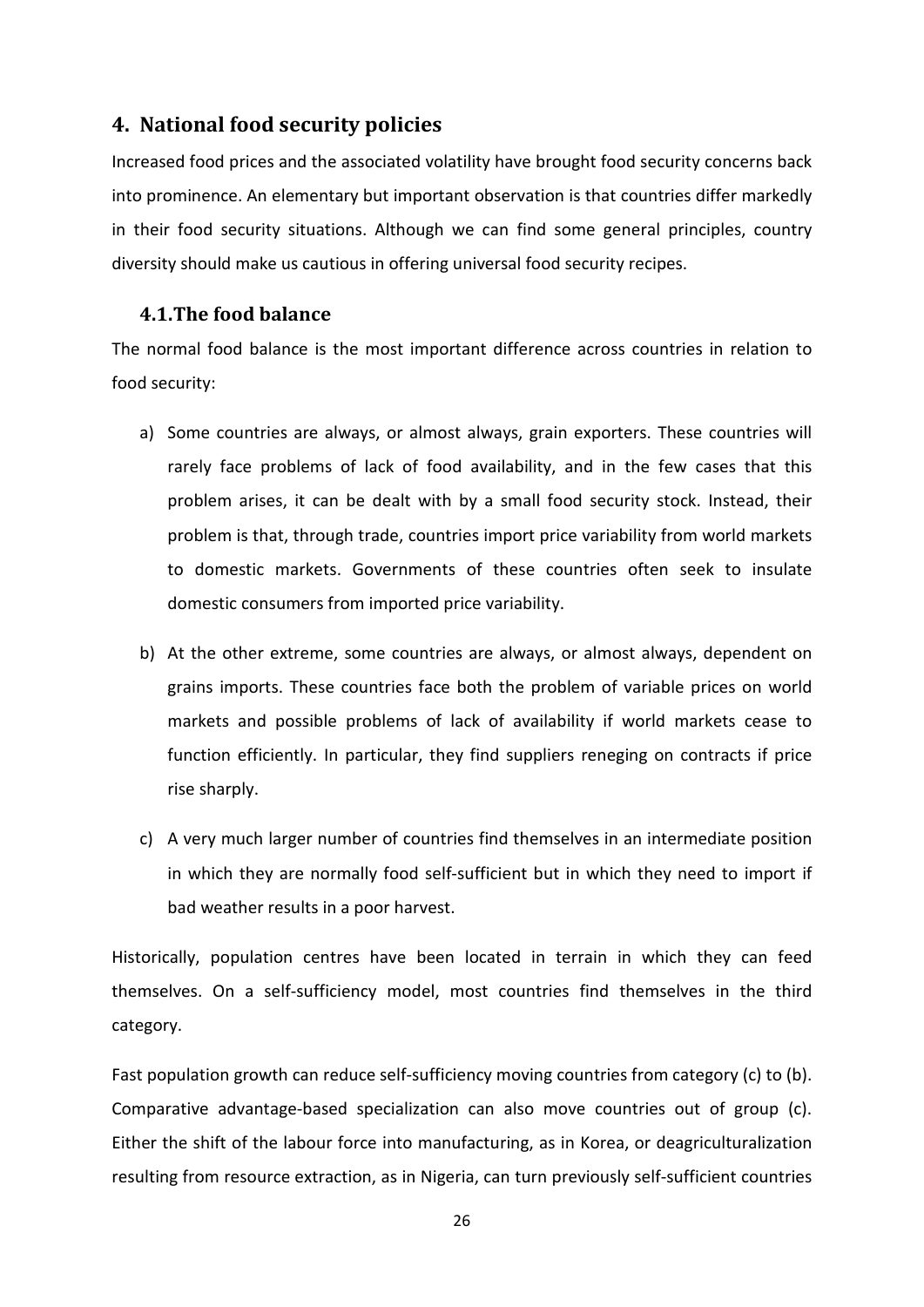into importers. Agricultural specialization has allowed agriculturally-based development in which countries become major exporters, as in Brazil and Thailand.

Climate change may interact with these factors. There is an old concern that global warming may result in desertification so that previously self-sufficient countries become dependent on imports. This is a slow process. Perhaps of more immediate concern is the perception that weather patterns may be becoming more variable. Climatologists have focussed less on this aspect of climate change. Increased variability can translate into a greater proportion of poor harvest years and larger losses when harvests are poor. This is consistent with the evidence cited above in section 2.2, that grains price volatility appears to have increased over recent years. However, it is also consistent with grains production moving to more marginal land, such as Ukraine and Russia, where weather conditions have always been variable

A second important difference across countries relates to the staple food. Asia is largely dependent on rice, southern and eastern Africa are dependent on maize while north Africa and the Middle East largely consume wheat. Latin America shows more diversity with maize, rice and wheat contributing to different extents in different countries. These differences are important because of differences in the importance of international trade across the three major grains markets and also because of differences in the extent to which markets function. Rice is characterized by a low proportion of total world production entering trade and by poorly functioning international markets with most trade remaining on an intergovernmental basis – see section 2.4. This makes reliance on international trade more dangerous for rice-importing countries than for those countries which import maize or wheat.

#### <span id="page-27-0"></span>**4.2.Trade policy**

Commercial policy – import tariffs and export taxes, quotas or outright restrictions – allow governments of exporting or near self-sufficient countries to insulate domestic prices from shocks to the world market. Asian rice producing and consuming countries have a long history of successfully using these instruments to stabilize domestic prices – see Timmer (2010). Thailand and Vietnam, the two most important rice exporters, have successfully used variable export taxes to shield domestic consumers from movements in world prices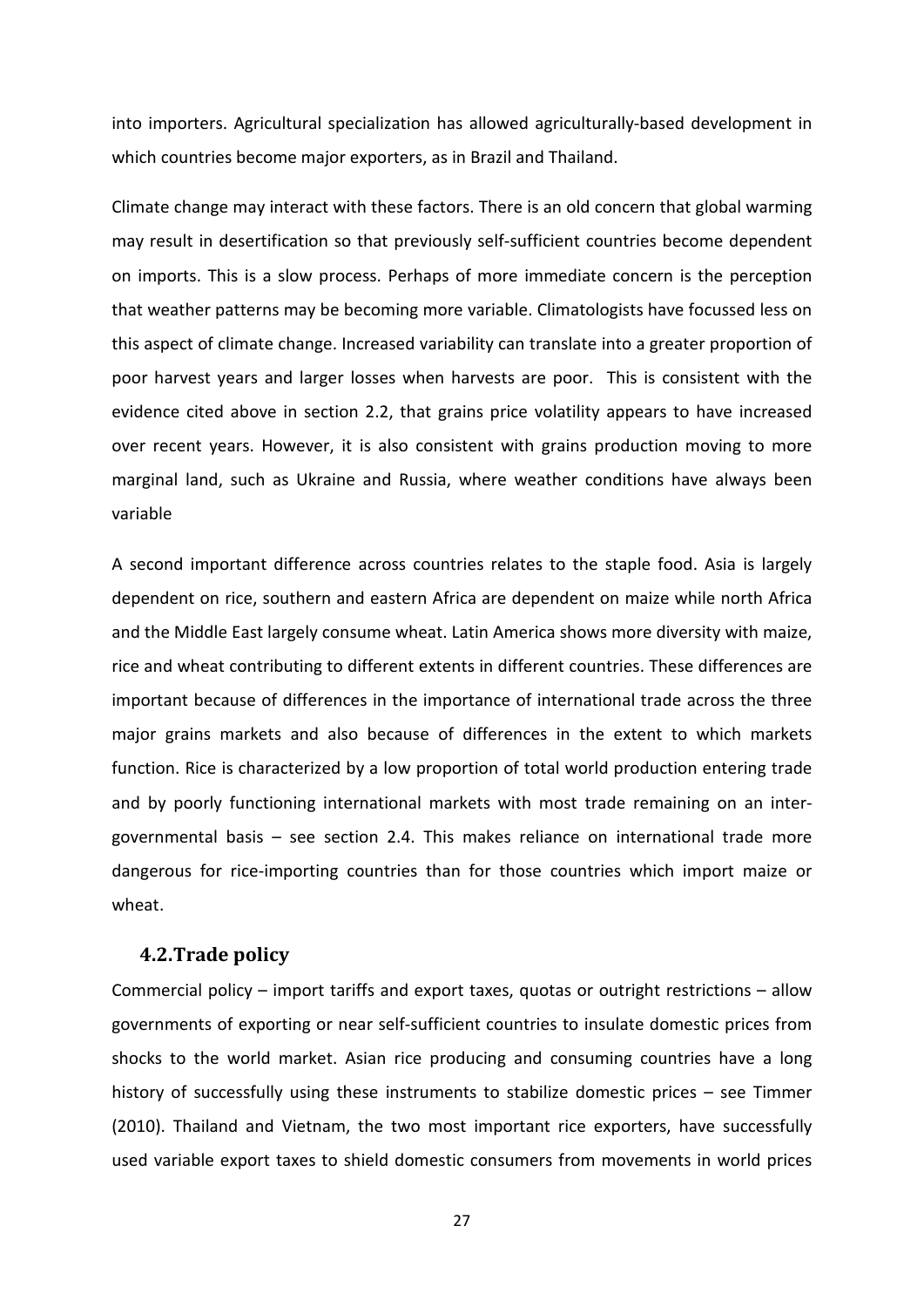over a number of decades. Siamwalla (1975) discusses the Thai experience in the initial postwar decades. Indonesia, which for many decades was not quite self-sufficient, employed an import monopoly (Ellis *et al*., 1991). Both Indonesia and the Philippines intervened "at the margins of the private marketing system" (Timmer, 2010) in a manner which contrasts with the African model in which public activities tend to squeeze out the private sector.

These rise stabilization programmes have been similar in both design and effect to the (evolving) E.U. Common Agricultural Policy (C.A.P.). Timmer (2010) argues that these policies have enabled Asian governments to deliver substantial price stabilization benefits to consumers.

Stabilization policies of this sort impose costs. One cost element is the government's fiscal contribution. This has provided the dominant theme in the E.U. C.A.P. debate. Redistributional impacts have also been important. In exporting countries, export taxes and outright bans have redistributed purchasing power from producers to consumers and from the countryside to the cities as producers have been prevented from taking advantage of high world prices. Since the rural poor are generally poorer (as well as less politically vocal) than the urban poor, the result has been to redistribute from the very poor to the poor. In importing countries, domestic prices have been held above world levels redistributing from consumers to producers and from cities to the countryside. This has also been the European C.A.P experience.

Export controls are an alternative to variable export taxes and have been widely used over the years since 2007 – see, for example, DEFRA (2010). Such controls are less market compatible than variable taxes, in particular since they will often result in non-performance on existing commercial contracts. Export bans affect the commercial reputation of the exporting country and of private firms involved in the export sector. A reputation for poor contractual performance will often result in lower prices once the controls are lifted as counterparties seek discounts relative to world prices to compensate for possible future non-performance.

The lessons from food price stabilization schemes in food exporting developing countries is therefore that they can be successful in protecting countries against price shocks but they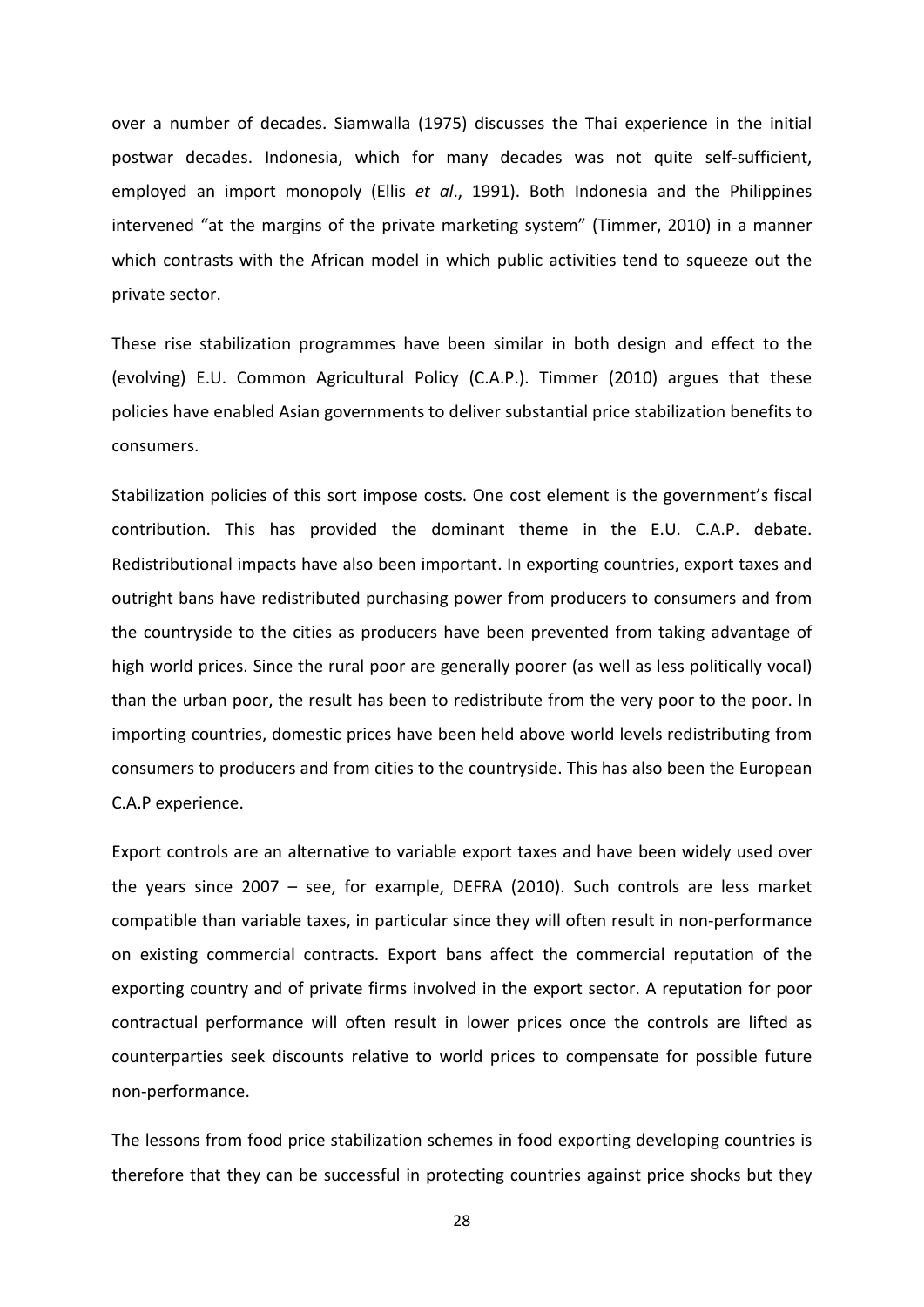are also redistributive, in certain cases unfavourably so. Variable export taxes are preferable to quantity-based restrictions.

#### <span id="page-29-0"></span>**4.3.Food security stocks**

Standard definitions of food security run in terms of the availability of adequate food and access to this food – see, for example, Pinstrup-Andersen (2009). We can think of food security at the national or the household level. Access problems arise at the household level since even if a country has potentially adequate food availability, not all households will have adequate access to food.

At a national level, a country may be said to be food secure if it can guarantee adequate food to its citizens with a reasonable degree of certainty over the future, even if access problems may prevent some households from obtaining adequate food. Countries may choose to hold stocks either to ensure availability of food on domestic markets and thereby stabilize domestic prices or to protect food access for specific vulnerable groups in the event of a food shortage. I refer to the first of these as food security stocks and the second as humanitarian stocks. Although this conceptual distinction is clear, it is not always made and, in practice, stocks may be held for a mixture of motives. I concern myself in this and the next section with food security stocks, as defined above, and postpone discussion of humanitarian stocks to section 4.7.

Food security at the national level, in the precautionary sense defined above, is not a serious problem in the major developed market economies. No developed economy experienced problems in obtaining the food its citizens required either in 2007-08 or 2010- 11. Furthermore, there does not appear to be any likelihood of food availability problems in the future. Contrast the situation of grains with energy where it is easy to envisage political conflict which closes the Straits of Hormuz drastically limiting petroleum availability in Europe. It is true that high food prices will erode living standards, even in developed economies. However, the share of food total household expenditure in the nineteen nineties was less than 20% in all developed economies and as low as 8% in the USA (Mitchell *et al*, 1997). Because the farmgate share of many food products is also as low as 20%, a doubling of farmgate food prices will have a significant but not serious impact of around 1%- 5% on the overall household budgets, greater for the poor and less for the rich.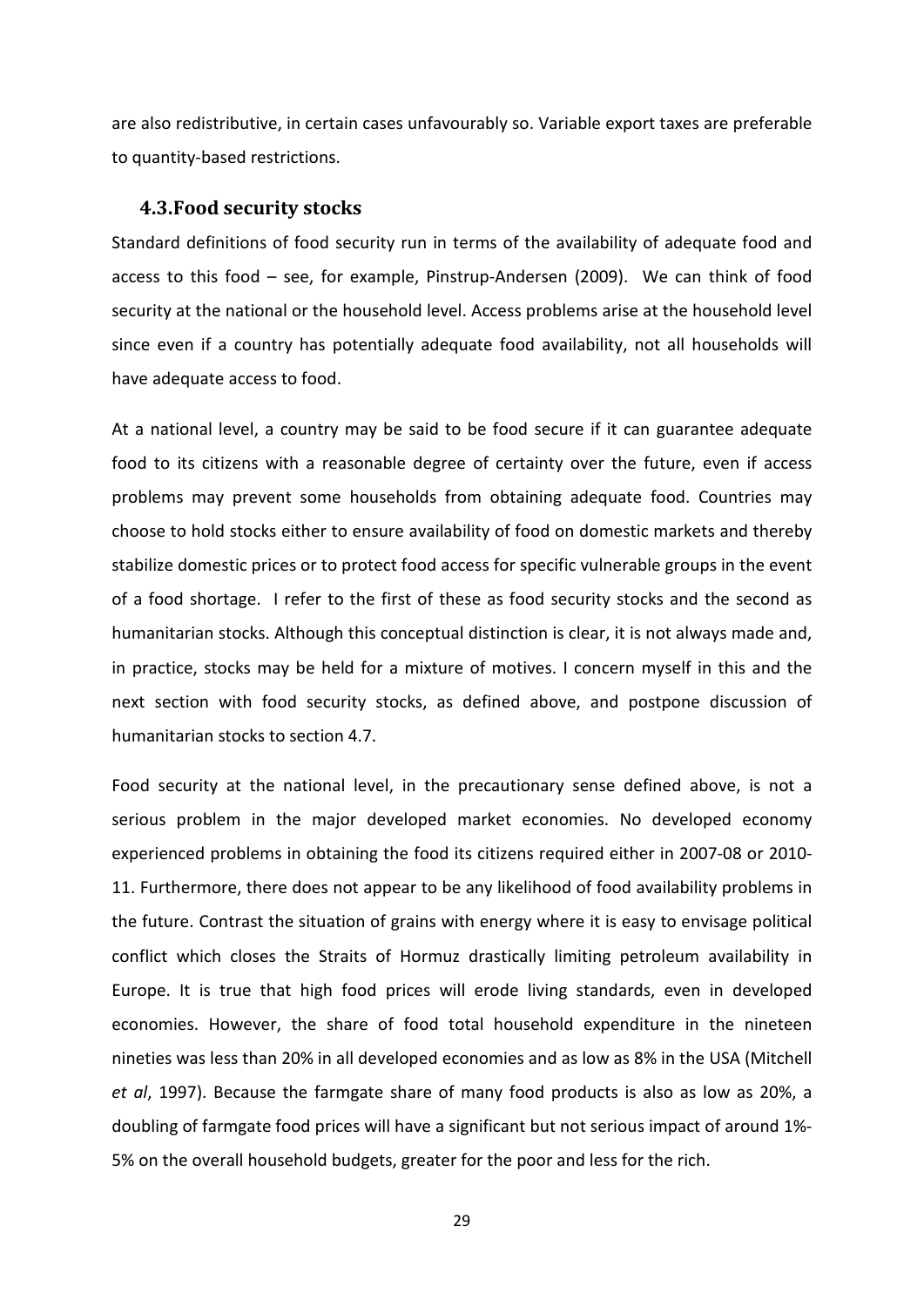Food importing countries, including countries which are normally exporters but import occasionally, are likely to consider national food security stocks to shield themselves against lack of availability or high prices on world markets. The standard argument from economic theory that private stockholding will be adequate to control volatility loses its validity in poor economies. That argument is based on an absence of externalities and the ability of stockholders to offset their price exposure on futures markets – see Gilbert (2011b). Futures markets will generally be absent or inaccessible from these countries. To the extent that it does store food, the private sector will do so to meet the likely purchases and not the needs of the poor and vulnerable groups.

On top of this, policy risk may imply that they do even less than this. Because staple foods form a large part of the budgets of poor households, food prices and availability become acutely political issues. Governments are therefore unable to credibly and effectively commit not to intervene in the event that a shortage arises. However, this makes it unattractive for private merchants to store grains until government has announced its intervention decisions. By the time governments have made these decisions, it is likely to be too late for the private sector to act effectively. In turn, governments justify intervention by reference to the unpreparedness of the private sector (Jayne and Tschirly, 2010). These problems are largely absent in middle income and developed economies in which governments typically follow policies based on pre-announced intervention rules.

There is a further problem which relates to the meaning of the word "stabilize". Timmer (2010) states that, the anticipatory action of private sector stockholders tests to destabilize the market price "*when there are expectations of shortages and rising prices*" (italics in original). Standard economic arguments would indicate that anticipation of likely future price rises is likely to reduce price variability by providing timely signals to producers and consumers. However, governments may prefer to delay bad news in the hope that matters improve – see section 4.6, below.

Finally, food price volatility may impose negative externalities (Gardner, 1979). The major impact of these externalities will typically be on supply chain intermediaries, in developing countries particularly acutely on locally-based intermediaries with limited access to credit and futures markets. The consequence is that such intermediaries will often operate at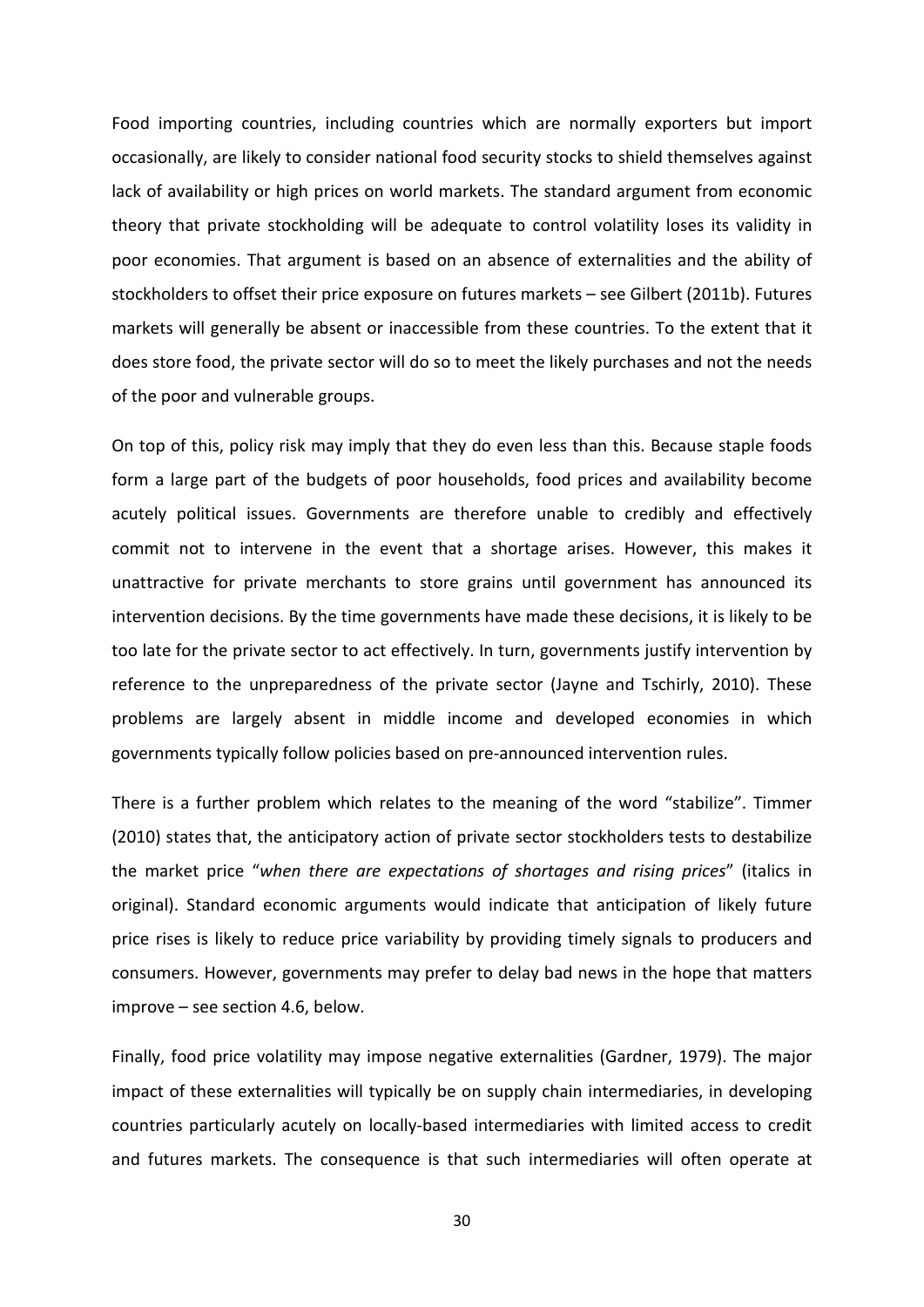inefficiently small scale and will be at a competitive disadvantage relative to multinational competitors (Dana and Gilbert, 2008; Gilbert, 2009).

National food security stocks are particularly attractive for landlocked countries where transport costs are high and can also rise sharply in the event of an urgent requirement to transport large quantities – Dana and Gilbert (2008) note that the cost of transporting maize into Malawi from South Africa can rise sharply during a shortage as the result of limited truck capacity. In principle, road transport constraints may be circumvented by use of rail links but railways typically prioritize long term minerals transportation contracts over crisis food transportation, which, although urgent, will not constitute a long term opportunity for the rail company.

The experience over a number of decades indicates that national stock policies have been costly – they tie up scarce resources, the grain is vulnerable to deterioration, they are vulnerable to corruption and theft and, like internationally held stocks, they discourage private stockholding. In an authoritative review, Knudsen and Nash (1990) concluded that stabilization schemes should "avoid handling the commodity when possible". If other options are available, they are likely to be preferable. Nevertheless, and contrary to the view expressed by Knudsen and Nash (1990), the Asian experience with national rice stockpiles has been generally positive. Indonesia, for example, has managed to insulate its domestic consumers from volatility in world rice prices using a combination of export taxes and a small buffer stock – see Sicular (1989) and Timmer (2010).

The resolution of this difference in views rests on two considerations. Those Asian countries which have successfully used rice stockpiles have generally been close to selfsufficient and have experienced only modest weather shocks. Consumption variability is low. Variable export taxes or import tariffs have been largely sufficient in insulating domestic markets from world price shocks with buffer stocks playing a supporting role. This experience may not translate well to countries which are major importers or which can experience serve weather shocks. Second, grains storage is technically demanding and storage agencies are vulnerable to both favouritism and corruption. Governments may therefore benefit by seeking assistance in administering national food security stockpiles.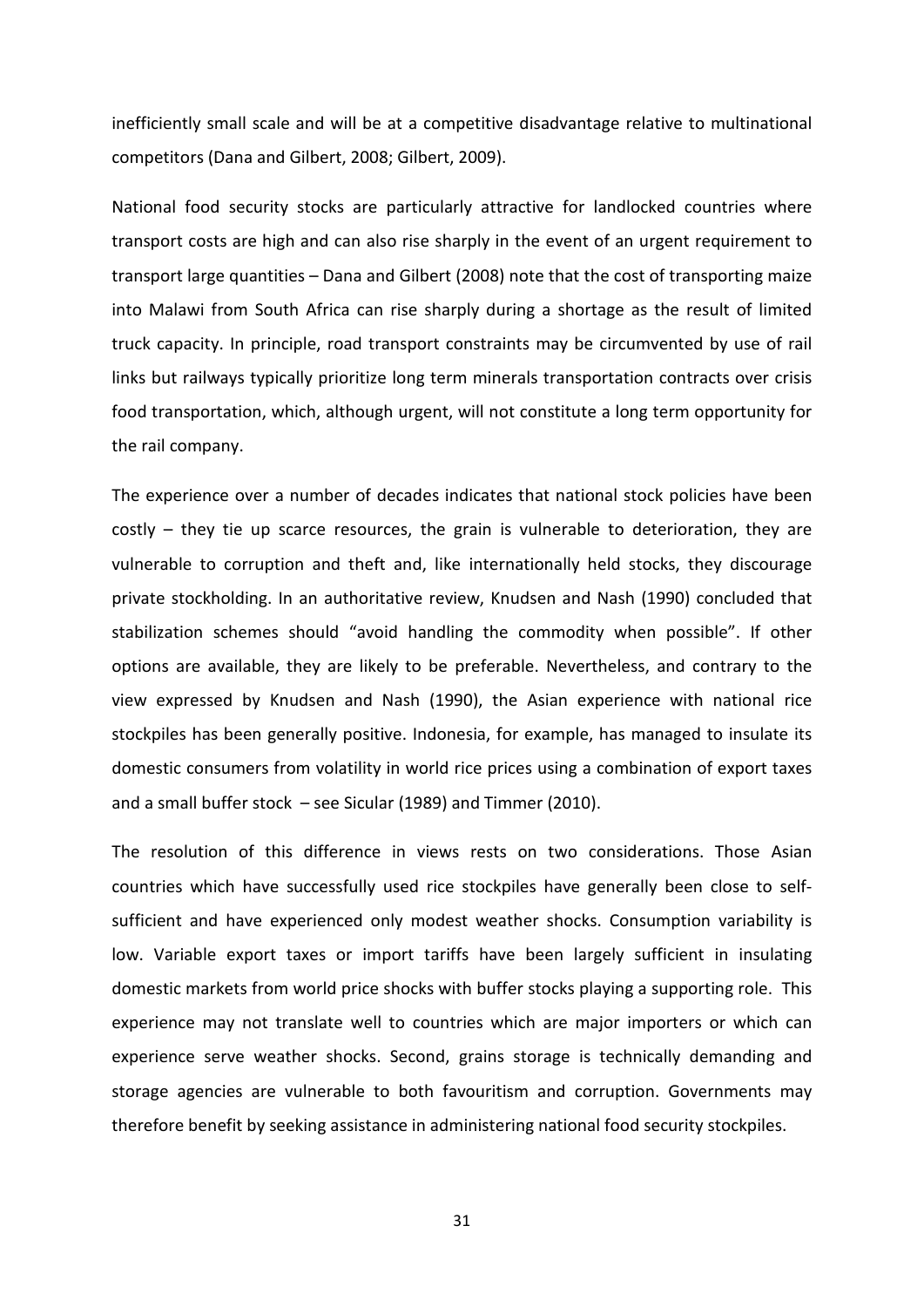The most recent rise in food prices, which started in the 2010 northern hemisphere summer, has left food-importing L.I.C.s in a difficult position. This would be an expensive time in which to accumulate a food security stock but the 2008 experience has led many governments and commentators to the view reliance on trade may be ill-advised. In general terms, this conclusion is misconceived. Maize and wheat markets functioned well over 2007-08 and continue to function well now. The problem with these markets is the unpredictability of the prices that importers will need to pay, not availability of the grains themselves. It is this price unpredictability that governments need to address. For many countries, stockpiling will be an expensive way to do this although this may nevertheless be the best response in landlocked countries. I outline an alternative market-based food security strategy in section 4.6 below.

#### <span id="page-32-0"></span>**4.4.The balance between trade and food security stocks**

Timmer (1986) argued for a move away from national food security stocks towards food security via trade and production based on comparative advantage. This view was reflected in the policy advice offered by the multinational development agencies over the two decades prior to the 2007-08 food price surge. If supply (harvest) shocks are largely uncorrelated across countries, governments can import when they need to do so without, on average, paying high prices. A trade-based food security policy requires access to foreign exchange but does not tie up resources in those years in which supplies are adequate. It is less vulnerable to corruption. However, trade based food security works less well if imports are required at a time when a demand shock has driven up prices on world markets, and are less attractive in landlocked countries than in countries with good port access.

Gouel (2011) has explored the optimal balance between trade and a national food security stock for a small grain importing developing country. He supposes that storage is optimal in both the country in question and in the world economy in the sense defined by Gustafson (1958) that stocks earn the expected (possibly risk-adjusted) rate of interest. Gouel supposes that this results from public storage both in the small economy and the world economy, but it could equally well result from offering subsidies to private sector actors. In the event of a shortage, the small country has the choice between consuming out of inventory, supposing this to be positive, or importing. In the event of a surplus, the country can either add to inventory or export. The possibility of importing and exporting reduces, but does not eliminate, the incentive to hold stocks. Domestic stocks are valuable when the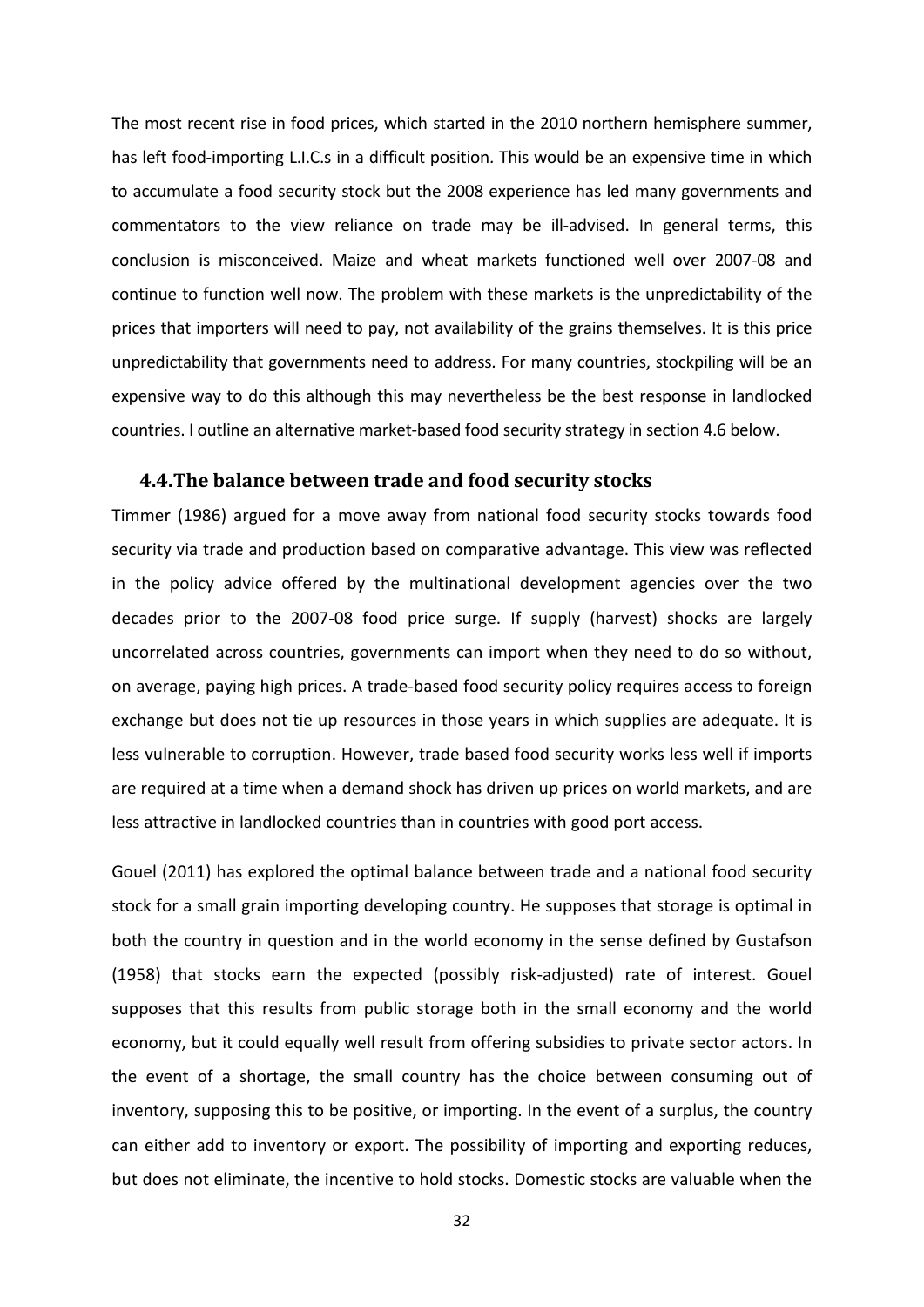world price is high and storage is attractive when it is low. Storage is more attractive when transport costs impose a high wedge between import and export parity prices. Storage is probably also more attractive when shocks in the small country are correlated with those in the world market, although this goes beyond Gouel's model.

Gouel's analysis leads to three important conclusions:

- a) It emphasizes that trade and storage are complements and not substitutes the issue is one of balance.
- b) It implies that countries which are dependent on food imports should not be afraid to export in the event that they find themselves with a surplus over domestic requirements in a year in which world prices are high. There are many L.I.C.s, such as Malawi and Zambia, which are self-sufficient in good years but need to import if weather conditions are poor. Often, these countries ban exports in order to ensure that any surplus to ensure that any surplus is available for inventory. This policy may be misconceived.
- c) Transport costs are a major reason that national stocks remain an important food security instrument. Improving transport links, in particular port efficiency and rail access, is an important and simple means of increasing food security.

#### <span id="page-33-0"></span>**4.5.The WTO and food exports**

The response of rice exporting countries to export controls in 2007-08 and the similar response of Russia in wheat in 2010 have persuaded many developing country governments that trade fails to deliver on food security in precisely those circumstances that it is required – see Christiaensen (2009) and DEFRA (2010). This has resulted in a reversal of the move towards trade-based food security and a revival of interest in food security and humanitarian stocks. Post-2008 attempts by countries to restore grain stock levels in what was already a tight market may have been a contributory factor behind the renewed rise in food prices in 2010.

By insulating domestic producers and consumers from the world market, export restrictions and variable export taxes force the burden of adjustment on importing countries. In many cases, these countries may be poorer and less well-equipped to cope with the price volatility than the exporters. Widespread resort to controls reduces the depth of the world market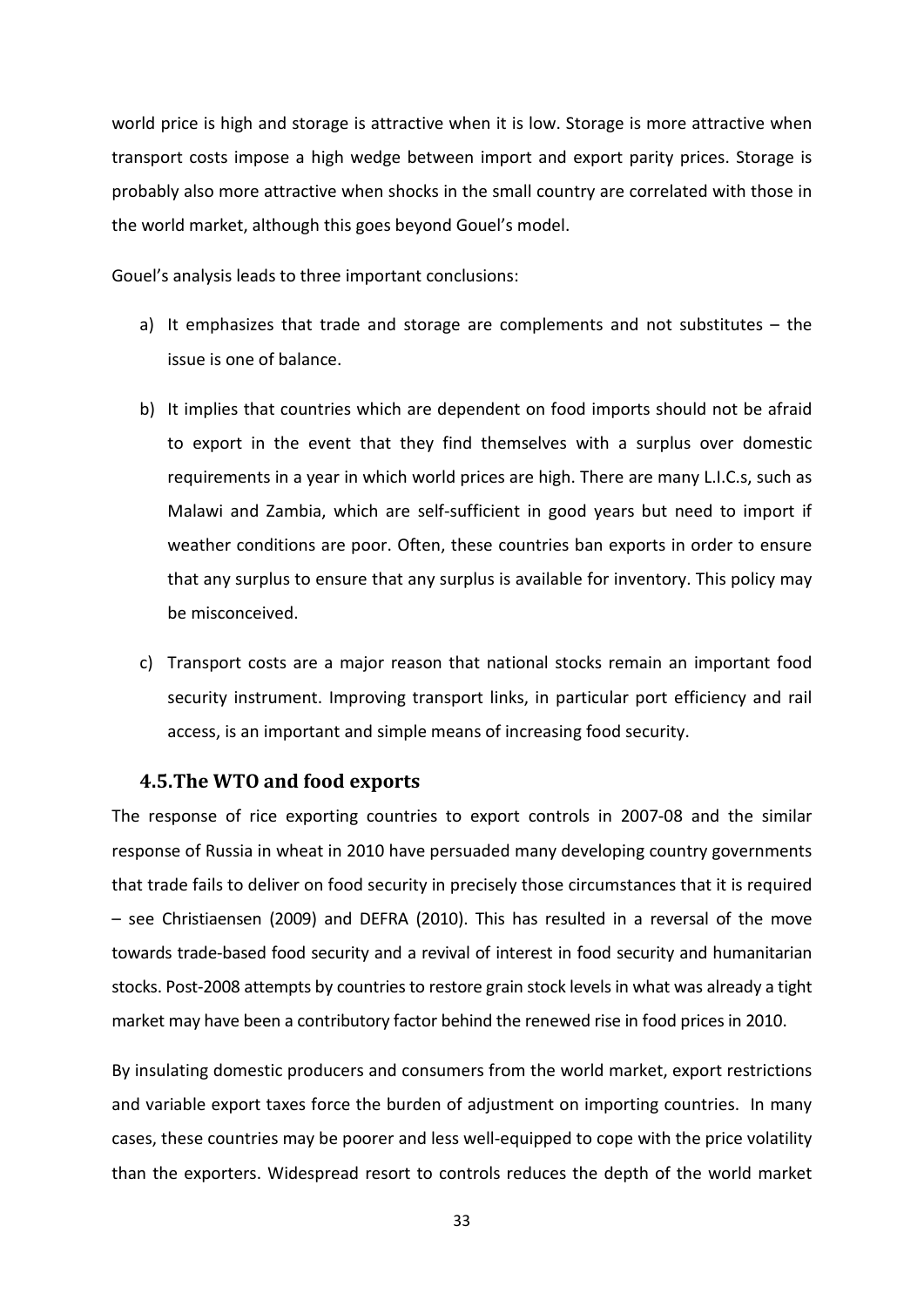and increases the volatility of prices on what can become a residual market of last resort. Variable export taxes result in incomplete or absent communication of price incentives for increased production to producers in exporting countries. Quantitative restrictions or bans on exports are likely to reduce availability at the world level at just the time shortages are occurring.

Faced with this high price volatility and the threat of export bans, importing countries have felt themselves obliged to institute food security stocks. Seen in this light, export restrictions generate a familiar Prisoners' Dilemma: both exporters and importers are better off if in the long run if exporters forbear from restricting exports but the governments of exporting countries are unable to commit not to resort to such controls if they become expedient in the short term. The consequence is a "bad" equilibrium in which importing countries run national food security stockpiles and aim for food self-sufficiency despite the high costs involved and exporting countries are unable to fully exploit their comparative advantage and their farmers are unable to profit from periods of high world prices.

How can the world escape from this "bad" equilibrium? There is a growing consensus for discussion of possible limitation of the use of export controls within the W.T.O. Fan (2010) has argued that "governments should be encouraged to eliminate existing export bans and refrain from imposing new ones". Sharma (2011) emphasizes the current asymmetry in W.T.O. provisions in relation to imports and exports. Currently, countries are only obligation to notify the W.T.O. of any restrictions they wish to impose, and many fail even to do this. F.A.O. *et al* (2011) makes a number of specific proposals for strengthening current W.T.O. export disciplines. However, any strengthening of W.T.O. disciplines on export controls will require a balancing of the interests of both exporting and importing countries – see Konadreas (2011) and Sharma (2011) for discussion.

A number of proposals have already been tabled to increase these obligations – see Mitra and Josling (2009). Some of these proposals would go beyond notification to consultation and even arbitration. Sharma (2011) is sceptical whether these proposals will go sufficiently far in disciplining countries. He considers both a Tax Rate-Quota (TRxQ) system and a variable export tax. Given that export controls have achieved significant success in stabilizing domestic grains prices across a range of countries, it is unrealistic to expect the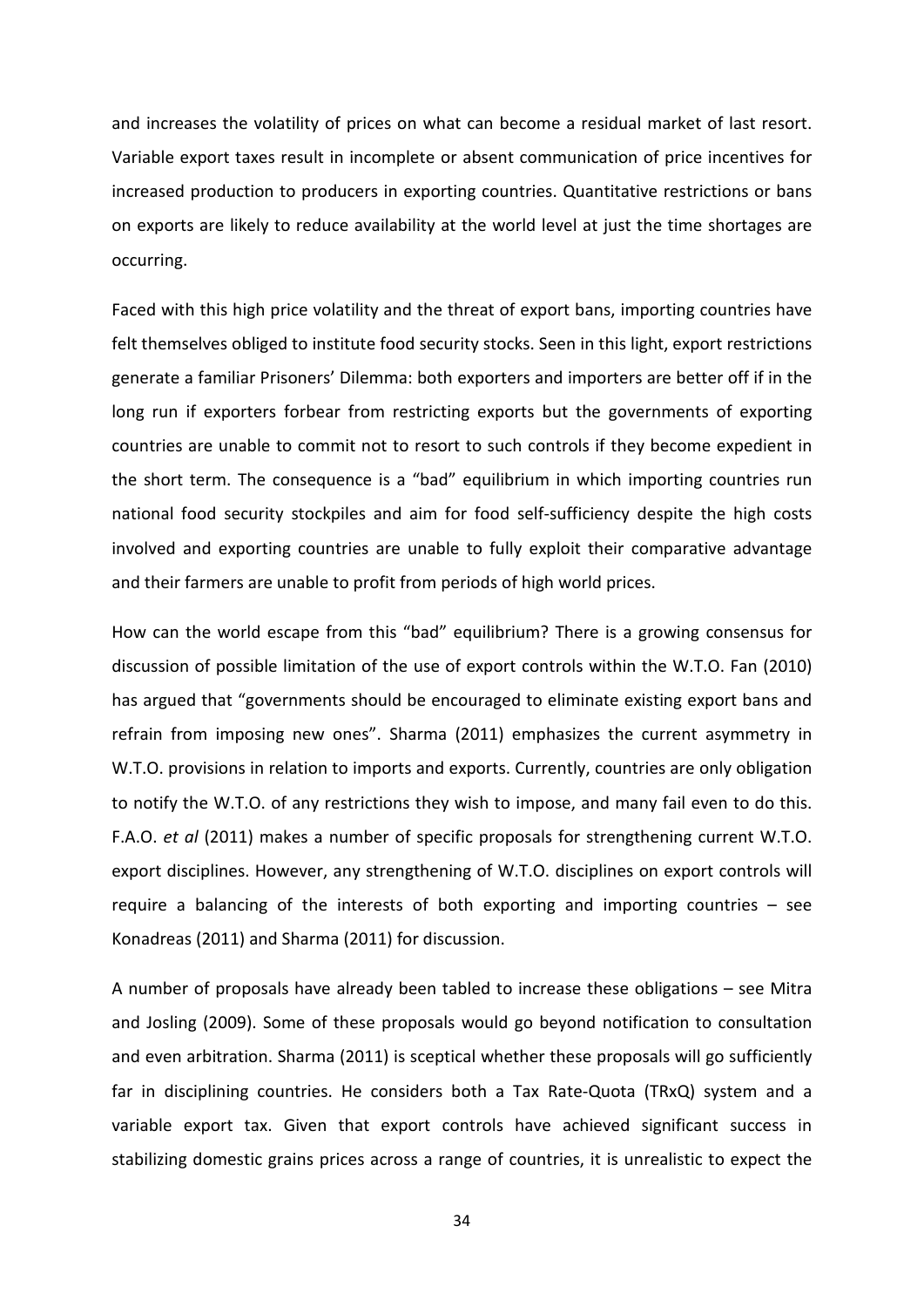governments of these countries to accept major curtailment of their current rights. As was the case with imports under the G.A.T.T., formalization of the circumstances in which and the modes by which controls can be imposed and would be a useful first step leading in time to eventual reductions.

Of the major grain markets, it is that for rice which functions least well– see section 2.4. It was also shortages of, and high prices for, rice which generated most of the 2008 food price riots. The argument, which is frequently made, that many L.I.C.s could not access food in 2008 is only valid for rice. A pragmatic approach might therefore distinguish between those countries which depend on wheat or maize imports, and those which depend on rice. In current circumstances, L.I.C.s can probably rely on being able to import additional maize or wheat if this proves necessary, but may justifiably be worried about being able to do so for rice. This points towards the need for contingency arrangements for rice – either food security stocks, or formal trade agreements with rice exporters or, where this is feasible, a move towards rice self-sufficiency.

### <span id="page-35-0"></span>**4.6.Markets and food security**

I raise two issues in this section – how well do markets cope in crisis situations and what means are available to improve their functioning.

There is a widespread view that L.I.C. food markets fail to cope well in periods in which prices are rising rapidly, whether these rises are the consequence of a poor domestic harvest or are imported from regional or world markets.

- One frequent charge is that of "hoarding" whereby private traders hold inventory off the market in the expectation that prices may rise further, an expectation which may become self-fulfilling – see the comment from Timmer (2010) quoted in section 4.3.
- A second charge is that the private sector may fail to mobilize supplies from outside the country or the affected region in the fear that the profitability of these trades will be undermined by subsequent government intervention. This inaction then provokes exactly the official interventions that the private sector feared – see Jayne and Tschirley (2010).
- It is further asserted that even if government or the private sector does contract for additional supplies in advance, either on an unconditional or a contingent basis, it is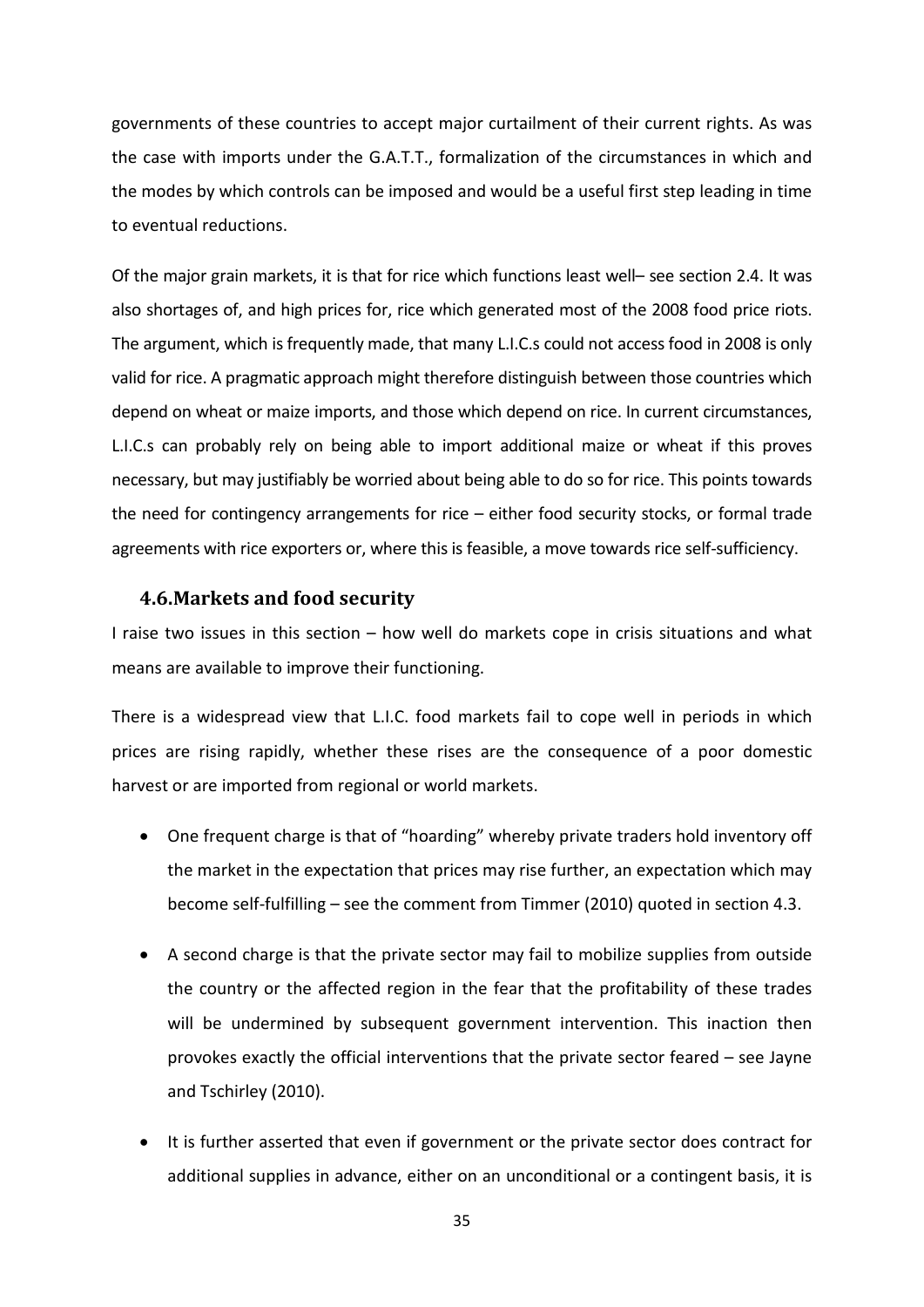likely that foreign counterparties will renege on contracts which have become *ex post* unattractive. The widespread resort to bans and controls by food exporters contribute to this fear – see section 4.5. This suggests that there may be little value in advance planning since it provides no more than a false sense of reassurance.

Governments of many L.I.C.s, particularly in Africa, have therefore come to the view that they cannot rely on market responses in food crisis situations. The result has been to push food security and crisis response almost entirely into the hands of governments and international agencies, in particular the World Food Programme (W.F.P.).

It would be incorrect to imply that the private sector is excluded in this process. W.F.P. in particular makes is concerned to maximize local sourcing. However, a consequence is that the private sector comes to service government, the W.F.P. and other agencies and not directly serve the consumers themselves. In that sense, government and the W.F.P. supplant the market.

Does this matter? In a crisis, the answer is no. The imperative is to get food to mouths and the government-agency-dominated structure is effective in doing this. In other periods, the answer is probably that it does have negative consequences in that it reduces the space left for the private sector and tends to induce a food dependency culture. In non-crisis situations, government and the agencies should measure their success by how little, and not how much, they are doing. Such a strategy will reduce the role they need to take on when crisis times recur.

The failures of the market<sup>[11](#page-36-0)</sup> that I listed at the start of this section are different and need to be addressed in different ways. Worries about hoarding and inappropriate governmental intervention can be reduced if government talks to and consults the major private sector grains traders talk in a regular basis. Discussion can avoid the emergence of very different views of likely market developments whereby "prudent action" on one side is seen as "antisocial hoarding" by the other. Consultation can ensure that, when government does intervene, it respects existing contractual arrangements. Some sort of national grains council would provide an enabling framework.

<span id="page-36-0"></span> $11$  I deliberately use this phrase rather than the more theoretically-laden "market failures".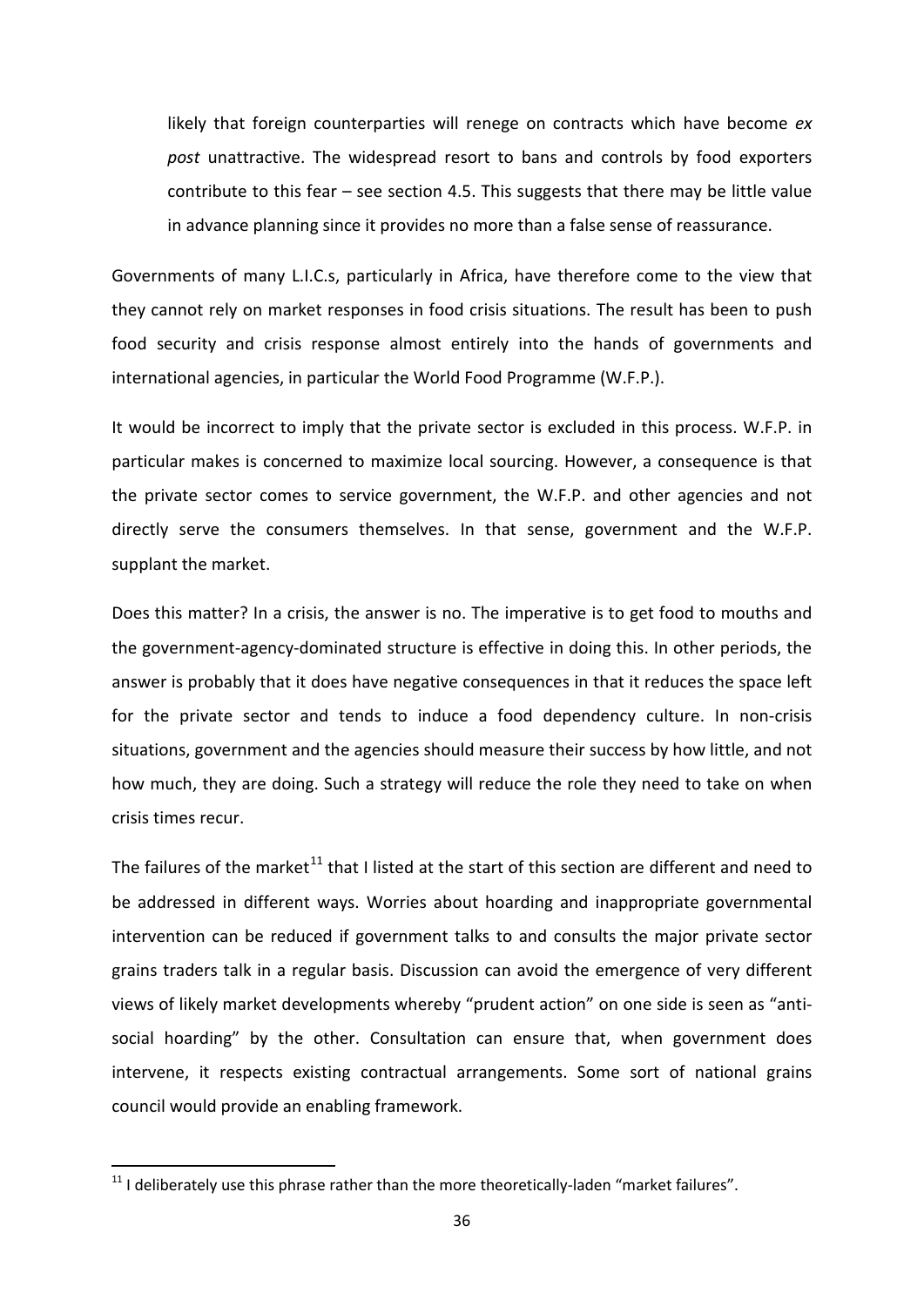Problems of contractual performance are less tractable since it will often be foreign counterparties that renege. In this instance, W.F.P. and other agencies have a comparative advantage in enforcement since their reach is wider and few suppliers are likely to risk subsequent exclusion from their procurement processes. This suggests that, in non-crisis times, these agencies should focus on contracting and not on direct provision. Futures market clearing houses provide a model – when two parties transact on a futures exchange, their transaction is immediately intermediated by the exchange clearing house such that each now has a contract with the clearing house – see Edwards (1984).

The emphasis on contracting meshes with the so-called market approach to managing grains price volatility discussed in Dana *et al*. (2006), Sarris *et al*. (2006), Dana and Gilbert (2008), Sarris (2010) and Sarris *et al*. (2011). This involves setting up structures and institutions which allow governments and supply chain intermediaries to cope with price volatility instead of attempting to reduce or eliminate this volatility and without resorting to extraordinary government intervention. It can be applied to either food security stocks or to humanitarian stocks. The approach was embraced by the G20 Agriculture Ministers in their June 2011 declaration (G20, 2011, Annex 5) and also in the joint policy report coordinated by the FAO and OECD (FAO *et al*, 2011).

The principal instruments involved are futures and options contracts or "over the counter" (O.T.C.) instruments, by means of which providers (usually international banks) intermediate the hedging instruments to the governments or entities concerned. Prior to the most recent decade, the use of these instruments was typically discussed in relation to protection of commodity exporters against price falls. However, they turn out to be even better suited to the protection of commodity importers against price spikes.<sup>[12](#page-37-0)</sup>

Consider a government which wishes to protect itself against a possible grains price spike. By buying futures contracts in the appropriate grain, the government locks in the grain purchase price. It will typically not take delivery on this purchase and will close out at the time it, or the national importing companies or agencies, purchase spot grain. On average, this hedge should neither lose nor make money and there will be a modest reduction in the

<span id="page-37-0"></span><sup>&</sup>lt;sup>12</sup> Because commodity price distributions are skewed with flat bottoms and sharp peaks (Wright and Williams, 1991; Deaton and Laroque, 1992), protection against the price spikes is more valuable than protections against low prices.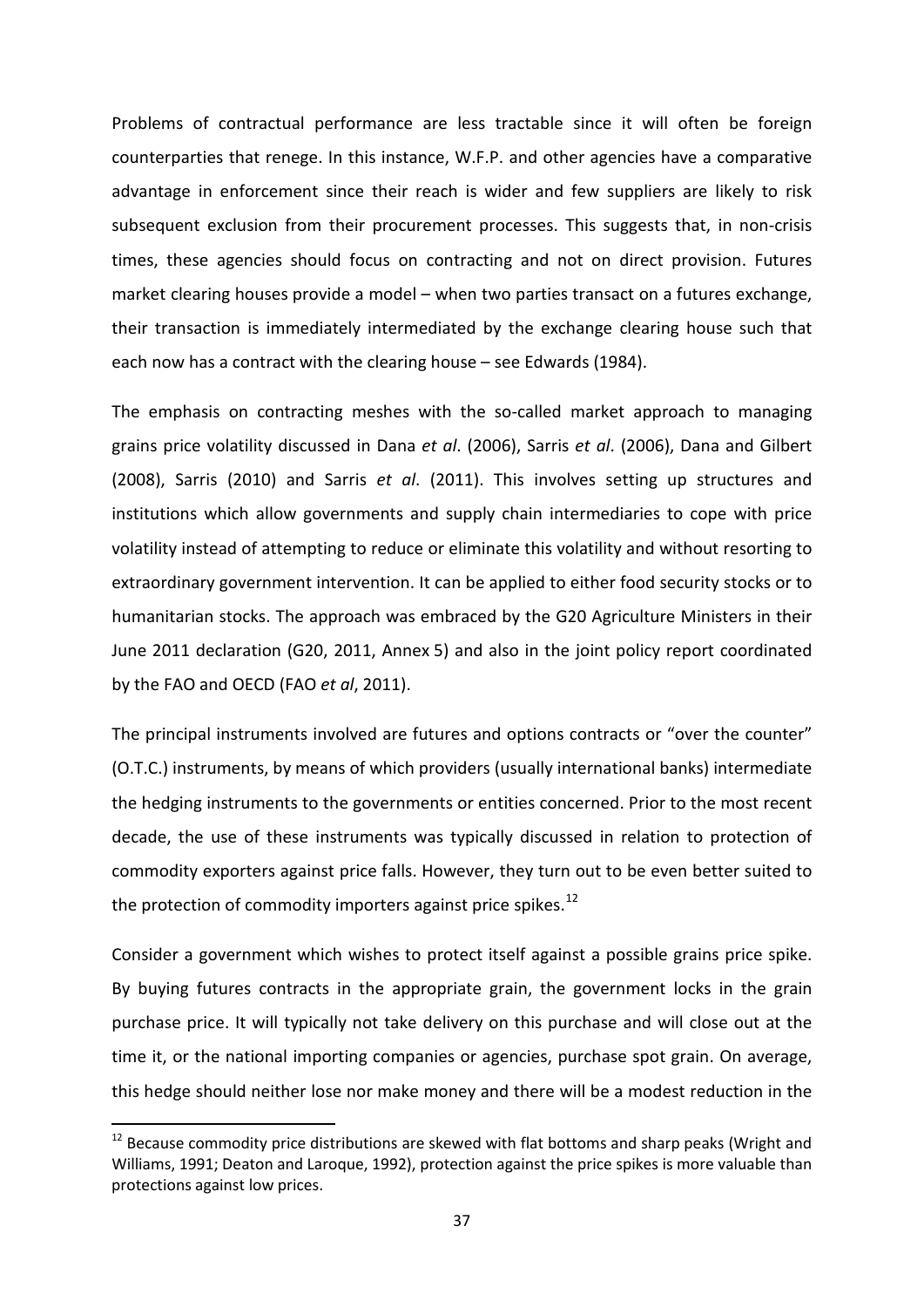variability of grain purchase prices. The major advantage to the hedger is that the purchase is known more or less accurately at the time the hedge is initiated. $^{13}$  $^{13}$  $^{13}$ 

In practice, for a mixture of political, credit and anti-money-laundering concerns, L.I.C. governments and enterprises are likely to be constrained to hedging with option contracts – see Dana and Gilbert (2008). Options allow a government to secure price protection at a certain level in return for a fixed premium. For importers, a call option has the effect of putting an approximate ceiling price on the contracted quantities. A ceiling price is particularly attractive if the intention is to hedge against a price spike in which case the "strike" (i.e. contractual ceiling) price of the call option can be significantly above the market price level at the time of contracting.

A major advantage of the call strategy is that it has a market price. The cost of protection is therefore known (and will typically also be paid) in advance. Purchasers can decide on the level and duration of protection that they require or can decide that the cost is too high and they prefer to remain unprotected. In developed and middle income economies, the cost of staple grains is no longer a major component of household budgets and the resulting diversification implies that self-insurance is likely to be the preferred outcome. On the other hand, many L.I.C.s may value this type of price protection. Others may regard it as inappropriate or too costly.

Call options can be structured either on a purely financial basis (i.e. using exchange-traded contracts), or on a physical basis (i.e. by integrating the price "cap" into a purchase or supply agreement). In countries where food import prices are not closely correlated with world prices (the basis risk problem), physical option strategies (i.e. contingent purchase agreements) might be more suitable. For many L.I.C.s, interest in a purely financially settled product may not be useful since it would not result directly in food shipments moving into the country, typically an important priority for a country facing a shortage or food price shock.

<span id="page-38-0"></span><sup>&</sup>lt;sup>13</sup> The hedge is only approximate because of "basis risk", i.e. the fact that the country's import prices will be less than perfectly correlated with the exchange price. As basis risk increases, the usefulness of the hedge decline – see Dana and Gilbert (2008).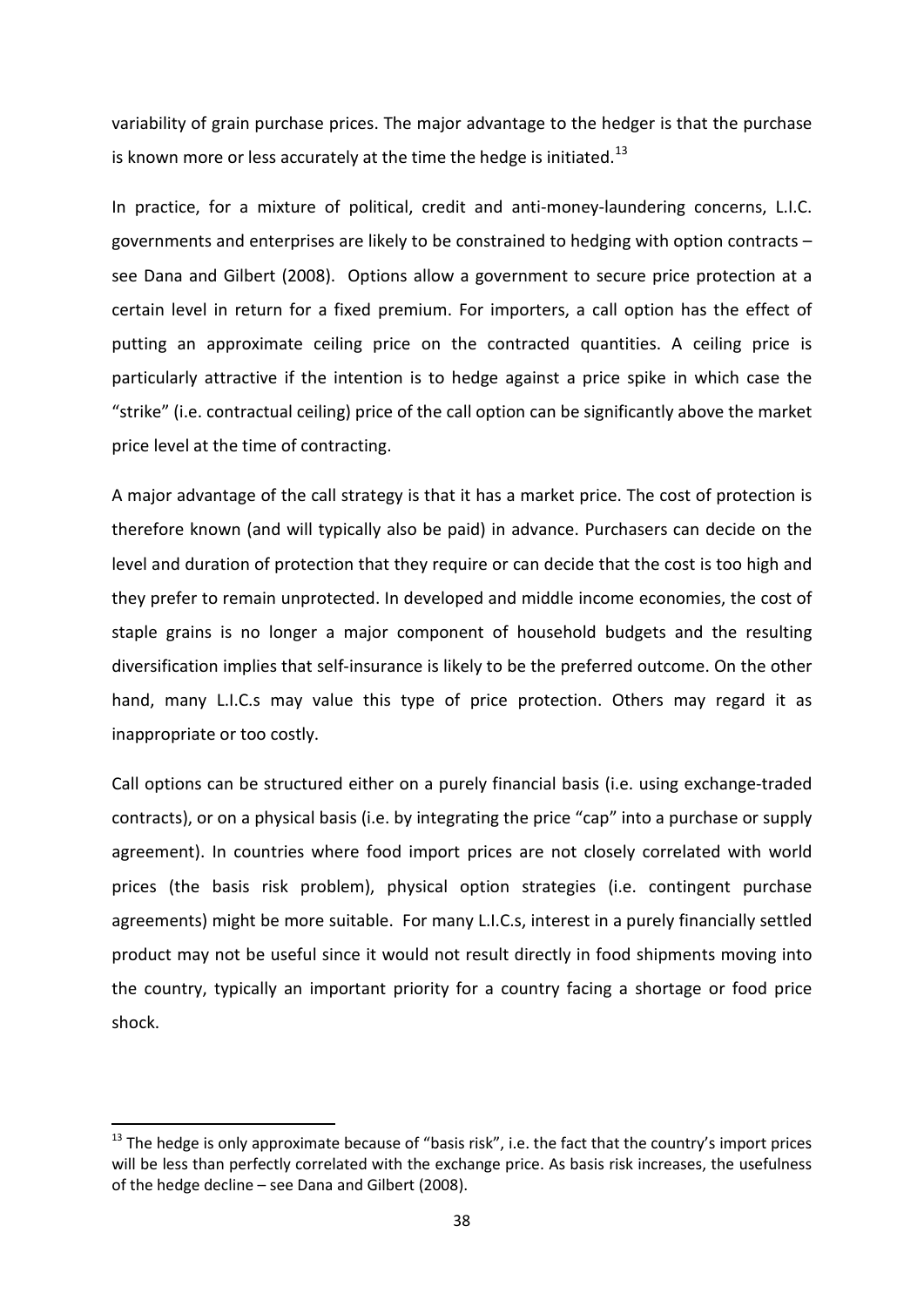Finally, governments may decide that the funds required for payment of the premium could be better spent on other projects. The result of these multiple considerations will be that this sort of strategy becomes appropriate for those for whom it has the greatest value. As a result, it may be significantly less costly than the establishment of an international grain reserve which will offer a uniform (but low) degree of protection to all grains consumers.

Market-based protection against grains price spikes is feasible for many countries and is likely to be affordable for at least some. Where it is feasible and affordable, agencies, such as the W.F.P., will be better employed in facilitating such contracts rather than in organizing direct provision of food. The fact that not all governments will wish to purchase this form of protection is probably an advantage since it will ensure funds are not wasted. Unlike public storage, this approach also encourages additional private storage and trade finance. These additional benefits in terms of strengthening the roles of private actors suggest that these ideas deserve further and wider discussion. They may be seen as reinforcing trade-based food security policies and thereby obviating the need to retreat back to more expensive stock-based policies. They will encourage the development of an efficient consumerorientated private sector in grains which should be in a position to better cope with any eventual crises.

#### <span id="page-39-0"></span>**4.7.Humanitarian and emergency stocks – P.R.E.P.A.R.E.**

What happens when, notwithstanding the best developmental efforts, a food crisis does occur? The P.R.E.P.A.R.E. scheme, set out in F.A.O. *et al*. (2011), addresses this question and proposes a system of regional, humanitarian emergency stocks. The rationale for humanitarian stocks is that of protecting poor and vulnerable households from the impact of food shortages and food price spikes:

"Relatively smaller food security emergency reserves can be used effectively and at lower cost to assist the most vulnerable. Unlike buffer stocks that attempt to offset price movements and which act as universal subsidies benefiting both poor and non-poor consumers, emergency food reserves can make food available to vulnerable population groups in times of crisis. In addition, emergency reserves of relatively small quantities of staple foods will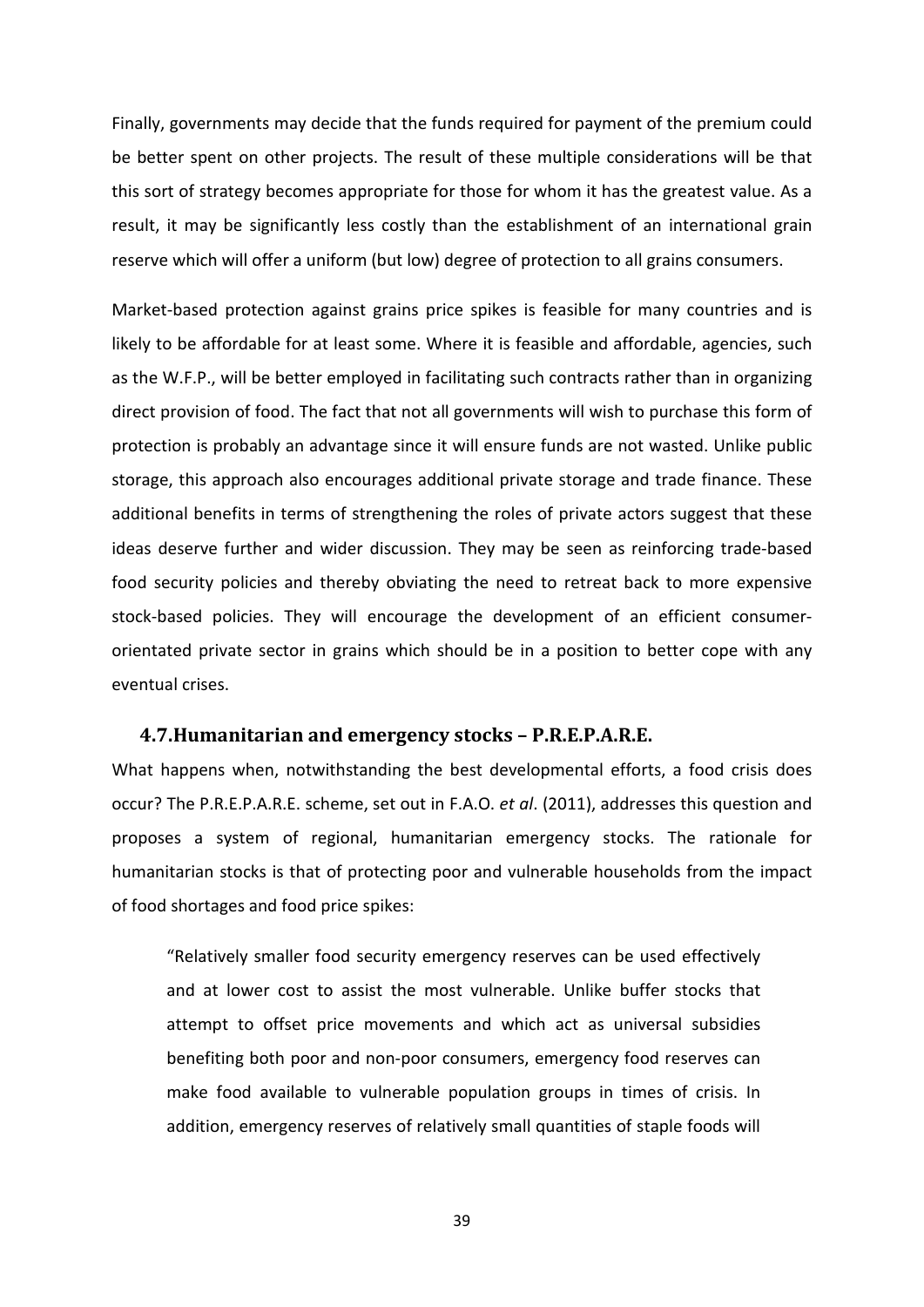not disrupt normal private sector market development which is needed for long term food security". F.A.O. *et al*. (2011, paragraph 111)

Maxwell and Smith (1992) discuss the relationship between poverty, vulnerability and food security. At the household level, food insecurity correlates with poverty. National poverty lines should be defined such that a non-poor household will have sufficient resources to purchase adequate food but, since poverty is a broader concept than food insecurity, not all poor households will necessarily lack adequate food (consider subsistence farmers with little cash income). Just as poverty statistics are snapshots, so are food security statistics based on availability measures. Vulnerability may be thought of as the probability that a non-poor, food-secure household finds itself poor or with inadequate access to the food in the future. In that sense, it is reasonable to state that a household is food-secure if it not only currently has access to sufficient food but if it can also reasonably expect continued access in the future. Many poor households will lack this guarantee even if they do currently possess adequate food.

This discussion raises two questions:

- a) Which are the vulnerable households?
- b) How can assistance be efficiently targeted at this group?

Humanitarian stocks will generally be distributed directly to qualifying households if the need so arises. Possible mechanisms include school and hospital meals. If the qualifying groups are carefully specified, these households would only have been able to buy small amounts of food from local markets in the absence of the assistance. Provided distribution is efficient, there will be little leakage into local markets. These issues were not directly addressed by either FAO *et al*. (2011) or G20 (2011) These considerations indicate that the price impact of well-conducted humanitarian assistance should be small and, by implication, the crowding out effect on private stocks should also be small. Provided the qualifying group is narrowly defined, the financial cost of the programme should be small and, in view of the favourable terms of trade movements experienced by many L.I.C.s (see section 2.3), manageable within the country's own resources.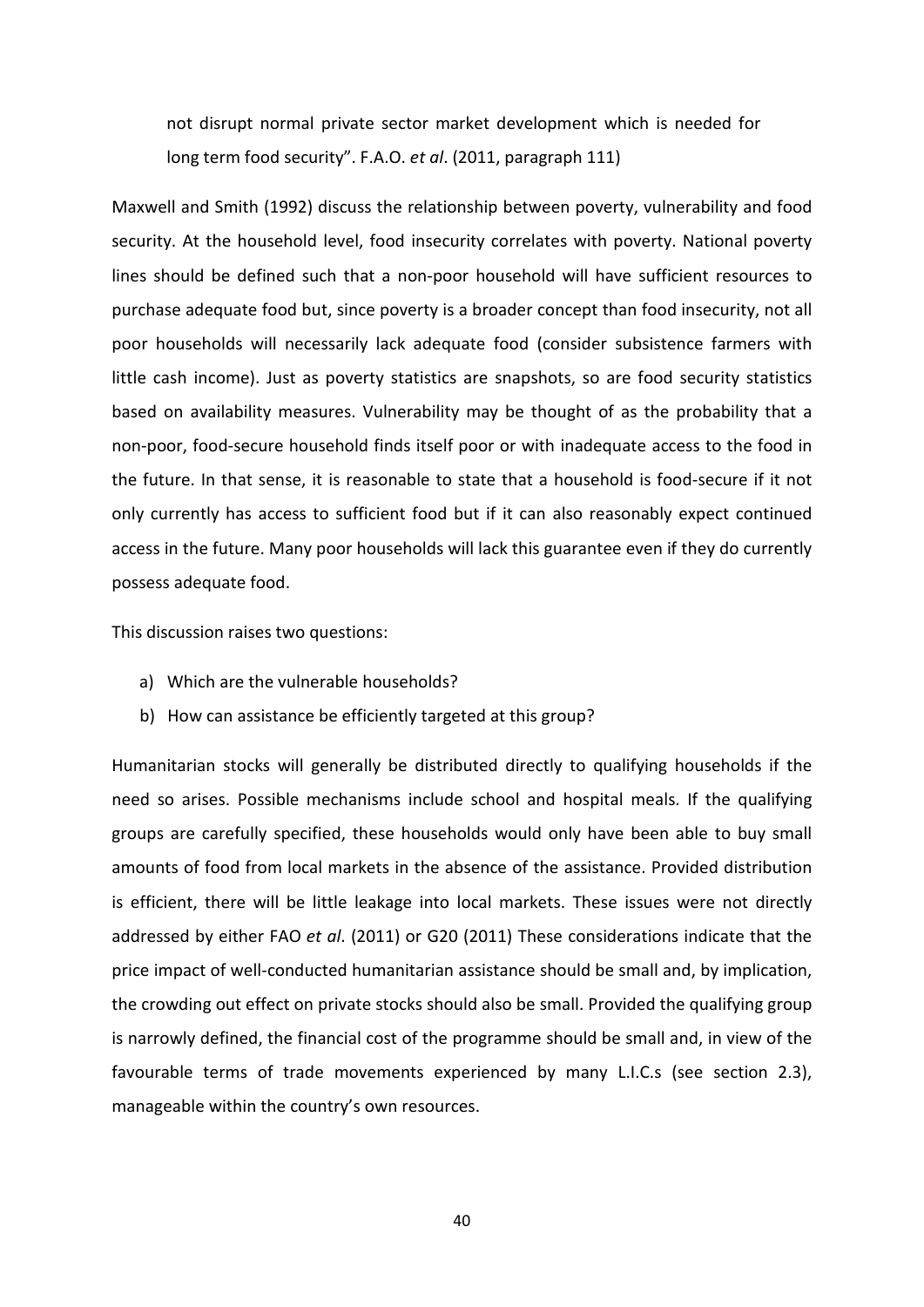Humanitarian stocks therefore do appear to be a potentially effective means of protecting poor and vulnerable households from low food availability and high food prices. At the same time, it is important to underline the qualification that the qualifying households should be carefully, and probably narrowly, identified and that distribution should be efficient to minimize leakages into the wider market. If these conditions cannot be met – for example, if assistance is to be targeted at entire urban populations – the earlier discussion of sections 4.3 and 4.4 apply.

Poorly conceived and badly executed humanitarian stock programmes will do little to increase food availability. Their main impact will be to redistribute food from the market to those households who are favoured by the programmes. Both the markets themselves and the private stockholding function will be undermined. Non-favoured households will pay more and consume less. The result will be arbitrary redistribution and, very probably, resentment amongst the non-favoured. None of this argues against humanitarian stocks, but it does emphasize the importance of careful design and efficient implementation.

It is against these criteria that we should judge the P.R.E.P.A.R.E. (Pre-Positioning for Predictable Access and Resilience) system set out in Appendix E of F.A.O. *et al*. (2011). The objective is to ensure that small regionally pre-positioned emergency humanitarian food reserves be available in order that the international community can respond rapidly to any emergency. Possible concerns over the proposal include

- a) The extent to which vulnerability can be defined and isolated. The F.A.O. *et al.* (2011) discussion is clear on this requirement.
- b) The proposed delivery channel, including whether in terms of food or cash, and the extent of any leakage. F.A.O. (2011) discusses some of these issues.
- c) The proposal envisages the possibility of regional stocks. There are two problems here. First, the extent of any cost savings from regionalization will depend on food shortages being uncorrelated across countries. Second, transportation costs between regional centres can be very high, particularly in emergency situations where speed is important. If regionalization is to be pursued, it may be preferable to hold stocks in ports rather than inland centres. Further study is required.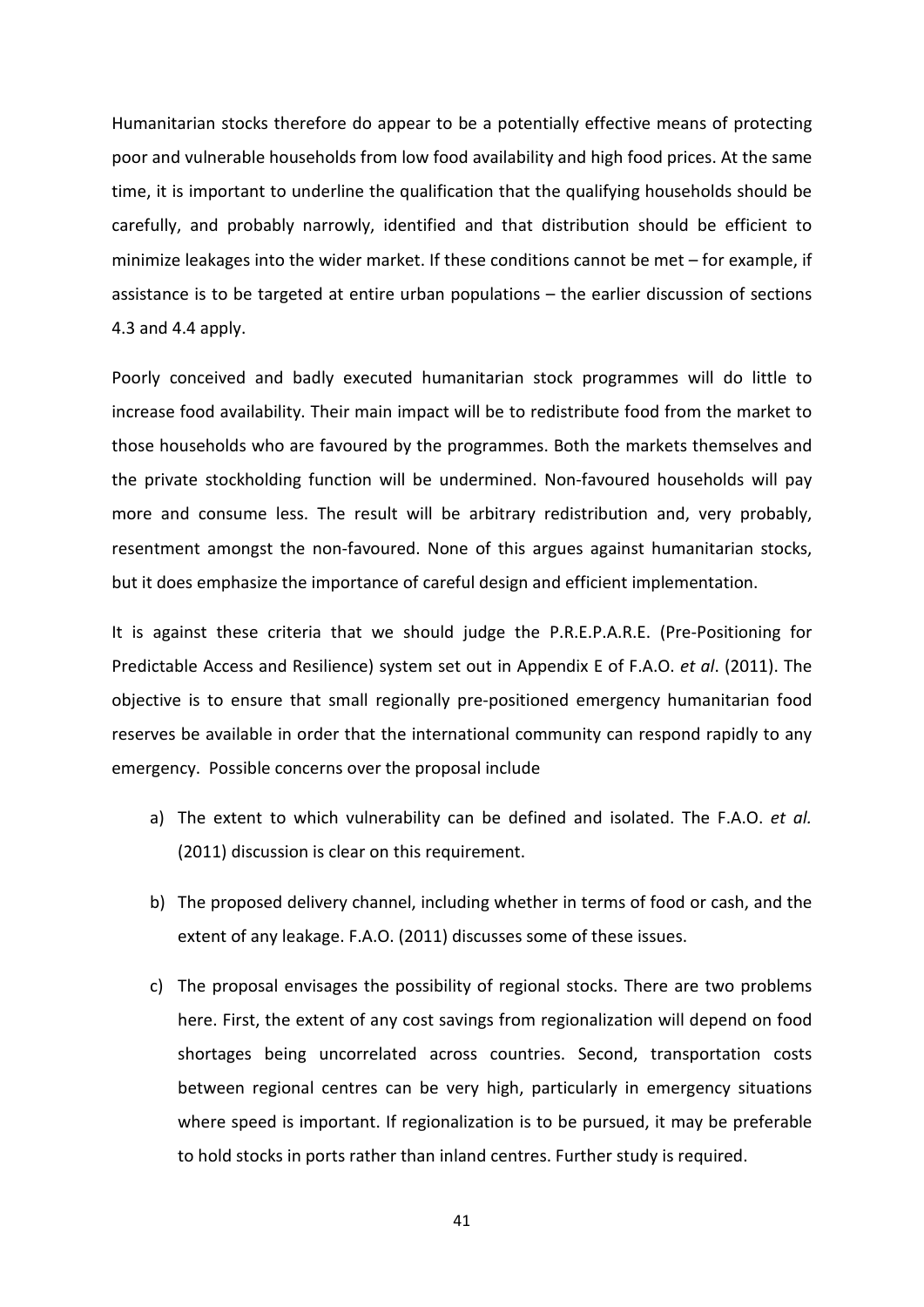- d) There is an obvious danger that the existence of an emergency humanitarian stockpile may discourage governments from making their own food security provision. This is likely to result in pressure for non-emergency calls on the humanitarian reserve. It may even result in a lower level of food availability in an emergency situation that would have been the case in the absence of the scheme. At the very least, the P.R.E.P.A.R.E. scheme should be coordinated with the efforts of national agencies. Better, the proponents of the new scheme should consider arrangements which enhance the capacities of national food security agencies rather than attempt, as in the current proposal, to substitute them.
- e) Missing from the F.A.O. *et al.* (2011) discussion is any consideration of the role of the private sector, emphasized in section 4.6. It is suggested that procurement will be based on "optimized spot purchasing that takes advantage of bulk purchases, relative commodity pricing, regional and international sourcing and seasonal price movements" *(ibid*, Appendix E, paragraph 18), but such policies tend to favour multilateral over local intermediaries. W.F.P. already occupies a dominant monopsonistic role in the food supply chains of many developing countries and even if, as I believe, it exercises its monopsony power benevolently, this does little to encourage the growth of resilient and independent local supply intermediaries.

The outcomes from the P.R.E.P.A.R.E. scheme may be complicated and its authors are correct that a pilot programme will be necessary to permit a reasonable evaluation. The P.R.E.P.A.R.E. proposal starts from the premise that it is the obligation of the international community to provide humanitarian assistance to developing countries. This is correct, but it is only half the answer.

In the aftermath of the riots which took England by surprise in August 2011, politicians on the right argued that the rioters should be strongly punished, implicitly as an example to others. Politicians on the left instead stressed the need to address the causes of youth disaffection. Both views were correct, but neither is sufficient alone to ensure that riots do not recur. The same is true of the P.R.E.P.A.R.E. proposal. It is sensible and desirable in terms of crisis response but fails to address the causes of the poor functioning of L.I.C. food markets which underlies the emergence of many food crisis situations.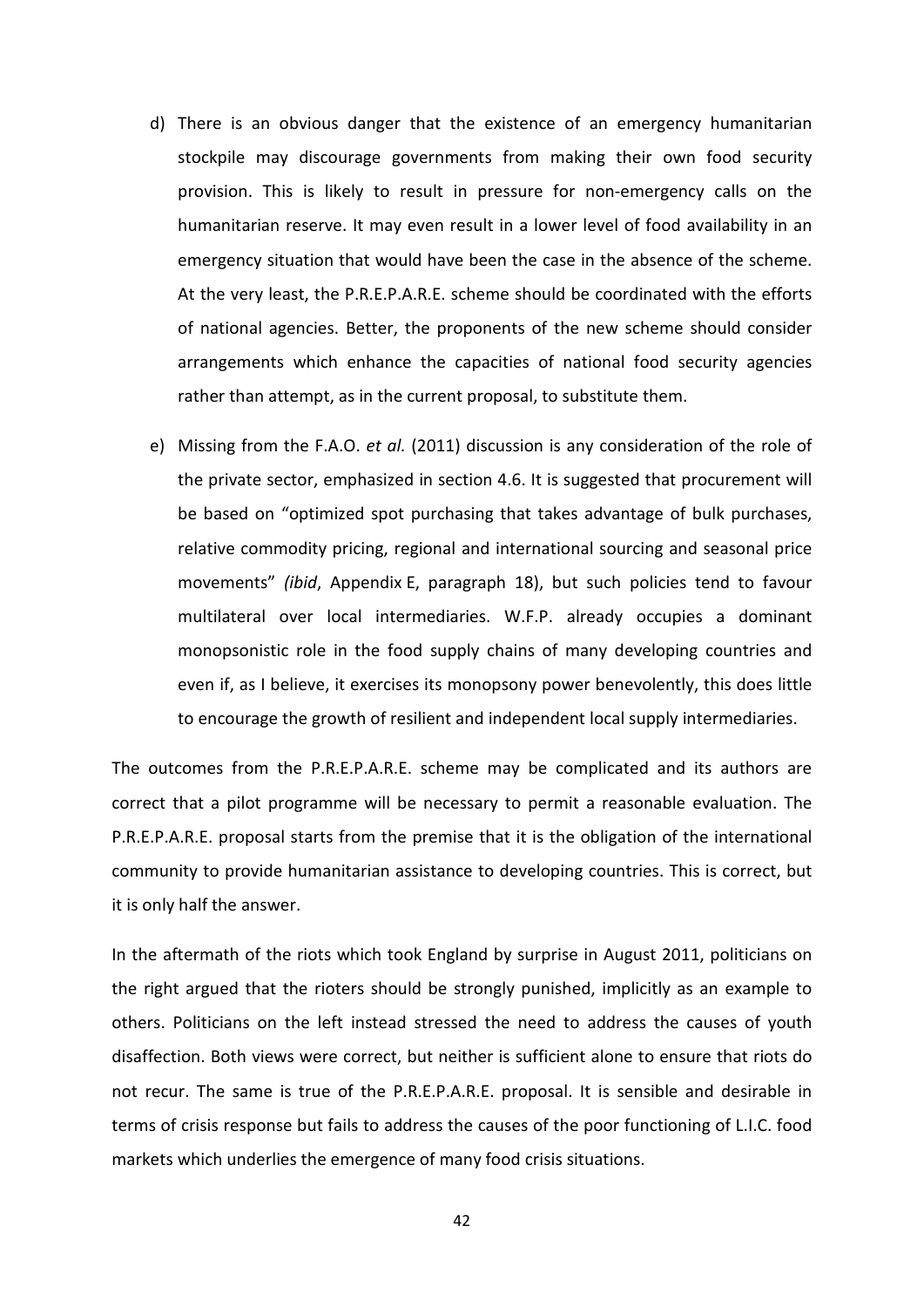Like British politicians, the G20 should beware of an unbalanced knee-jerk reaction to the recent food crisis. I recommend that, in welcoming the F.A.O. *et al.* (2011) proposals, it asks the authors to complement these by proposals which will foster private sector development in the food sector of L.I.C.s in such a way as to reduce their likely future dependence on P.R.E.P.A.R.E. or similar schemes. I further recommend that active consideration be given to the possible intermediation role of agencies in contracting as set out above in section 4.6.

# <span id="page-43-0"></span>**5. Conclusion**

Food prices surged in 2007-08 and again in 2010-11. Volatility has also increased over the levels experienced at the start of this century. Whereas the rise in food prices is fairly general, the increase in volatility is confined to grains and some vegetable oils. However, these are exactly the food products which are of concern when discussing food security.

A number of international initiatives have been suggested to lower prices and limit volatility. In this paper, I have argued that these initiatives are unlikely to succeed and in some cases will make things worse.

- I argue that the role of biofuels mandates and subsidies in driving food prices upward have been exaggerated. Nevertheless, it does appear that high crude oil prices have fed through into grains prices via biofuels demand for maize.
- Multilateral agreements, along the lines of the International Wheat Agreements, rely on government-to-government commerce which is now the exception in international markets.
- On stocks, it is true that these are now low, but it is unclear whether the fall in stocks over the period top 2005, largely resulting from a decline in Chinese stocks, was a major driver of the price rises in 2008. In any case, it would be folly to build up stock levels in the current period of tight demand and high prices.
- Although there was some evidence of speculative bubbles in the 2007-08 grains markets, speculators are liquidity providers and in general terms reduce volatility. There may be other arguments for tighter regulation of grains futures markets, but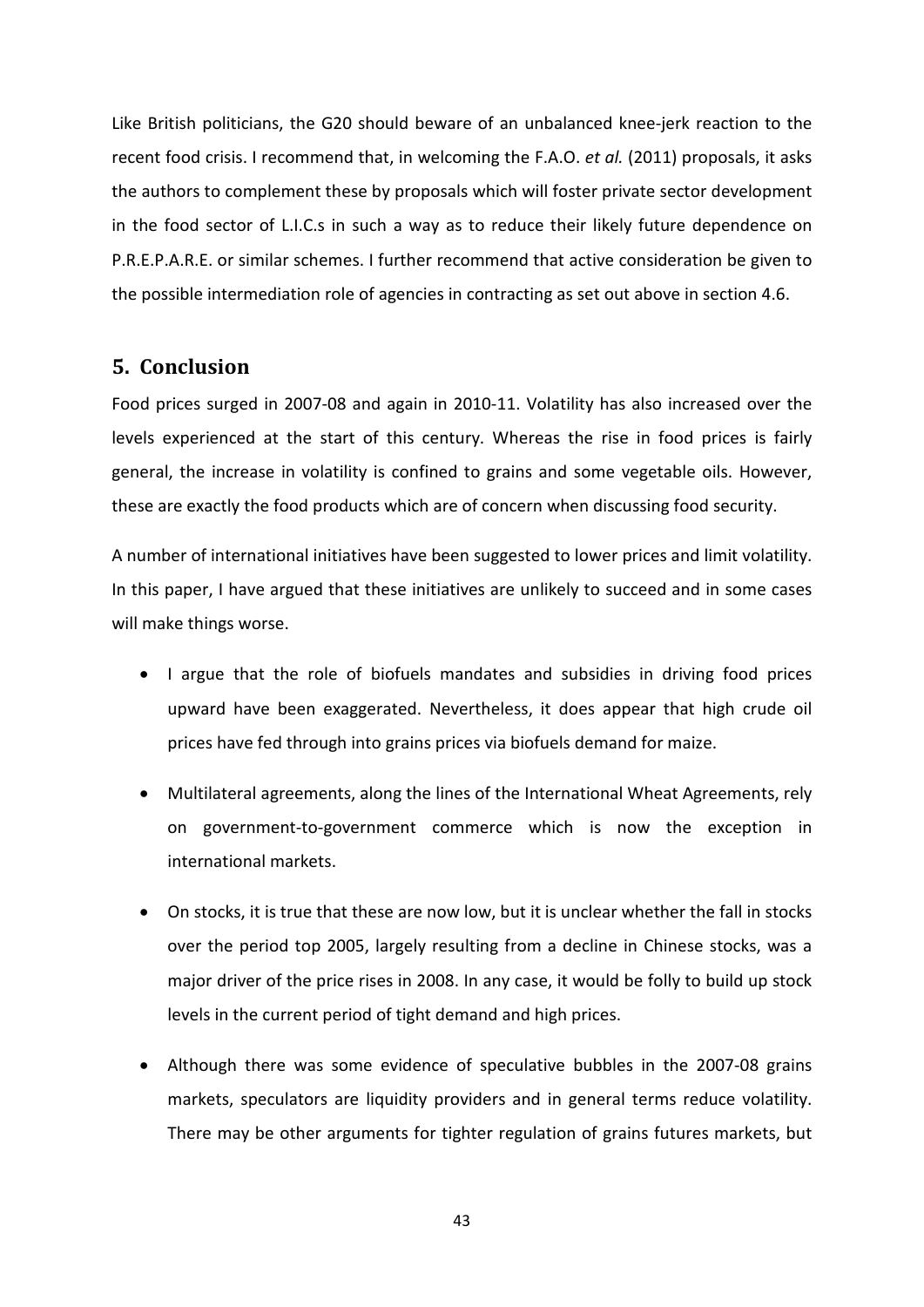trading restrictions or a Tobin tax are both likely to result in increased volatility and more costly hedging.

On the other hand, increased transparency, both in relation to food production and stocks and in the operation of European commodity futures markets, where transparency is lower than on U.S. markets, will be beneficial, even if it will have little direct impact on food price volatility.

National food security policies offer the prospect of more favourable returns. The debate is often posed as a choice between trade and stocks, but this is misleading since the two strategies can and should be complementary. Countries need to achieve a food balance. In general terms, food importing countries will need to rely on a mixture of variable import tariffs and export taxes, together with a food security stock. The precise nature of the balance will depend on the country's normal food balance, its grain staple, transport costs and (although this remains a conjecture) the correlation between its supply and demand shocks and those in the rest of the world.

Export bans, and to a lesser extent export taxes, impose external costs on the remainder of the world. The world market becomes residual and hence more volatile and importing countries find grain supplies are unavailable at the very time that they are required. This forces them to tilt the policy balance away from trade and towards stockpiling and national self reliance, which are likely to be more costly options. The result is a bad equilibrium with lower trade and greater food security costs than in the good equilibrium in which exporters forbear from controls. The hope is that by regulating the use of controls, the W.T.O. might prevent the world from slipping into this bad equilibrium. The current asymmetry in W.T.O. export and import disciplines should be addressed.

Asian rice-producing and consuming countries, many of which have managed to achieve a good balance between trade and stocks, have typically done this using relatively light government interventions and procurements allowing an efficient private sector to prosper. This contrasts with the situation in much of Africa where there is a widespread view that food markets do not work well, particularly in crisis situations. A consequence is that grains commerce has come to be dominated by governments and the agencies. I have suggested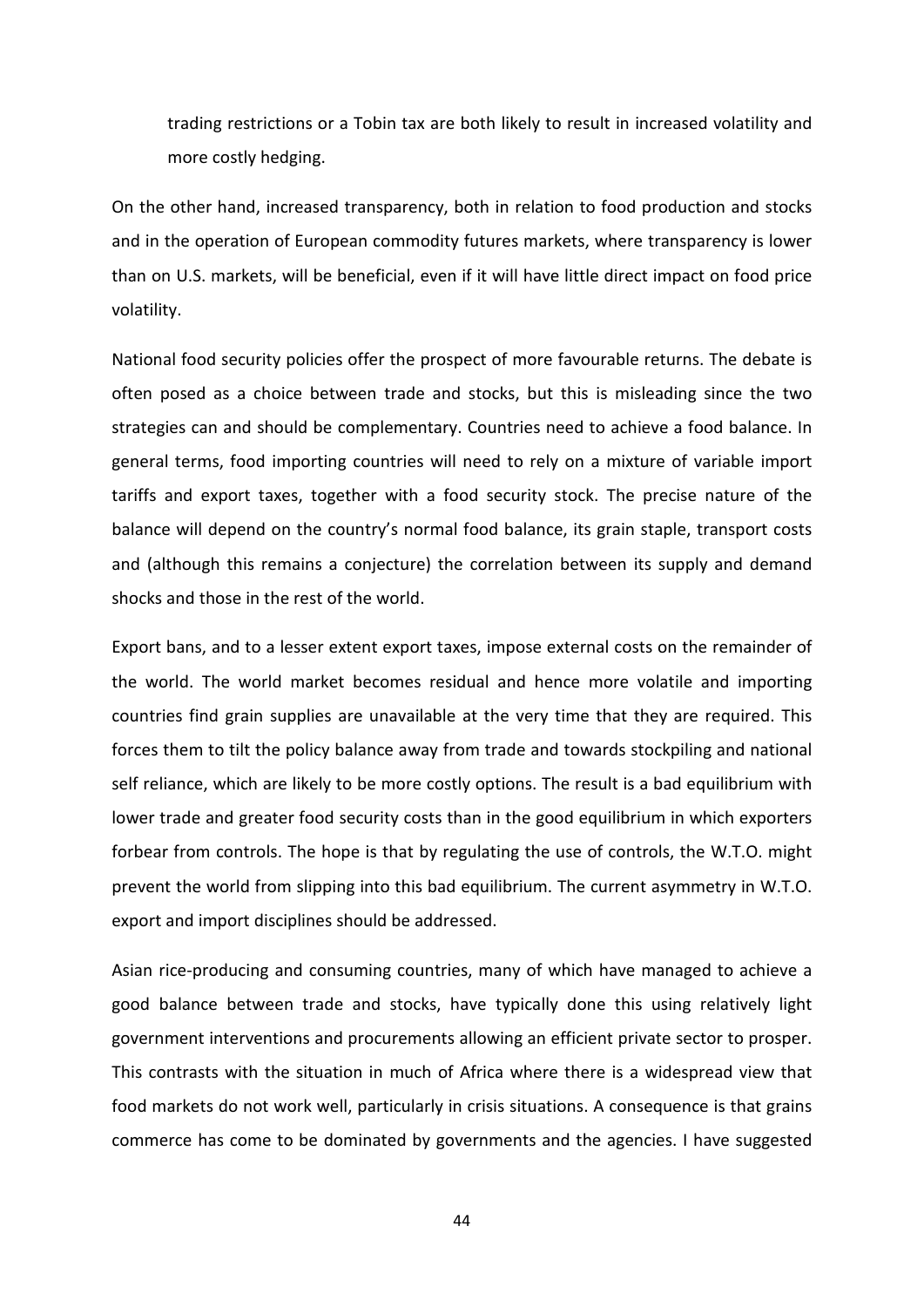that it is important in these countries to identify why markets are thought not to work well and hence suggest ways which might improve their functioning.

There are two major reasons why grains markets work poorly in some L.I.C.s. The first is a lack of trust and communication between government and private sector actors. Lack of communication can result in the two groups holding divergent views on likely market developments. This may sometimes lie behind accusations that the private sector is "hoarding" grain in a shortage situation. Lack of consultation can result in government making regulations, or undertaking trades on its own account, which undermine private section actions. Lack of communication and consultation results in a fear that government may act in this way even if, subsequently, it does not intervene. Creation of improved communication and consultation channels can help resolve these difficulties.

A second problem relates to performance risk in contracting. In the event of sharp price rises, suppliers with fixed prices supply contracts to L.I.C. governments or enterprises may believe that the costs of default are small relative to those of performance on the contract. Redress will be difficult and costly and, in any case, would not resolve the food situation. The situation will be exacerbated if exporting governments impose restrictions. A planned food policy at most gives a false sense of security. This suggests that W.F.P. and other agencies should consider taking on an intermediation role in the contracting process, thereby allowing L.I.C. governments and enterprises to make viable plans in advance of any crisis.

These considerations are relevant in the context of the discussion of emergency humanitarian stocks in the current G20 meetings. I distinguish humanitarian stocks from food security stocks on the basis that the former are targeted specifically at vulnerable groups whereas the latter are directed towards overall availability and the general level of prices in local markets. Provided the target group is narrowly defined and the assistance is efficiently managed to minimize leakages, humanitarian stocks will be relatively robust in relation to the crowding out concerns which apply to wider national food security stocks. They will also involve a much more limited financial commitment. The danger is that targeting is imprecise, that the target group is wide and that there is significant leakage into local markets. If this turns out to be the case, well-intentioned programmes, even when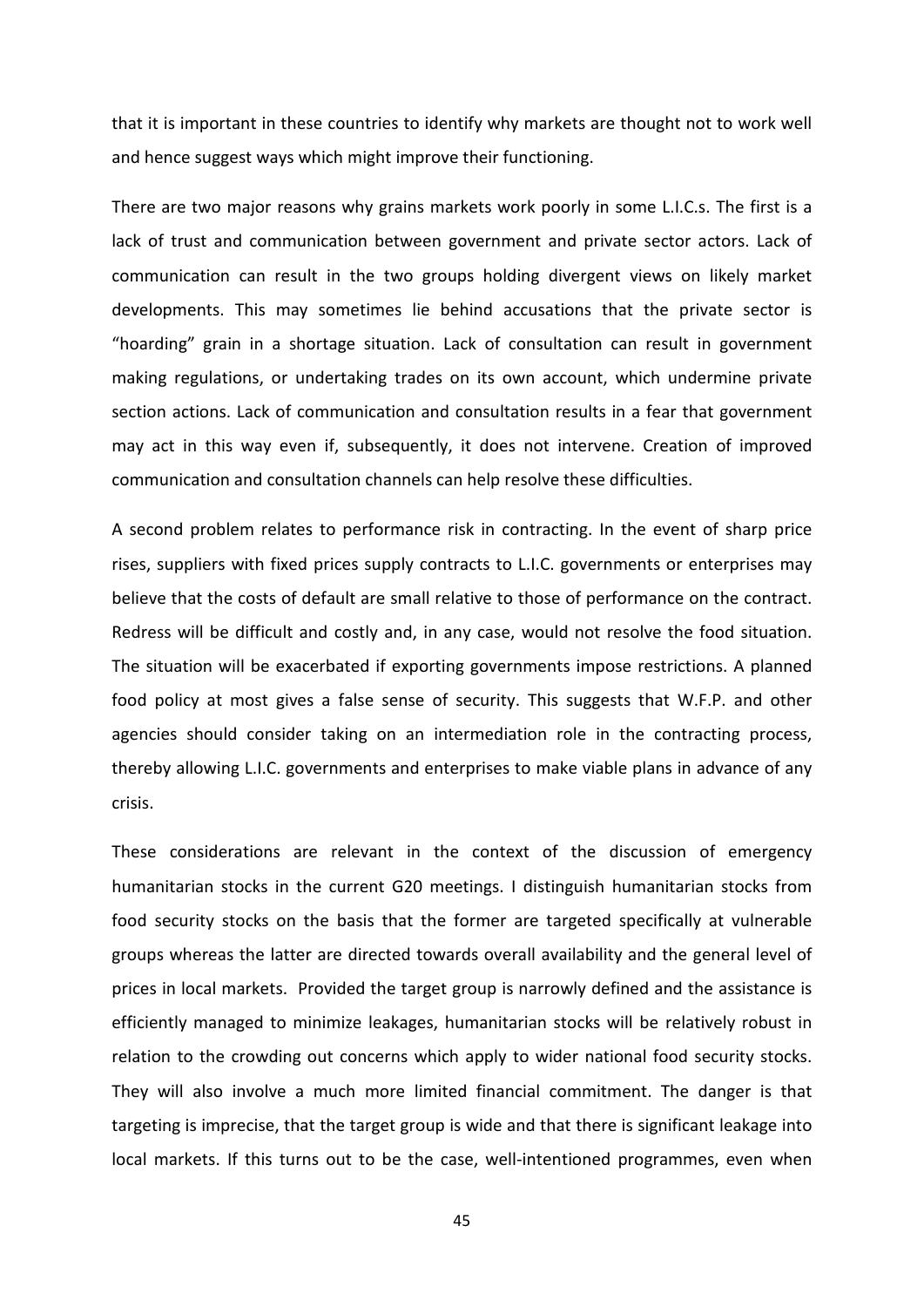genuinely motivated by humanitarian concerns, may undermine market mechanisms. The main impact of poorly designed and executed programmes is likely to be on the distribution of food across households rather than on the overall level of availability. It is therefore essential than any humanitarian stock programme is well designed and efficiently executed. Note, however, that neither of the proposals advanced above for better consultation and for more reliable contracting involve any multilateral agency holding stocks additional to those they already carry.

The W.F.P., in conjunction with other agencies, has recently launched a P.R.E.P.A.R.E. proposal for regionally based emergency humanitarian stocks. A number of detailed points are unclear, in particular with regard to how P.R.E.P.A.R.E. stocks would be coordinated with national food security provision. More generally, the proposal starts from the premise that it is the obligation of the international community to provide humanitarian assistance to developing countries rather than to facilitate their own efforts to become more resilient to food crises. The proposal is unbalanced, both in its lack of consideration of crisis avoidance in addition to crisis response and its neglect of the potential role of the private sector. I suggest that, in welcoming the P.R.E.P.A.R.E. proposal, G20 members also ask the sponsoring agencies to reflect further on how the proposal may be broadened to work towards a situation in which the L.I.C.s can become less crisis-prone.

## <span id="page-46-0"></span>**References**

- Abbott, P.C., C. Hurt and W.E. Tyner (2008), "What's Driving Food Prices?", Oak Brook (IL), Farm Foundation.
- Al-Riffia, P., B. Dimaranan and D. Laborde-Debucquet (2010), "European Union and United States biofuel mandates: Impacts on world markets", seminar, Washington D.C., IADB, 2 December 2010.
- Anderson, R.W., and C.L. Gilbert (1988), "Commodity agreements and commodity markets: lessons from tin" *Economic Journal*, **98**, 1-15.
- Babcock, B.A. (2011), "The impact of US biofuel policies on agricultural prices: Options for addressing volatility", *Securing food in volatile markets: How can trade policy help?*, ICTSD, 27 May 2011, Geneva
- Babcock, B.A., and J.F. Fabiosa (2011), "The impact of ethanol and ethanol subsidies on corn prices: revisiting history", *CARD Policy Brief*, **11-PB 5**, Ames, Iowa State University.
- Baffes, J., and T. Haniotis (2010), "Placing the 2006/08 commodity price boom into perspective", *Policy Research Working Paper*, **5371**, Washington D.C., World Bank.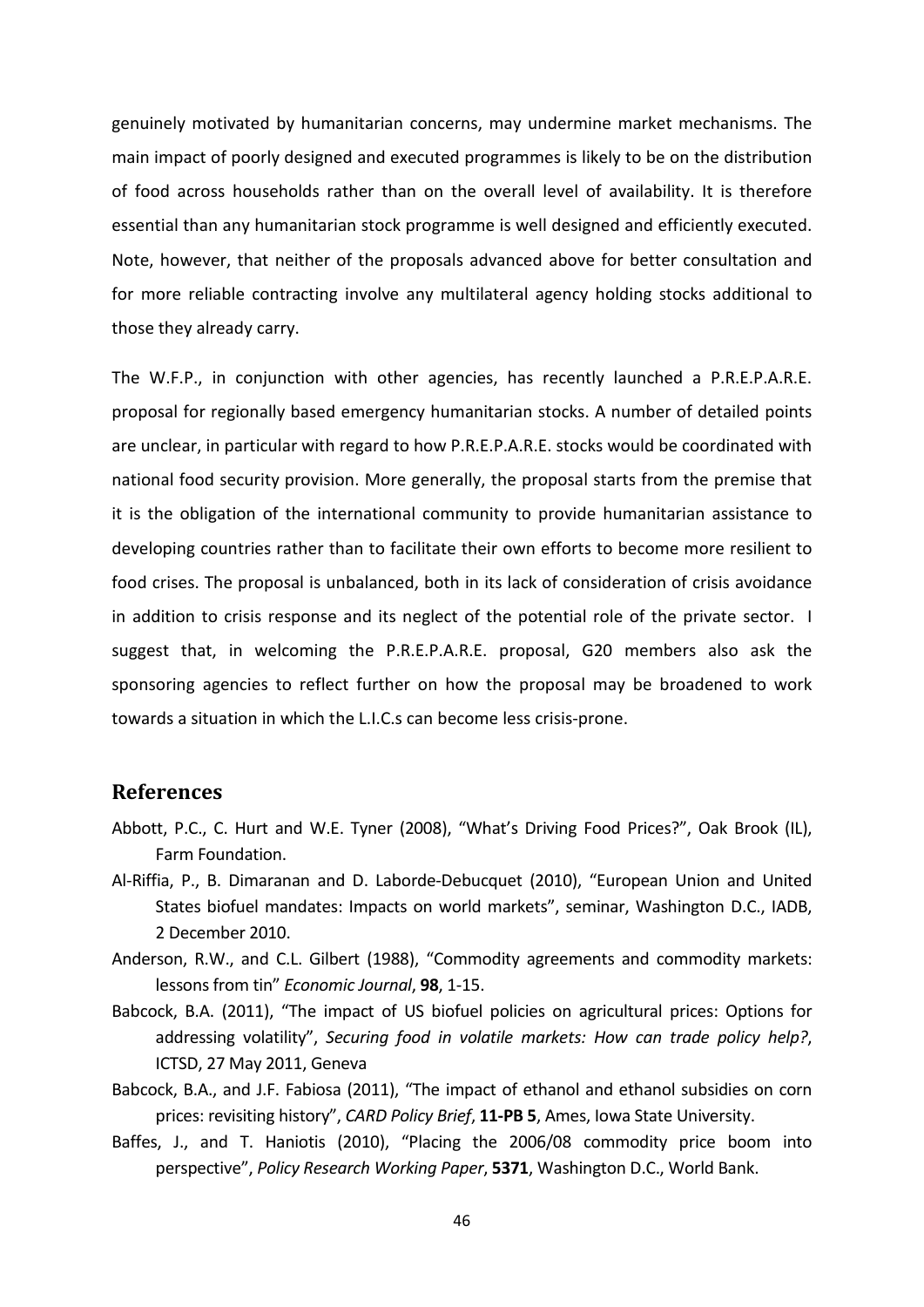Bagehot, W. (1873), *Lombard Street*, London, Henry S. King.

Bagehot, W. [pseud.] (1971), "The only game in town", *Financial Analysts Journal*, **27**, 12-14.

- Balcombe, K. (2009), "The nature and determinants of volatility in agricultural prices: an empirical study from 1962-2008", in A. Sarris and J. Morrison eds., *The Evolving Structure of World Agricultural Trade*, Rome, FAO.
- Christiaensen, L. (2009), "Revisiting the global food architecture. Lessons from the 2008 crisis", *Review of Business and Economics*, **54**, 345-61.
- Cooper, R. N., and R.Z. Lawrence (1975), "The 1972-75 commodity boom", *Brookings Papers on Economic Activity*, **3,** 481-90.
- Dana, J., and C.L. Gilbert (2008), "Managing agricultural price risk in developing countries", in H. Geman ed., *Risk Management in Commodity Markets: From Shipping to Agriculturals and Energy*, Chichester: Wiley Finance.
- Dana, J., C.L. Gilbert and E. Shim (2006), "Hedging grain price risk in the SADC: Case studies of Malawi and Zambia", *Food Policy*, **31**, 357-71.
- Dash, M. (1999), *Tulipomania: The story of the world's most coveted flower and the extraordinary passions it aroused*, London, Gollancz.
- Dawe, D. (2009), "The unimportance of 'low' world grain stocks for recent world price increases", *ESA Working Paper*, 09-01, Rome, FAO.
- De Long, J.B., A. Shleifer, L.H. Summers and R.J. Waldman (1990), "Positive feedback investment strategies and destabilizing rational expectations", *Journal of Finance*, **45**, 379-95.
- Deaton, A.S., and G. Laroque (1992), "On the behaviour of commodity prices", *Review of Economic Studies*, **59**, 1-23.
- DEFRA (2010), "Export restrictions on food over 2007/08: An analysis of their impact and evaluation of policy options", Annexe 5 of *Agricultural Price Spikes 2007/2008: Causes and Policy Implications*, London, DEFRA,

<http://archive.defra.gov.uk/foodfarm/food/pdf/ag-price-annex%203.pdf>

- Desai, M. (2008), "Act now to price the bubble of a high oil price", *Financial Times*, 6 June 2008.
- Diba, B., and H. Grossman (1988), "Explosive rational bubbles in stock prices", *American Economic Review*, **78**, 520-30.
- Edwards, F.R. (1984)" The clearing association in futures markets: guarantor and regulator", in R.W. Anderson ed., In The Industrial Organization of Futures Markets, Lexington, Mass, D. C. Heath.
- Ellis, F., P. Magrath and B. Trotter (1991), *Indonesia Rice Marketing Study 1989-91*, Jakarta, Badan Urusan Logistik.
- Fan, S. (2010), "Five steps to prevent a repeat of the 2007–08 food crisis", Washington DC, IFPRI.
- F.AO., I.F.A.D., I.M.F., O.E.C.D., U.N.C.T.A.D., W.F.P., the World Bank, the W.T.O., I.F.P.R.I. and the U.N. H.L.T.F. (2011), *Price Volatility in Food and Agricultural Markets: Policy Responses*, Paris, O.E.C.D.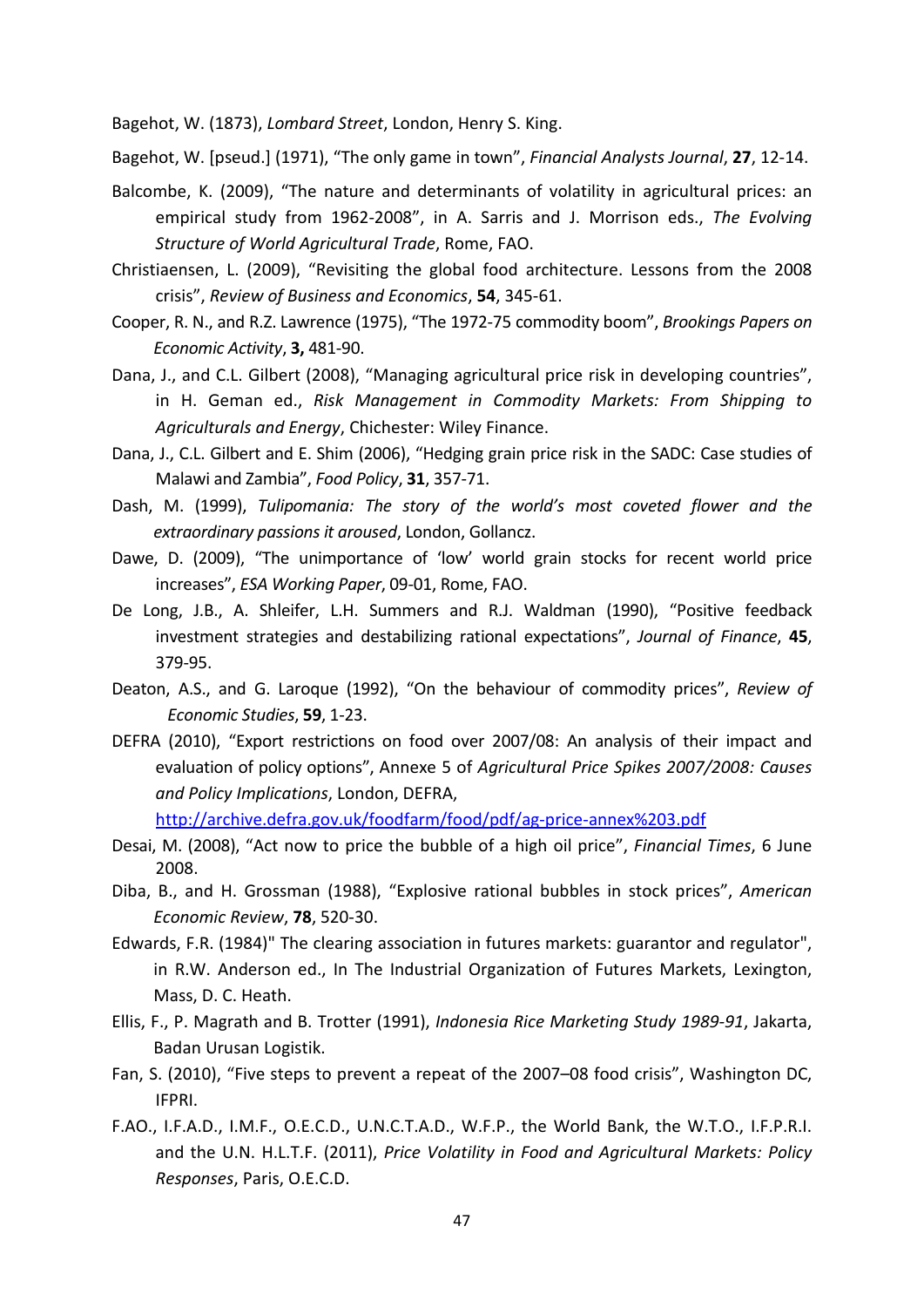- Friedman, M. (1953), *Essays in Positive Economics*, Chicago, University of Chicago Press, 157-203.
- G20 (2011), Ministerial Declaration, *Action Plan on Food Price Volatility and Agriculture*, Meeting of G20 Agriculture Ministers, Paris, 22 and 23 June 2011
- Gardner, B. L. (1979), "Robust stabilization policies for international commodity agreements", *American Economic Review*, *Papers and Proceedings*, **69**, 169–172.
- Gilbert, C.L. (2009), **"**Cocoa market liberalization in retrospect", *Review of Business and Economic*s, **54** , 294-312.
- Gilbert, C.L. (2010a), "How to understand high food prices", *Journal of Agricultural Economics*, **61**, 398-425.
- Gilbert, C.L. (2010b), "Speculative influences on commodity futures prices 2006-08", Discussion Paper **472**, Geneva, UNCTAD.
- Gilbert, C.L. (2010c), "The terms trade and grains prices in six developing countries", Report for FAO, Department of Economics, University of Trento.
- Gilbert, C.L. (2011a), "Grains price pass-through, 2005-09", in A. Prakash ed., *Extreme volatility in agricultural markets: causes, consequences and policy options*, Rome, FAO (forthcoming).
- Gilbert, C.L. (2011b), "International Commodity Agreements and their current relevance for grains price stabilization", in A. Prakash ed., *Extreme volatility in agricultural markets: causes, consequences and policy options*, Rome, FAO (forthcoming).
- Gilbert, C.L. and C.W. Morgan (2010), "Food price volatility", *Philosophical Transactions of the Royal Society*, **B 365**, 3023-34.
- Gilbert, C.L., and A. Tabova (2011), "Coping with food price surges", in A. Prakash ed., *Extreme volatility in agricultural markets: causes, consequences and policy options*, Rome, FAO (forthcoming).
- Gouel, C. (2011), *Agricultural Price Instability and Optimal Stabilisation Policies*, unpublished Ph.D. thesis, Paris, École Polytechnique.
- Gustafson, R.L. (1958), "Carryover levels for grains: a method for determining the amounts which are optimal under specified conditions", *Technical Bulletin*, **1178**, Washington, D.C.: U.S. Department of Agriculture.
- Huchet-Bourdon, M. (2011), "Developments in commodity price volatility", Food Agriculture and Fisheries Working Paper, OECD, Paris (forthcoming).
- Hull, J.C. (2006), *Options, Futures and Other Derivatives* (6<sup>th</sup> edition), Upper Saddle River (NJ), Prentice Hall.
- International Wheat Council (1993), *The International Wheat Council and the International Wheat Agreement*, London: International Wheat Council.
- Irwin, S.H., and B.R. Holt (2004), "The effect of large hedge fund and CTA trading on futures market volatility", in Gregoriou, G.N., V.N. Karavas, F-S. Lhabitant and F. Rouah, *Commodity Trading Advisors: Risk, Performance Analysis and Selection*, Hoboken (NJ), Wiley.
- Irwin, S.H., and S. Yoshimaru (1999), "Managed futures, positive feedback trading, and futures price volatility", *Journal of Futures Markets*, **19**, 759-76.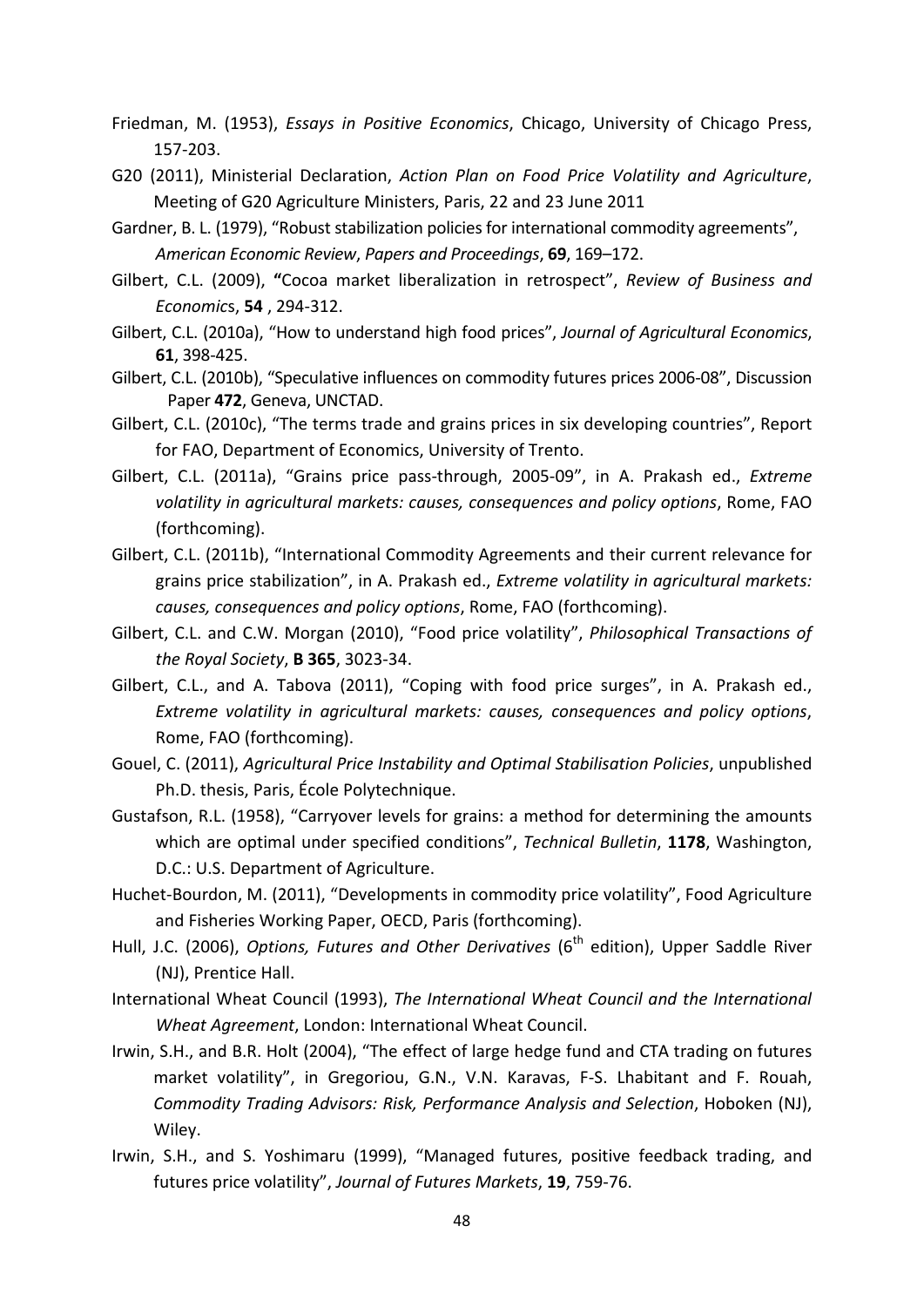- Jayne, T.S., and D. Tschirley (2010), "Food price spikes and strategic interactions between the public and private sectors: Market failures or governance failures?", *Commodity Market Review*, 2009-10, Rome, FAO, 121-38.
- Knudsen, O., and J. Nash (1990), "Domestic price stabilization schemes in developing countries", *Economic Development and Cultural Change*, **38**, 539-58.
- Konandreas, P. (2011), "International) trade policy options for mitigating the effects of world price volatility", in A. Prakash ed., *Extreme volatility in agricultural markets: causes, consequences and policy options*, Rome, FAO (forthcoming).
- Krelage, E.H. (1942), *Bloemenspeculatie in Nederland*, Amsterdam, van Kampen and Zoon.
- Laibson, D. (2009), "Bubble economics", Frank Hahn Lecture, Royal Economic Society, 20 April 2009[, http://www.firstsightmedia.co.uk/clients/res/slides/davidlaibson.pdf](http://www.firstsightmedia.co.uk/clients/res/slides/davidlaibson.pdf)
- Lipsey, R.E. (1994), "Quality change and other influences on measures of export prices of manufactured goods", *Policy Research Working Paper,* **1348**, Washington DC, World Bank, International Economics Department.
- Masters, M.W. (2008), Testimony before the U.S. Senate Committee of Homeland Security and Government Affairs, Washington, DC, 20 May 2008.
- Maxwell, S., and M. Smith (1992), "Household food security: a conceptual review", in S. Maxwell and T.R. Frankenberger eds., *Household Food Security: Concepts, Indicators, Measurements*, New York, UNICEF and Rome, IFAD.
- Miranda, M.J., and P.G. Helmberger (1988) "The effects of commodity price stabilization programs", *American Economic Review*, **78**, 46-58.
- Mitchell, D. (2008), "A note on rising food prices", *Policy Research Working Paper* #4682, World Bank, Development Prospects Group, Washington D.C.
- Mitchell, D.O., M.D. Ingco and R.C. Duncan (1997), *The World Food Outlook*, Washington DC, World Bank.
- Mitchell, D., and J. Le Vallee (2005), "International food price variability: the implications of recent policy changes", paper presented to the workshop "Managing price instability in low income countries", Washington DC, World Bank, 28 February – 1 March 2005.
- Mitra, S., and T. Josling (2009), "Agricultural export restrictions: Welfare implications and trade disciplines", IPC Position Paper, Agricultural and Rural Development Policy Series, International Food and Agricultural Trade Policy Council, Washington D.C.
- O'Hara, M. (1995), *Market Microstructure Theory*, Oxford, Blackwell.
- Pagono, M., and A. Röell (1996), "Transparency and liquidity: a comparison of auction and dealer markets with informed trading", *Journal of Finance*, **51**, 579-611.
- Pfuderer, S., G. Davies and I, Mitchell (2010), "The role of demand for biofuel in the agricultural commodity price spikes of 2007/08", Annexe 5 of *Agricultural Price Spikes 2007/2008: Causes and Policy Implications*, London, DEFRA,

<http://archive.defra.gov.uk/foodfarm/food/pdf/ag-price-annex%205.pdf>

Phillips, P.C.B., Y. Wu, Y., and J. Yu (2011), "Explosive behavior and the Nasdaq Bubble in the 1990s: when does irrational exuberance have escalated asset values?", *International Economic Review*, **52**, 201-26.